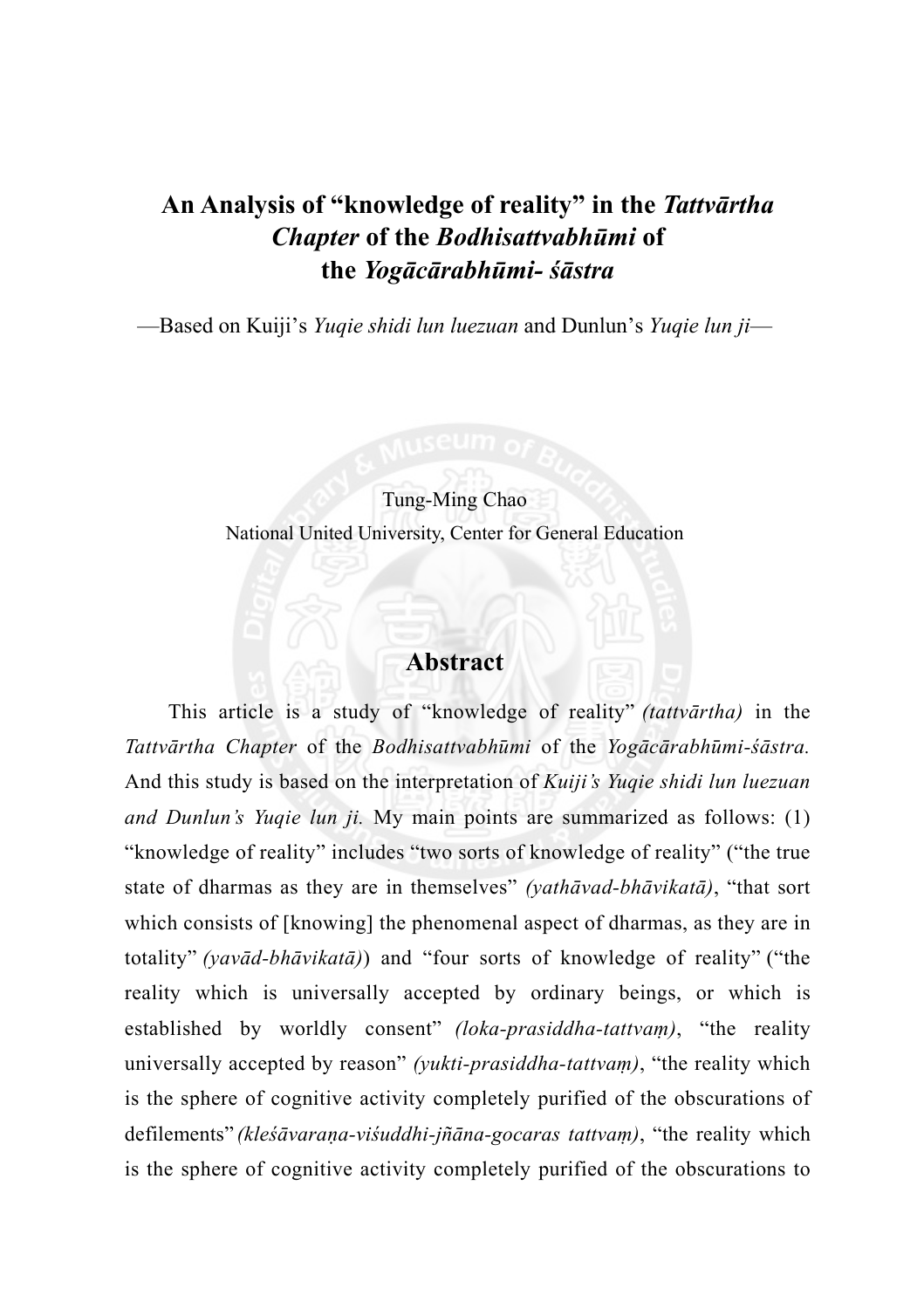the knowable" *(jñeyāvaraṇa-viśuddhi-jñāna-gocaras tattvaṃ)*). (2) In Dunlun's Yuqie lun ji, there are the views from the perspective of "seven approaches analyze the meanings" to explain "knowledge of reality". We can briefly show these views with the following: "knowledge of reality" = "two sorts of knowledge of reality" = "two truths" (ultimate truth *(paramārtha-satya)*, conventional truth *(saṃvṛti-satya)*) = "dependent nature" *(paratantra- svabhāva)* and "perfected nature" *(parinispanna-svabhāva)* of "three natures" *(tri-svabhāva)* [do not include "imagined nature" *(parikalpita-svabhāva)*]="five given things *(vastu)*" (phenomena *(lakṣaṇa)*, names *(nāman)*, conceptual construction *(vikalpa)*, correct wisdom *(samyag-jñāna)*, true thusness *(tathata)* = "four sorts of knowledge of reality". Those relations in these views, this article all makes them into diagrams, in order to understand easily.



**Key words:** knowledge of reality *(tattvārtha)*, two sorts of knowledge of reality, four sorts of knowledge of reality, two truths *(satya)*, three self-natures *(svabhāva)*, five given things *(vastu)*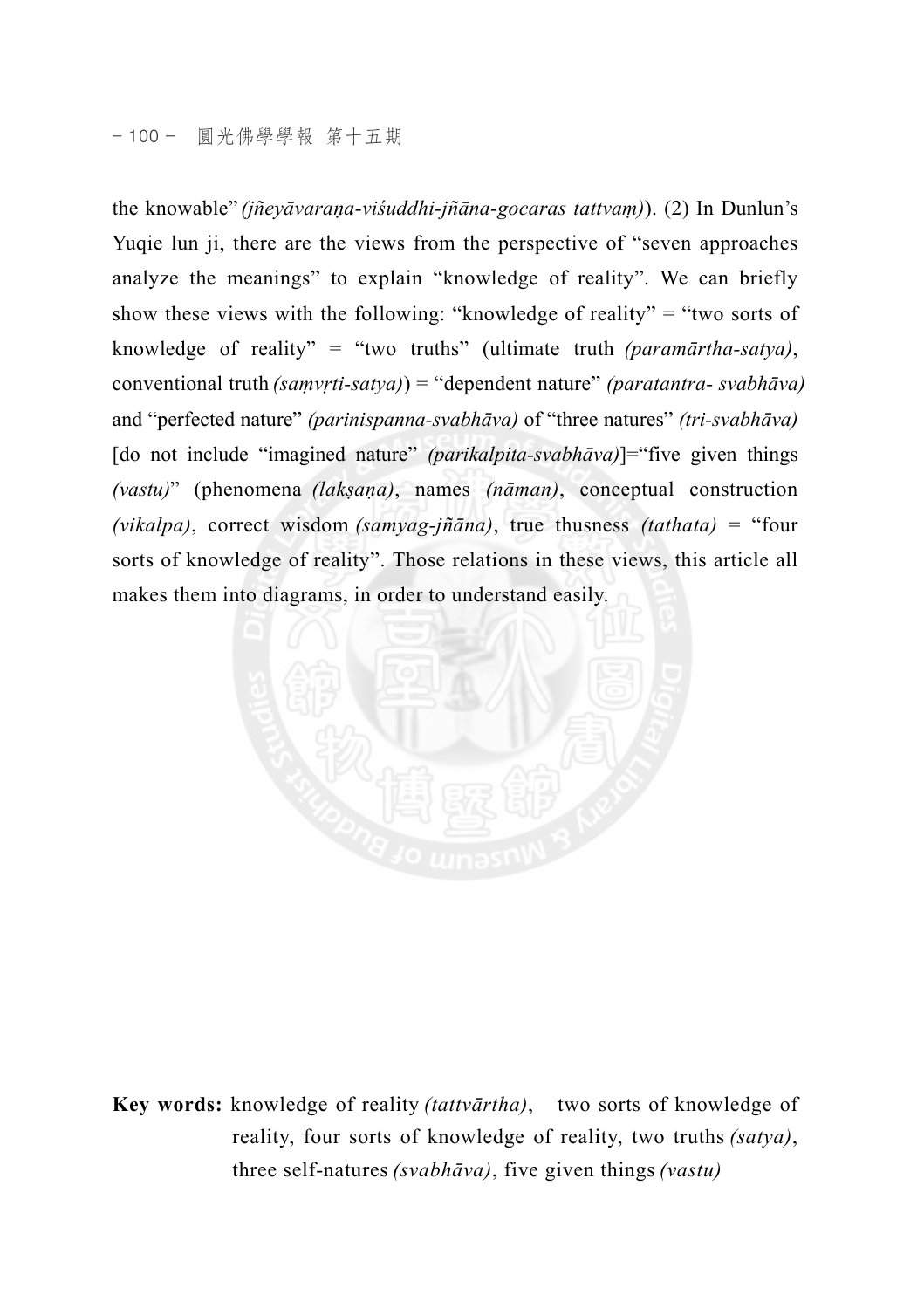# 析論《瑜伽師地論·菩薩地·真實義品》 之「真實義」

─以窺基《瑜伽師地論略纂》及遁倫《瑜伽論記》為依據─

#### 趙 東 明

聯合大學通識教育中心

摘 要

本文以《瑜伽師地論.菩薩地.真實義品》的「真實義」(梵 *tattvārtha*) 為研究主題,試圖從唐代法相宗注釋書:窺基(632~682)《瑜伽師地 論略纂》和新羅僧·遁倫(又稱道倫,生卒年不詳)集撰之《瑜伽論記》 的觀點,釐清這一概念的意涵。本文的重點在,依據這些唐代法相宗注 釋書的說法:(1)、「真實義」包含「二種真實」(「如所有性」、「盡所有 性」)和「四種真實」(「世間極成真實」、「道理極成真實」、「煩惱障淨 智所行真實」、「所知障淨智所行真實」)。(2)、《瑜伽論記》提出以「七 門辨體」解釋「真實義」的觀點,這可以簡單地說成:「真實義」=「二 種真實」=「二諦」(「勝義諦」、「世俗諦」)=「三自性」中之「圓成 實性」和「依他起性」(不包括「遍計所執性」)=「五事」(相、名、 分別、正智、真如)=「四種真實」。這之中的關係,本文都將之做成 圖表,以方便理解。

關鍵詞:真實義、二種真實、四種真實、二諦、三自性、五事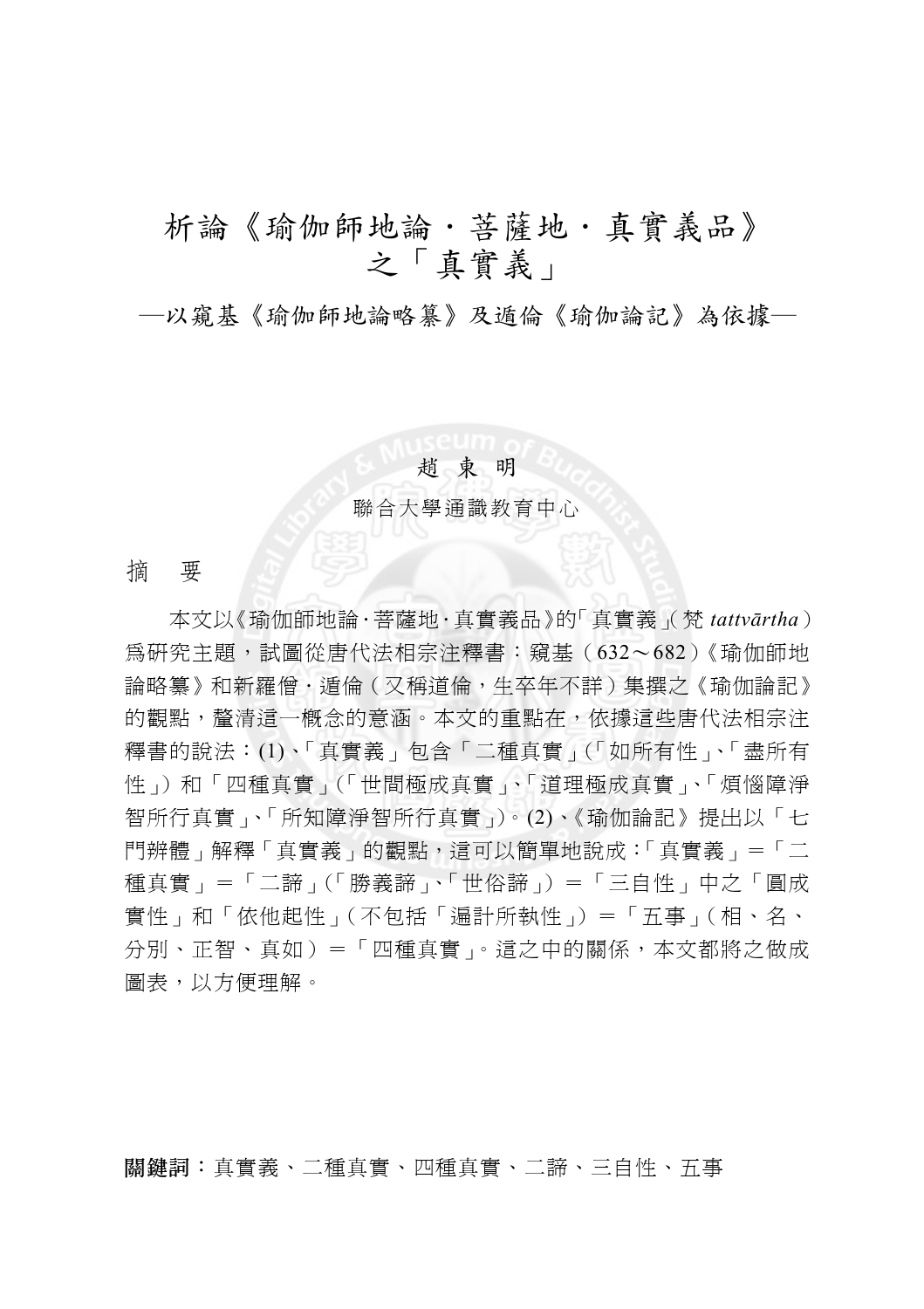- 102 - 圓光佛學學報 第十五期

本文目次:

- 一、引言
- 二、何謂「真實義」?
	- (一)「真實義」(tattvārtha)一詞的意義
	- (二)〈真實義品〉對「真實義」的解釋
		- 1. 「真實義」—「二種真實」與「四種真實」
		- 2. 「真實義」相—「無二」所顯
- 三、《基纂》、《倫記》中的「真實義」和「二諦」、「三自性」、「五事」
	- (一)「真實義」與「二諦」、「三自性」
	- (二)「真實義」與「五事」、「三自性」
- 四、「二種真實」與「四種真實」
	- (一)「二種真實」—「如所有性」和「盡所有性」
		- 1. 《解深密經·分別瑜伽品》「所有一切品別邊際」與「七種真如」的 說法
		- 2. 《倫記》「七門辨體」的觀點
			- (1)依「二諦」出體
			- (2)約「四真實」出體
			- (3)以「三性」為體
				- A、「真實義」與「二諦」、「三自性」關係圖
			- (4)依「五法」分別
				- B、「真實義」與「二諦」、「三自性」、「五事」關係圖
			- (5)約「如所有性」、「盡所有性」的自相、差別辨
			- (6)約「二智境」分別
			- (7)約「世間」、「出世間」「後得智」以辨
				- C、《倫記》「七門辨體」解釋「真實義」之關係圖
		- (二)「四種真實」及其和「五事」、「三自性」的關係
			- 1. 「四種真實」(「真實義」的「四種品類差別」)
				- (1)「世間極成真實」
				- (2)「道理極成真實」
				- (3)「煩惱障淨智所行真實」
				- (4)「所知障淨智所行真實」
			- 2. 「四種真實」和「五事」、「三自性」的關係
				- (1)「四種真實」與「三自性」、「五事」關係圖
				- (2)「真實義」與「二諦」、「三自性」、「五事」、「四種真實」關係圖
- 五、結語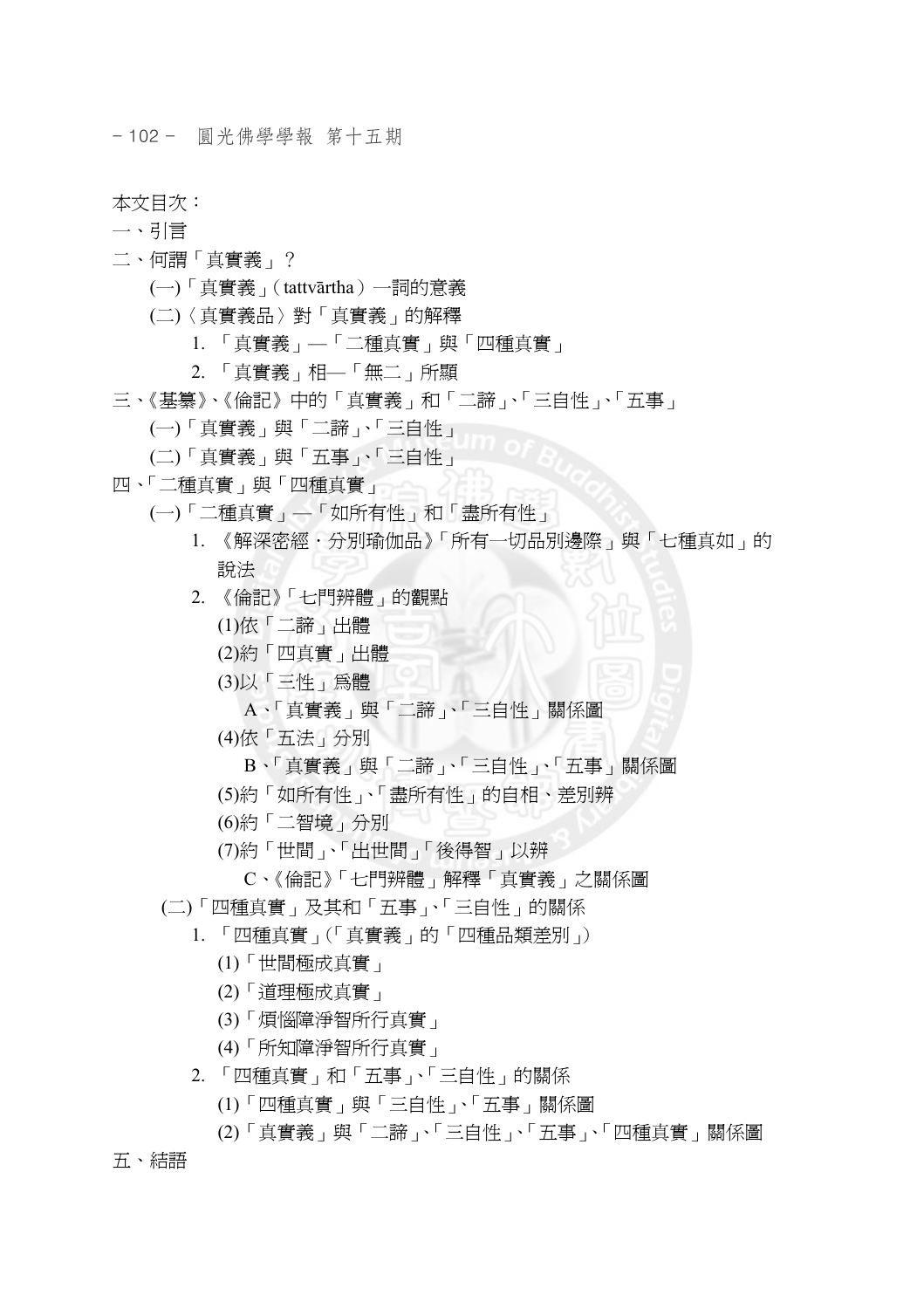析論《瑜伽師地論‧菩薩地‧真實義品》之「真實義」 - 103 -

一、引言

 $\overline{a}$ 

關於唐.玄奘(602~664)翻譯的《瑜伽師地論》.〈菩薩地〉.〈真 實義品〉,就漢譯本而言,同(異)本異譯有:北涼.曇無讖(Dharmarakṣa, 385~433)於西元 414~433 年譯出的《菩薩地持經》.〈菩薩地持方便 處真實義品〉;劉宋.求那跋摩(Guṇavarman,367~431)於西元 424 ~431 年譯出的《菩薩善戒經》.〈菩薩地真實義品〉。<sup>1</sup> 此三個漢譯本, 皆收於《大正藏》第三十冊,後二者乃由《瑜伽師地論》之〈菩薩地〉 抄出,並加以整理成「經」之體裁,內容上則有所出入。?而漢譯本《瑜 伽師地論》的注釋中,含有〈真實義品〉的注釋書,有:唐.窺基所撰 之《瑜伽師地論略纂》<sup>3</sup>;以及唐代·新羅僧·遁倫集撰之《瑜伽論記》 4 。另,民國.太虛(1889~1947)撰有《瑜伽真實義品講要》、《瑜伽師 地論菩薩地真實義品親聞記》,;民國‧韓清淨(1884~1949)有《瑜伽 師地論科句披尋記彙編》(〈真實義品〉在卷三十六)。

- \* 本文之寫作,承蒙政治大學哲學系林鎮國教授九十三學年度第一學期於台灣大學哲學 研究所,開設之「佛教語言哲學專題討論」的課堂上所提供的研究指引與資料借閱。 並感謝兩位匿名審查的評審教授所給予的修改意見。惠我良多,特此致謝! 另外,本文是筆者關於《瑜伽師地論‧菩薩地‧真實義品》一系列研究的作品之一。 筆者另外二篇的相關研究論文是:(1)、〈從《瑜伽論記》析論〈真實義品〉「離言自性」 的語言哲學及對「說一切有部」語言觀的批判〉,《佛學研究中心學報》第 10 期(台 北:台灣大學文學院佛學研究中心,2005 年 7 月),頁 41-80;(2)、〈析論《瑜伽師地 論.菩薩地.真實義品》對「空」的批判與詮釋—兼論窺基《瑜伽師地論略纂》及遁 倫《瑜伽論記》的觀點—〉,《圓光佛學學報》第 13 期(中壢:圓光佛學研究所,2008 年 6 月 ),頁 71-110。由於這是筆者一系列的相關研究,因此這三篇論文的「引言」 部份,僅有部份差異,在介紹〈真實義品〉的相關文獻與研究時,大體上相同。
- 1 見平川彰‧莊崑木譯,《印度佛教史》(台北:商周出版,2002年),頁 317。
- 2 關於《菩薩地持經》和《菩薩善戒經》,自古以來即有「同本異譯」和「異本異譯」 兩種說法。(見小野玄妙編,《佛書解說大辭典》第九冊(東京:大東出版社,1974 年),頁 404-405)。
- 3 窺基,《瑜伽師地論略纂》,《大正藏》第四十三冊。〈真實義品〉之注釋在卷十。
- 4 遁倫集撰之《瑜伽論記》,《大正藏》第四十二冊。〈真實義品〉之注釋在卷九之上。
- 5 見《太虛大師全書.7.法藏.法相唯識學》(台北:善導寺佛經流通處,1950-1959 年),頁 122-237。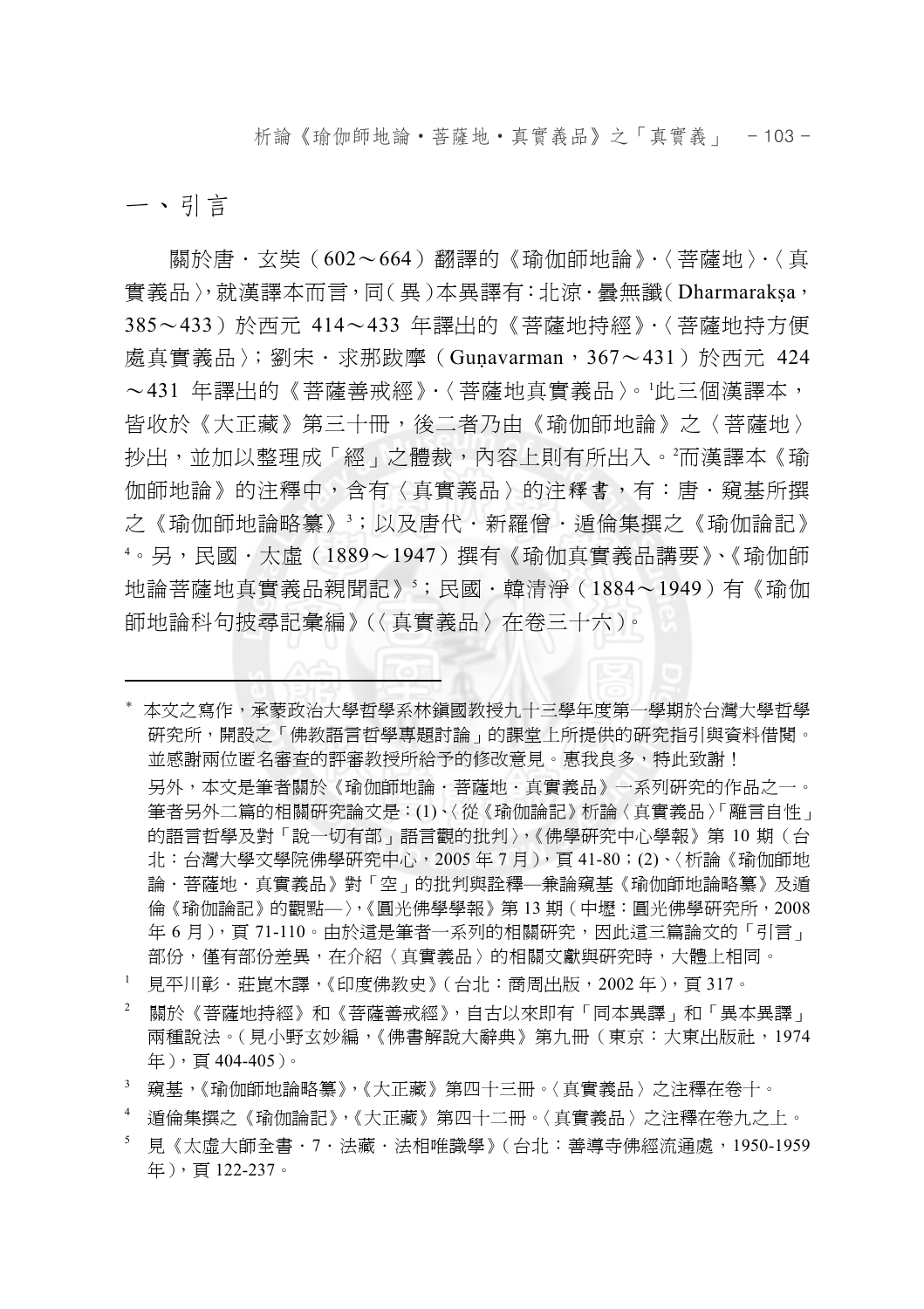而梵文本《瑜伽師地論》.〈菩薩地〉的文獻,日本學者荻原雲來(Unrai Wogihara)於 1930~1936 年整理出版:*Bodhisattvabhūmi : a statement of whole course of the Bodhisattva (being fifteenth section of Yogācārabhūmi)*。<sup>6</sup> N. Dutt 於 1966 年整理出版:*Bodhisattvabhūmi, Being the XVth section of Asaṅgaś Yogācārabhūmi*。<sup>7</sup> 另外,宇井伯壽於 1961 年,整理出 了:《菩薩地索引:梵漢對照》。<sup>8</sup> 此外,惠敏法師於 2000 開始年建構詳 細的「《瑜伽師地論》資料庫」(目前還在擴充建構),將《瑜伽師地論》 的不同漢譯本及梵、藏本製成網路資料庫,非常便於杳詢與閱覽。9

英文譯本 Janice Dean Willis 於 1982 年翻譯出了:*On Knowing Reality : The Tattvārtha Chapter of Asaṅgaś Bodhisattvabhūmi*。10日文譯本 方面,日本學者相馬一意於 1986 年譯出了:〈「菩薩地」真實義章試譯〉。 <sup>11</sup>此外,高橋晃一於 2005 年以 vastu(事)此一概念為中心出版了一本 研究專書:《『菩薩地』「真實義品」から「攝抉擇分中菩薩地」への思 想展開—vastu 概念を中心として》。<sup>12</sup>

 $\overline{a}$ 

- 7 N. Dutt, *Bodhisattvabhūmi, Being the XVth section of Asaṅga's Yogācārabhūmi*, Panta, 1966. 荻原雲來本之寫本上殘缺頗多,但是 N. Dutt 本是依據羅睺羅僧克里帖衍那 (Rāhula Sāṃkṛtyāyāna)在西藏發現的梵文本出版,共有 266 葉,只缺一葉就是完本。 (見平川彰.莊崑木譯,《印度佛教史》(台北:商周出版,2002 年),頁 317,註 93)。
- 8 宇井伯壽,《菩薩地索引:梵漢對照》(東京:鈴木學術財團,1961 年)。其它《瑜伽 師地論》.〈菩薩地〉的相關資料,可參考:Hajime Nakamura(中村元), *Indian Buddhism: A Survey with Bibliographical Notes*, Delihi: Motilal Banarsidass, First Indian Edition, 1987, pp.257-258.

<sup>9</sup> 見釋惠敏等,「《瑜伽師地論》資料庫 」:htt<u>p://ybh.chibs.edu.tw/</u>。

- 11 相馬一意,〈「菩薩地」真實義章試譯〉,《南都佛教》第 55 號(奈良:東大寺:南都 佛教研究會, 1986年), 頁 105-126。Kazui Soma, A Japanese Translation of Tattvārthapaṭala, the Fourth Chapter of the Bodhisattvabhūmi, NANTO BUKKYO (*Journal of the Nanto Society for Buddhist Studies)*, No.55, Todaiji Temple, Nara, Japan: The Nanto Society for Buddhist Studies, March, 1986, pp.105-126.
- <sup>12</sup> 高橋晃一,《『菩薩地』「真實義品」から「攝抉擇分中菩薩地」への思想展開一vastu 概念を中心として—》,(東京:山喜房佛書林,2005 年)。該書認為,*vastu*(事),在

<sup>&</sup>lt;sup>6</sup> U.W.B, 1971.

<sup>&</sup>lt;sup>10</sup> OKR, 1982.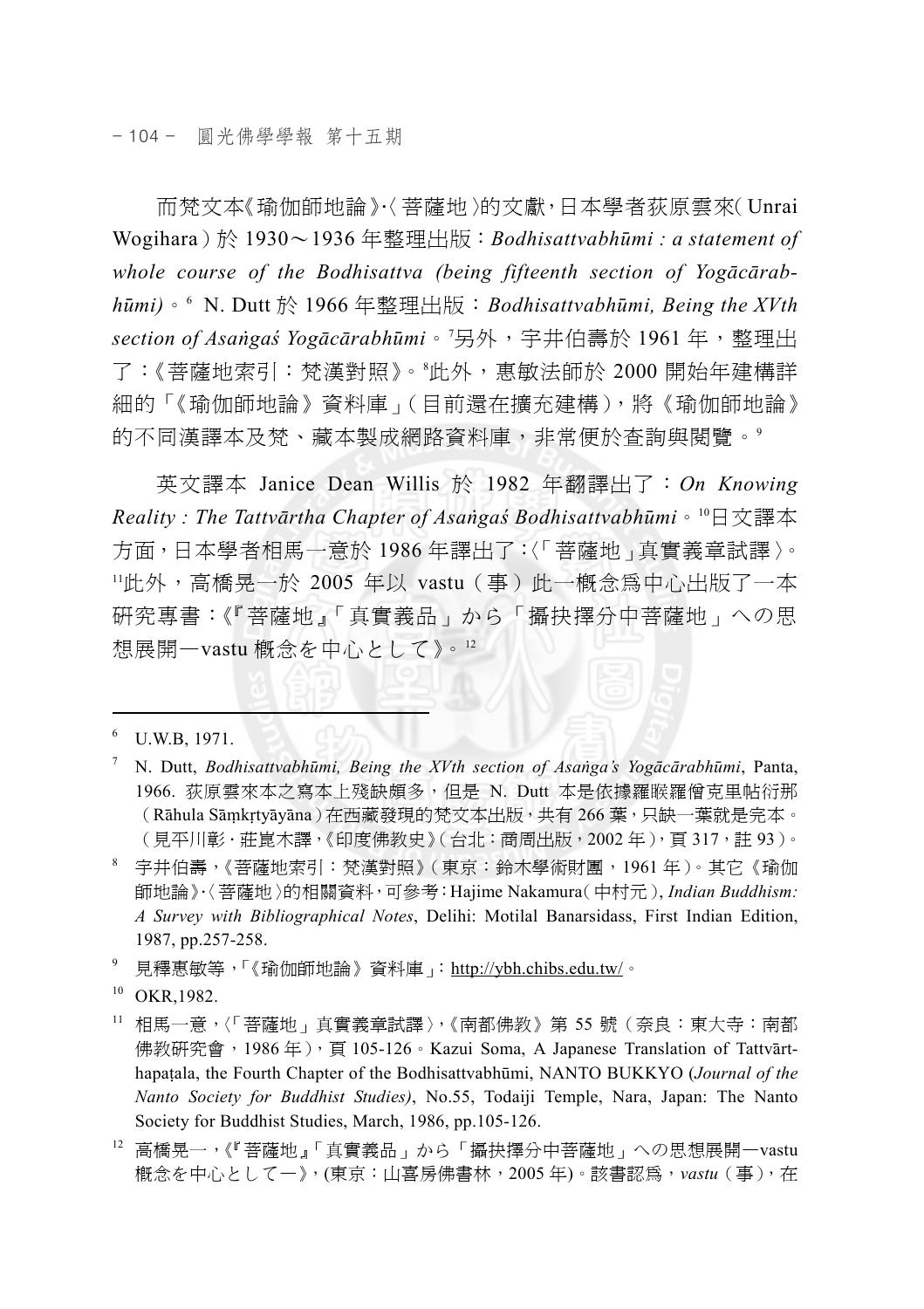析論《瑜伽師地論‧菩薩地‧真實義品》之「真實義」 - 105 -

而本文主要在探究《瑜伽師地論·菩薩地·真實義品》的「真實義」 (梵 tattvārtha)這個概念,特別以唐代法相宗學者的注釋書:窺基所撰 之《瑜伽師地論略簒》及新羅僧‧遁倫集撰之《瑜伽論記》為材料,論 說「真實義」的意涵,即:「二種真實」、「四種真實」及其和「二諦」、 「三自性」、「五事」之關係。

二、何謂「真實義」?

根據 Janice Dean Willis 的研究,〈真實義品〉主要是說明「名言」 (names,梵 *prajñapti*:假名)與其「指涉對象」(referents,梵 *vastu*: 事)之間的關係;他並認為作者無著(Asanga,約 4、5 世紀頃)<sup>13</sup>此品 的主要關懷,在於「空」(梵 *śūnya*)教義的澄清。14以下,筆者將先論 述〈真實義品〉的「真實義」一詞。

(一)「真實義」(tattvārtha)一詞的意義:

關於「真實義」一詞的意義。Willis 在其著作中,說明「真實義」 一詞的梵文"*tattvārtha*"是由兩個梵文 *tattva* 和 *artha* 組合而成複合詞。

*tattva*(漢譯為「真實」),是指「那個樣子」、「那個本質」(thatness, 其中, tat = "that", tva = "ness"),或是指「如此的樣子」、「如此 的本質」(thusness)。梵文 *tattva* 的意思和"*tathatā*"(通常翻譯成 suchness<sup>,「</sup>如此的樣子」、「如此的本質」,「如如」、「真如」)相似,而 *tathatā* 是「空性」(梵 *śūnyatā*,英 voidness)的同義詞。所以,Willis 將"*tattva*"翻譯成「真實」(reality)。

至於梵文 *artha* 一詞(漢譯通常翻譯為「境」、「義」、「事」)的意義

<sup>〈</sup>真實義品〉中有兩個面向:(1)、言語表現之基體;(2)、作為言語所無法表現之本 質的勝義實在。(詳該書,頁 18)。

<sup>13</sup> 關於《瑜伽師地論》的作者,漢傳據玄奘的傳譯爲彌勒(Maitreya 菩薩)所著,而藏 傳佛教則視為無著(Asaṅga)所撰。

 $14$  OKR, pp19-20.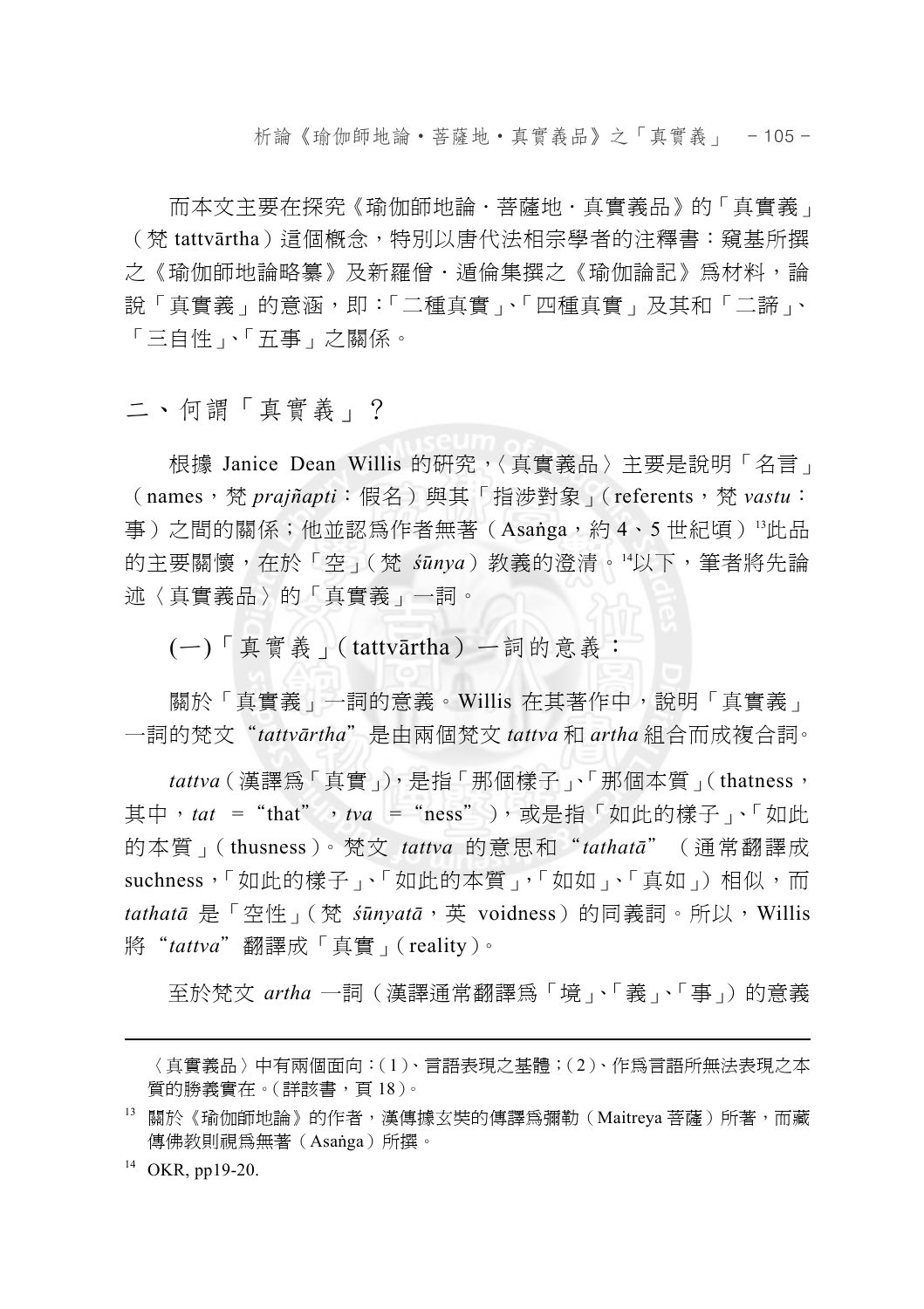比較豐富,是指:「標的」(aim)、「目的」(goal)、「目標」(purpose)、「事 物」(thing)、「對象」(object)、「意義」(meaning)、「本質」(nature)。15Willis 將"artha"翻譯成「知曉」(knowing)和「知識」(knowledge),他並認 為梵文 *artha* 一詞,在〈真實義品〉的最初幾個段落和梵文"*jñāna*"(智) 是同義的。所以 Willis 將〈真實義品〉的梵文品名"*tattvārtha*"翻譯成 "knowledge of reality"。<sup>16</sup>

(二)〈真實義品〉對「真實義」的解釋:

《瑜伽師地論·菩薩地·真實義品》對「真實義」的說明,分成「二 種真實」、「四種真實」(「真實義的四種品類差別」),以及說明「真實義」 是遠離「有」、「非有」二邊的「無二」所顯。以下分別概述之:

1.「真實義」—「二種真實」與「四種真實」:

關於「真實義」的意義, 女奘譯本《瑜伽師地論·菩薩地·真實義 品》是這樣說明「真實義」的:

云何「真實義」?謂略有二種:一者、依「如所有性」諸法 「真實性」;二者、依「盡所有性」諸法「一切性」。如是諸 法「真實性」、「一切性」,應知總名「真實義」。此「真實義」 品類差別,復有四種:一者、「世間極成真實」;二者、「道 理極成真實」;三者、「煩惱障淨智所行真實」;四者、「所知 障淨智所行真實」。17

 $\overline{a}$ 

17 見《瑜伽論》卷三十六;T30, 486b9-15。

 此段梵本作:「 *tattvārthaḥ katamaḥ. samāsato dvi-vidhaḥ. yathāvadbhāvikatāṃ ca*  dharmānām ārabhya yā bhūtatā yāvadbhāvikatām c'ārabhya yā dharmānām sarvatā. *iti bhūtatā sarvatā ca dharmāṇāṃ samastas tattvārtho veditavyaḥ. sa punar eva* 

<sup>15</sup> 萬金川在〈《中觀論頌.24.7》在解讀上的幾個問題〉一文中,曾對"*artha*"一詞的 字義作了深入的分析,他認為"*artha*"主要有「意思」、「對境」、「實況」三個意義。 (見萬金川,〈《中觀論頌.24.7》在解讀上的幾個問題〉,《中華佛學學報》第 10 期(台 北:中華佛學研究所,1997 年 7 月),頁 191-198)。

<sup>&</sup>lt;sup>16</sup> OKR, pp.37-38.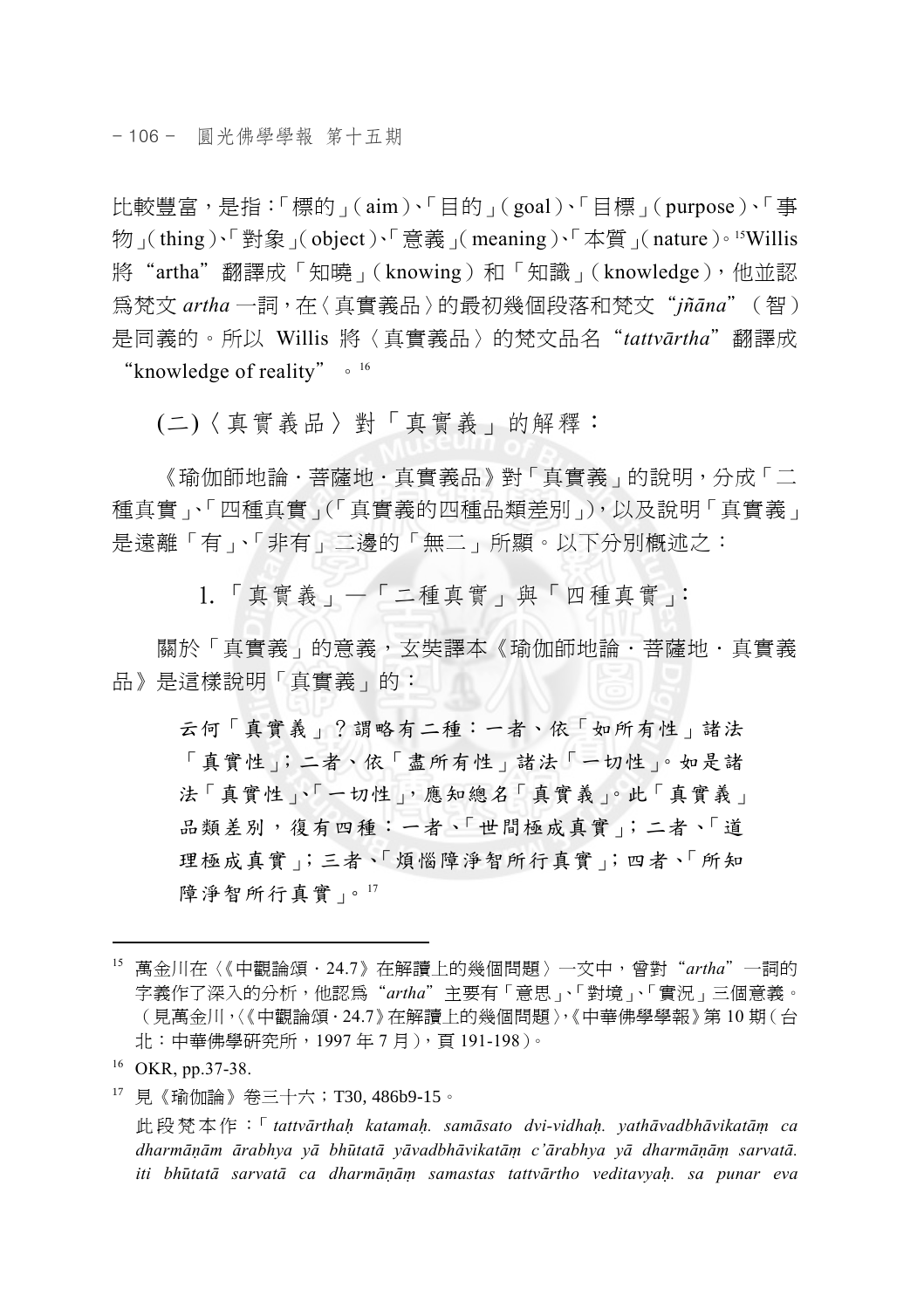析論《瑜伽師地論‧菩薩地‧真實義品》之「真實義」 - 107 -

也就是,所謂的「真實義」,又可分成「二種真實」和「四種真實」 來說明。「二種真實」句含著縱、橫兩方面的意義。縱向方面來說,是 指一切諸法的真實面貌、「真實性」(玄奘譯「『如所有性』諸法『真實 性』」、曇無讖譯「實法性」、求那跋摩譯「法性」、Willis 譯"the true state of dharmas as they are in themselves")而言。橫向方面來說,則是指「一 切諸法」而言(玄奘譯「『盡所有性』諸法『一切性』」、曇無讖譯「一 切事法性」、求那跋摩譯「法等」、Willis 譯"that sort which consists of [knowing] the phenomenal aspect of dharmas, as they are in totality", 諸 譯文詳見本文註腳 17)。

而「四種真實」就是「真實義」的「四種品類差別」,它們分別是:

*tattvārthaḥ prakāra-prabhedataś catur-vidhaḥ. loka-prasiddho yukti-prasiddhaḥ* kleś'āvarana-viśuddhi-jñāna-gocarah jñey'āvarana-viśuddhi-jñāna-gocaraś ca. (U.W.B, p37.)

 曇無讖譯作:「云何『真實義』?略說二種:一者、『實法性』;二者、『一切事法性』。 此二法性,以種分別,復有四種:一者、『世間所知』;二者、『學所知』;三者、『煩 惱障淨智所行處法』;四者、『智障淨智所行處法』。」(見《地持經》卷一;T30, 892c21-24)。

 求那跋摩譯作:「云何名『真實義』?『真實義』者有二種:一者、『法性』;二者、『法 等』。復有四種:一者、『世流布』;二者、『方便流布』;三者、『淨煩惱障』;四者、『淨 智慧障』。」(見《善戒經》卷二;T30, 968a27-29)。

 Janice Dean Willis 英文譯作:'What is knowledge of reality? Concisely, there are two sorts: (1) that sort which consists of [knowing] the noumenal aspect *(yathāvadbhāvikatā)* of dharmas, or the true state of dharmas as they are in themselves *(bhūtatā)* ; and (2) that sort which consists of [knowing] the phenomenal aspect *(yāvadbhāvikatā)* of dharmas, as they are in totality *(sarvatā)*. In short, knowledge of reality should be understood as [knowledge of] "dharmas" as they are, and as they are in totality.

Further, knowledge of reality may be given a fourfold analysis, as follows :

(1) what is universally accepted by ordinary beings;

- (2) what is universally accepted by reason, or logic;
- (3) that which is the sphere of cognitive activity *(jñānagocara)* completely purified of the obscurations of defilement *(kleśāvaraṇa)* ; and
- (4) that which is the sphere of cognitive activity (completely purified of the obscurations to the knowable *(jñeyāvaraṇa)*. OKR, pp.69-70.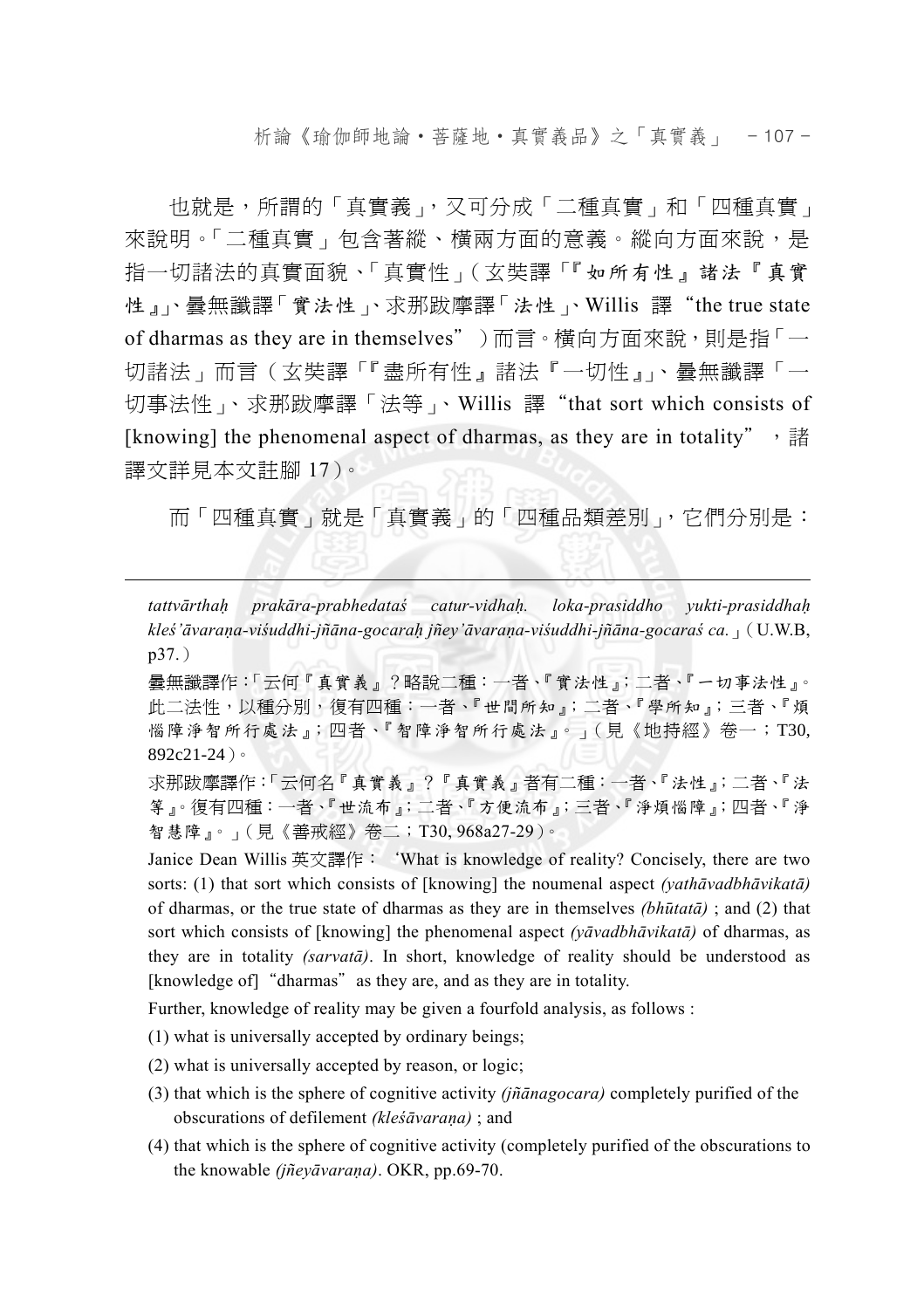「世間極成真實」(梵 *loka-prasiddha-tattvaṃ*)、「道理極成真實」(*yuktiprasiddha-tattvaṃ*)、「煩惱障淨智所行真實」(梵 *kleśāvaraṇa-viśuddhijñāna-gocaras tattvaṃ*)、「所知障淨智所行真實」(*jñeyāvaraṇa-viśuddhijñāna-gocarah tattvaṃ*)(曇無讖譯:「世間所知」、「學所知」、「煩惱障淨 智所行處法」、「智障淨智所行處法」;求那跋摩譯:「世流布」、「方便流 布」、「淨煩惱障」、「淨智慧障」)。這部份,在下一大段說明二種「真實 義」:「如所有性」、「盡所有性」以及真實義的「四種品類差別」(「四種 真實」)時會加以詳述。

2.「真實義」相—「無二」所顯:

「真實義」的意涵,除了上述「二種真實」、「四種真實」之外, 玄奘譯《瑜伽師地論.菩薩地.真實義品》還認為,「真實義」是離開 「有」、「非有」這「二種」範疇的「無二」所顯:

又安立此「真實義」相,當知即是「無二」所顯。所言「二」 者:謂「有」、「非有」。此中「有」者,謂:所安立「假說 自性」,即是世間長時所執,亦是世間一切分別戲論根本, 或謂為色、受、想、行、識,或謂眼、耳、鼻、舌、身、意, 或復謂為地、水、火、風,或謂色、聲、香、味、觸、法, 或謂為善、不善、無記,或謂生、滅,或謂緣生,或謂過去、 未來、現在,或謂有為,或謂無為,或謂此世,或謂他世, 或謂日、月,或復謂為所見、所聞、所覺、所知、所求、所 得、意隨尋伺,最後乃至或謂涅槃。如是等類,是諸世間共 了諸法「假說自性」,是名為「有」。言「非有」者,謂即諸 色「假說自性」,乃至涅槃「假說自性」,無事、無相,假說 所依,一切都無,假立言說,依彼轉者,皆無所有,是名「非 有」。先所說「有」,今說「非有」。「有」及「非有」,二俱 遠離,法相所攝真實性事,是名「無二」。由「無二」故,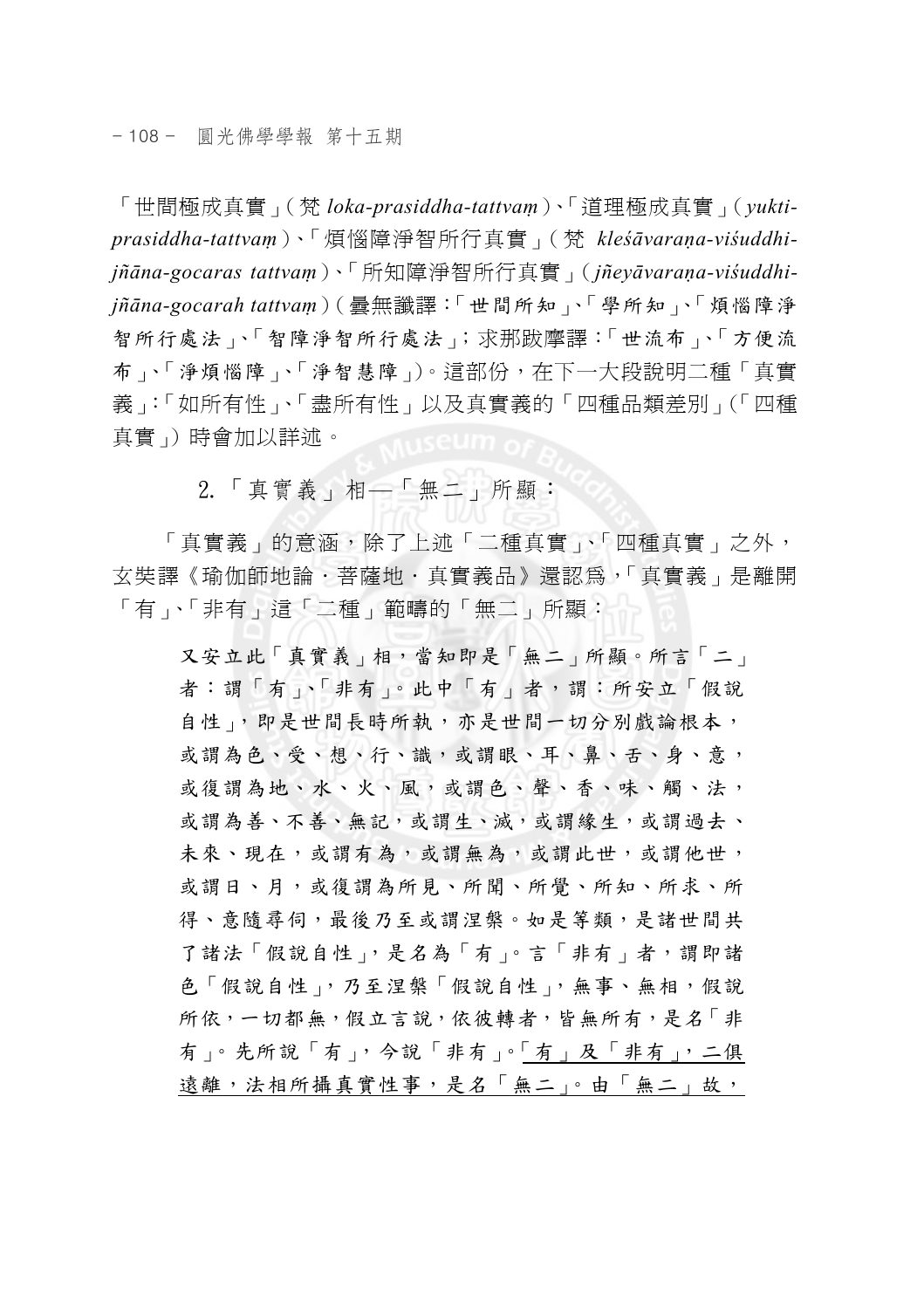析論《瑜伽師地論‧菩薩地‧真實義品》之「真實義」 - 109 -

說名「中道」,遠離二邊,亦名「無上」。18

18 見《瑜伽論》卷三十六;T30, 486c24-487a12。梵本見:U.W.B, p.39.。

 曇無讖譯作:「又『真實相』建立二種:一者、『有性』;二者、『無性』。『有性』者, 建立施設『假名自性』,久遠已來,世間計著,一切憶想,虛妄根本。所謂是色、是 受、想、行、識、眼、耳、鼻、舌、身、意、地、水、火、風、色、聲、香、味、觸、 法…乃至涅槃。如是世間假名有自性法,是名為『有』。『無性』者,色假名…乃至涅 槃假名,無事、無依假名,所依一切悉無,是名為『無』。如上所說,『有』、『無』是 二,俱離法相所攝二法,無有二。『無二』者,是名『中道』,離於二邊,是名『無上』。 (見《地持經》卷一;T30, 893a18-26)。

 $\overline{a}$ 

求那跋摩譯作:「『真實義』者,復有二種:一者、『有』;二者、『無』。『有』者,名 『世流布』。『世流布』者,所謂色、受、想、行、識、眼、耳、鼻、舌、身、地、水、 火、風、色、聲、香、味、觸、善、不善、無記、出法、滅法、從緣生法、去、來、 現在、有為、無為、此世、他世、日、月、見、聞、識、知、所得、覺觀、修集受持… 乃至涅槃,是名『世流布』,『有』也。世間有者,所謂法性。『無』者,世流布有, 從色乃至涅槃,其性無故,是名為『無』。眾生見故,名之為『有』。法性本無,名之 為『無』。諸佛如來所說『有』、『無』,名之『真實』。『真實』者,名為『中道』,非 『有』非『無』,名為『中道』,『中道』者,名『無上道』。」(見《善戒經》卷二; T30, 968b24-c5)。

 Janice Dean Willis 英文譯作:'Furthermore, it should be understood that the correctly determined *(vyavasthānataḥ)* characteristic of reality is its'not-two'*(advaya)* nature, or constitution *(prabhāvitaṃ).* The two are said to be"being"*(bhāva)* and"nonbeing" (abh*āva*). With regard to those two, "being" is whatever determined to have essential nature solely by virtue of verbal designation *(prajñaptivāda svabhdva)*, and as such is clung to by the worldly for a long time. For ordinary beings, this [notion of"being"] is the root of all discursive thought *(vikalpa)* and proliferation *(prapañca)*, whether"form,"

"feeling," "ideation," "motivation" or "perception"; "eye," "ear," "nose," "tongue," "body," or "mind"; "earth," "water," "fire," or "wind"; "form," " sound, " " smell, " " taste, " or " contact" ; " skillful " " unskillful, " or "indeterminate" acts; "birth" or "passing away" or "dependent arising"; "past," "future," or "present"; "compounded" or "uncompounded"; "This is a world, and beyond is a world,""There are both the sun and moon,"and whatever is"seen,"

"heard," "believed," or "perceived"; what is "attained or striven for," what is "adumbrated" or "thought with signs" by the mind; even up to "Nirvana". Everything in this category has a nature established by verbal designation only. This is said [by ordinary beings] to be"being."

With regard to those two, "nonbeing" is the absence of the base of the verbal designation "form," and so on up to "Nirvanā," its absence or noncharacterizableness; when the basis of verbal designation, with recourse to which verbal designation operates, is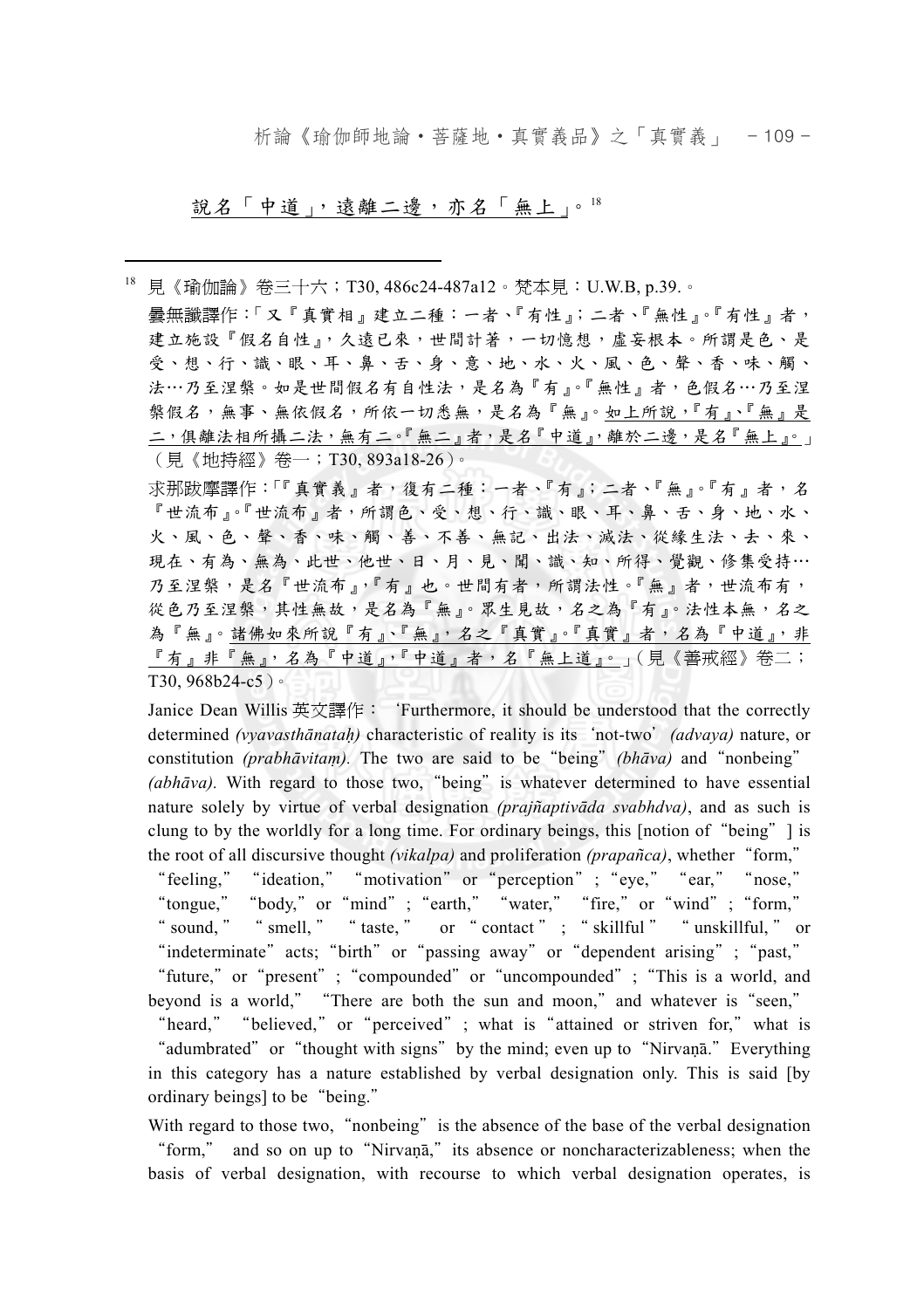$\overline{a}$ 

引文說到,所謂二者,是指「有」和「非有」這二種範疇。「有」 是指:色、受、想、行、識、眼、耳、鼻、舌、身、意、地、水、火、 風、色、聲、香、味、觸、法、善、不善、無記、生、滅、過去、未來、 現在、有為、無為、此世、他世、日、月、所見、所聞、所覺、所知、 所求、所得…乃至或謂涅槃。也就是,「有」乃是語言所安立的「假說 自性」(梵 *prajñapti-vāda-svabhāva*,和「離言自性」(梵 *nirabhilāpyasvabhāvatā*)相對。因非本文主題,故於此處不詳述。19呂澂說得頗適切: 「假說自性,即指人們對於事物、現象藉助名言的了解」20),指一切可 以用語言所表達的事物。而所謂的「非有」,是指上面所謂「有」的這 些事物,究其實而言,都是假名所立,而無實體,其本質是「非有」的。 而所謂的「真實義」,乃是離開上述「有」、「非有」這二種範疇,所以 稱作「無二」所顯。又因為遠離「有」、「非有」二邊,所以,又可稱作 「中道」或「無上」。

這裡非常有意思的是,「真實義」是離開「有」、「非有」這二種範 疇,而為「無二」所顯。也就是,「真實義」是離開語言所能表示的固 定現象(「有」);而且,也離開其實是作為假名而本身無所有的事物之 本質(「非有」)。假使,姑且將「有」當作事物或諸法之「能指」,而「非 有」當作事物或諸法之「所指」的話。那麼,「真實義」不僅離開語言 (「能指」),還離開語言所指涉的對象(「所指」)。也就是所謂的「真實 義」,是離開事物之「能指」、「所指」,而無法以語言說明的。亦即,「有」

insubstantial, nonascertainable, nonexistent, or non-present in any way whatsoever. This is said to be "nonbeing."

 Moreover, the given thing, comprised of dharma characteristics, that is completely freed from both " being" and " nonbeing"  $\rightarrow$  i.e., from the " being" and " nonbeing" described above—is"not-two." Now, what is not-two, just that is said to be the incomparable Middle Path *(madhyamā pratipad)* which avoids the two extremes'OKR, pp.80-86.

19 關於「假說自性」和「離言自性」,可參看拙稿:〈從《瑜伽論記》析論〈真實義品〉 「離言自性」的語言哲學及對「說一切有部」語言觀的批判〉,《佛學研究中心學報》 第 10 期(台北:台灣大學文學院佛學研究中心,2005 年 7 月),頁 41-80。

20 見呂澂,《印度佛學思想概論》(台北:天華出版事業,1993 年),頁 206。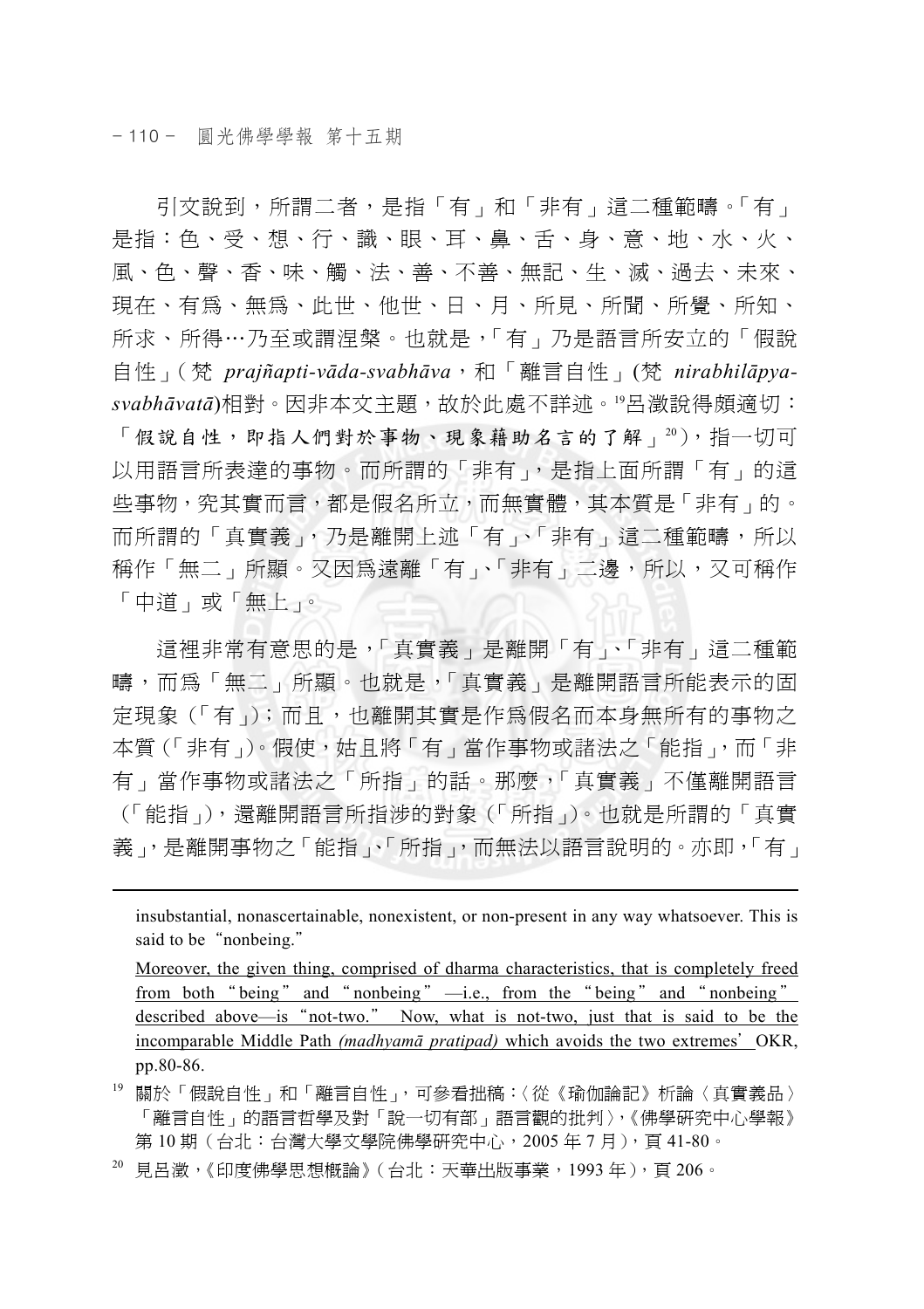析論《瑜伽師地論‧菩薩地‧真實義品》之「真實義」 - 111 -

(「能指」)、「非有」(「所指」),其實都是語言的分別與概念化活動,而 無法表達「真實義」。

此外,關於「真實義」,在彌勒的《辯中邊論頌》(*Madhyāntavibhāga-kārikā*)中提到有「十種真實」:「真實唯有十,謂:根本與相, 無顛倒、因果,及麤細真實,極成、淨所行,攝受并差別,十善巧真實, 皆為除我見。」2這「十種真實」即是:「一、根本真實;二、相真實; 三、無顛倒真實;四、因果真實;五、麤細真實;六、極成真實;七、 淨所行真實;八、攝受真實;九、差別真實;十、善巧真實。」22而世 親(Vasubandhu,約 4、5 世紀頃)的《辯中邊論》(*Madhyānta-vibhāga-ṭīkā*) 〈辯真實品第三〉解釋「根本真實」,乃是指「三自性」(*tri-svabhāva*, 或譯作「三性」、「三自相」、「三相」) 23:「遍計所執性」 (*parikalpita-svabhāva*)、「依他起性」(*para-tantra-svabhāva*)、「圓成實

21 見唐.玄奘譯,《辯中邊論頌》;T31, 478c2-5。

 $\overline{a}$ 

22 T31, 468c12-15。世親《辯中邊論》解釋彌勒此句頌文,玄奘譯作:「已辯其障,當說 『真實』。《頌》(筆者案,指:彌勒的《辯中邊論頌》)曰:『真實唯有十,謂:根本與相,無顛 倒、因果,及麤細真實,極成、淨所行,攝受并差別,十善巧真實,皆為除我見。』 《論》(筆者案,指:世親《辯中邊論》)曰:應知『真實』唯有十種:一、根本真實;二、相 真實;三、無顛倒真實;四、因果真實;五、麤細真實;六、極成真實;七、淨所行 真實;八、攝受真實;九、差別真實;十、善巧真實,此復十種,為欲除遣十我見故。 十善巧者:一、蘊善巧;二、界善巧;三、處善巧;四、緣起善巧;五、處非處善巧; 六、根善巧;七、世善巧;八、諦善巧;九、乘善巧;十、有為無為法善巧。」(見 唐.玄奘譯,《辯中邊論》卷中;T31, 468c7-19)。

真諦(Paramārtha,499~569)則譯作:「此品真實應說。何者『真實』:『根本、相真 實,無顛倒真實,果因俱真實,細麤等真實,成就、清淨境,攝取、分破實,勝智實 十種,為對治我見。』如是『十種真實』,何者為十?一、根本真實;二、相真實; 三、無顛倒真實;四、果因真實;五、細麤真實;六、成就真實;七、清淨境界真實; 八、攝取真實;九、分破真實;十、勝智真實。勝智又十種真實,為對治十種我執應 知,何者為十?一、陰勝智;二、界勝智;三、入勝智;四、生緣勝智;五、處非處 勝智;六、根勝智;七、世勝智;八、諦勝智;九、乘勝智;十、有為無為勝智。」 (見陳.真諦譯,《中邊分別論》卷上;T31, 455a25-b8)。

23 在這裡,「三性」(*tri-svabhāva*)的梵文是都是指三種「自性」(梵 *svabhāva*),而「三 相」,則是三種「自相」(梵 *svalakṣaṇa*)。它們都有「特性」(characteristic)、「本質」 (essence)的意義。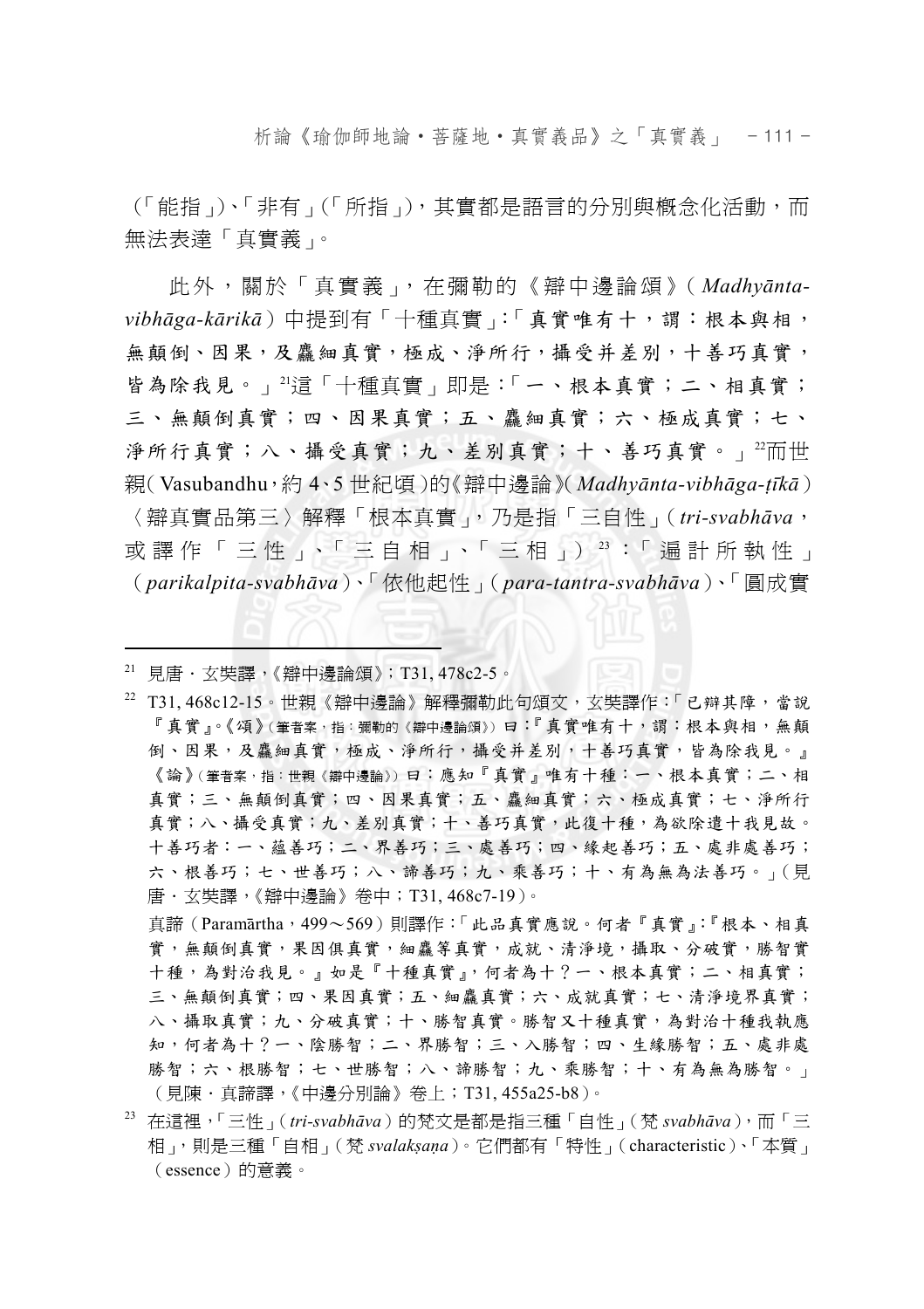$\overline{a}$ 

性」(*pariniṣpanna-svabhāva*)。24〈真實義品〉雖然並沒有明確地將「三 自性」和「真實義」結合,然而瑜伽行派之後的發展,確實認為解釋「空」 教義的「三自性」,就是「真實義」。以下,筆者將說明在《瑜伽論》注 釋書《基纂》、《倫記》中解說「真實義」與「二諦」、「三自性」、「五事」 之關係。

三、《基纂》、《倫記》中的「真實義」和「二諦」、「三自性」、 「五事」

關於「真實義」與「二諦」、「三自性」、「五事」之間的關係,《瑜 伽師地論‧菩薩地‧真實義品》中並沒有清楚明確的說明。然而,窺基 的《瑜伽師地論略纂》和遁倫的《瑜伽論記》對此都有解說與發揮。因 此,為理解唐代法相宗學者所認為「真實義」的意涵,我們有必要對此 加以說明:

(一)「真實義」與「二諦」、「三自性」:

根據窺基《瑜伽師地論略纂》的說法,本品之所以名為「真實義」, 是因為說明了「有」就說是「有」,而「無」則說是「無」,這樣的「真

真諦譯作:「此中何者『根本真實』?三種自性:一、『分別自性』;二、『依他自性』; 三、『真實自性』。一切餘真實此中所立故。三性中何法名真實可信受?『性三一恒無, 二有不真實;三有無真實,此三本真實。』『分別性』相者,恒常不有,此相『分別 性。中,是真實無顛倒故。『依他性』相者,有不實,唯有散亂執起故,此相『依他 性』中是真實性。『真實性』相者,有無真實,此相『真實性』中是真實。」(見陳· 真諦譯,《中邊分別論》卷上;T31, 455b9-17)。

<sup>24</sup> 關於世親解釋「根本真實」為「三自性」,玄奘譯作:「此中云何『根本真實』?謂: 『三自性』:一、『遍計所執自性』;二、『依他起自性』;三、『圓成實自性』。依此建 立餘真實故。於此所說『三自性』中,許何義為真實?《頌》(筆者案,指:彌勒的《辯中邊 論頌》)曰:『許於三自性,唯一常非有;一有而不真,一有無真實。』《論》(筆者案,指: 世親《辯中邊論》)曰:即於如是『三自性』中,『遍計所執相』常非有,唯常非有,於此 性中,許為真實,無顛倒故。『依他起相』有而不真,唯有非真,於『依他起』許為 真實,有亂性故。『圓成實相』亦有非有,唯有非有,於此性中許為真實,有空性故。」 (見唐.玄奘譯,《辯中邊論》卷中;T31, 468c19-29)。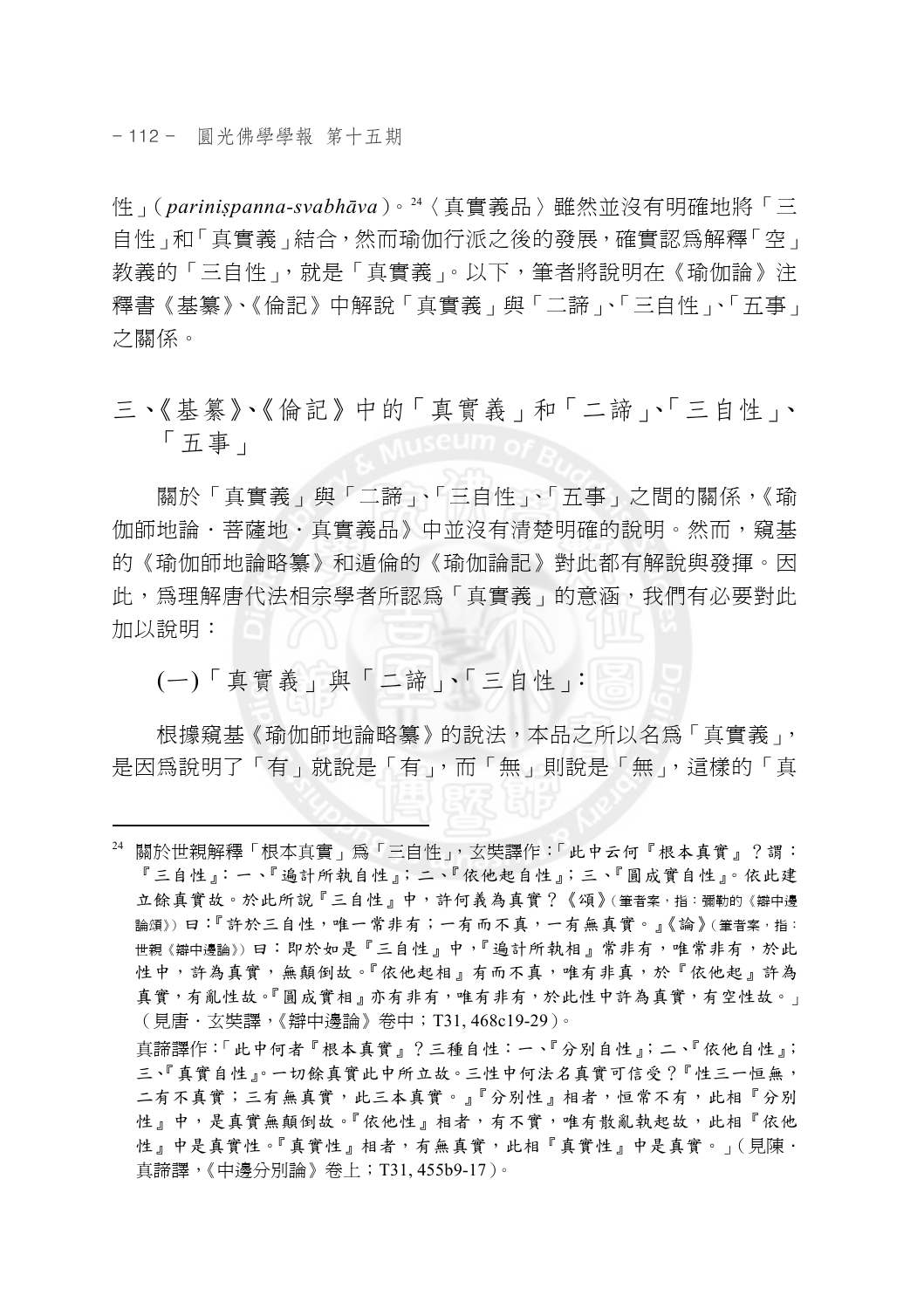析論《瑜伽師地論‧菩薩地‧真實義品》之「真實義」 - 113 -

實」情況,所以名為「真實義」品。就比如說在「三自性」中,「遍計 所執性」是在「世俗諦」和「勝義諦」中皆不存在的「法爾體無」(「世 俗諦」、「勝義諦」皆無);「依他起性」則是在「世俗諦」中存在(「世 俗諦」有、「勝義諦」無),而「圓成實性」,則是在「勝義諦」中存在 (「世俗諦」無、「勝義諦」有)。(詳見頁 123 之圖表:A、「真實義」與 「二諦」、「三自性」關係圖)。《基纂》云:

言「真實義」者,依文所明。且如「三性」:「遍計所執」, 法爾體無;「依他」、「圓成」,「二諦」說有。今「有」言「有」, 「無」即言「無」,稱當「真實」。今明此義,名「真實義」 品。25

而遁倫集撰的《瑜伽論記》,除了上述說法外,還認為「真實義」 即是「二諦」:

依文明,且如「三性」:「遍計所執」,法爾體無;「依他」、「圓 成」,「二諦」說有;今「有」言「有」,「無」即「無」,稱當 「真實」。亦可「真實」,即是「二諦」;「二諦」之理,不顛 倒故,名為「真實」;若「勝義」理,諦理不變異故。名為「真 實義」者,是「境」即「二諦」理,為智境界「真實義」。於 此品中,廣明「二諦」真實境智,名「真實義」品。<sup>26</sup>

如上文,《倫記》中說到此品:「廣明『二諦』真實境智,名『真實 義』品」。《倫記》雖然這樣說,然而,〈真實義品〉的原文中,其實並 沒有出現「二諦」的名目。雖然如此,日本學者西義雄亦認爲,此品和 龍樹(*Nāgārjuna*,約 2、3 世紀頃)《中觀論頌》(*Mūlamadhyamaka-kārikā*) 第二十四品(〈四諦品〉)以「二諦」解釋「空」的:「諸佛依二諦,為 眾生說法;一以世俗諦,二第一義諦。若人不能知,分別於二諦;則於 深佛法,不知『真實義』。若不依俗諦,不得第一義;不得第一義,則

<sup>25</sup> 見《基纂》卷十;T43, 134c4-7。

<sup>26</sup> 見《倫記》卷九之上;T42, 499c23-28。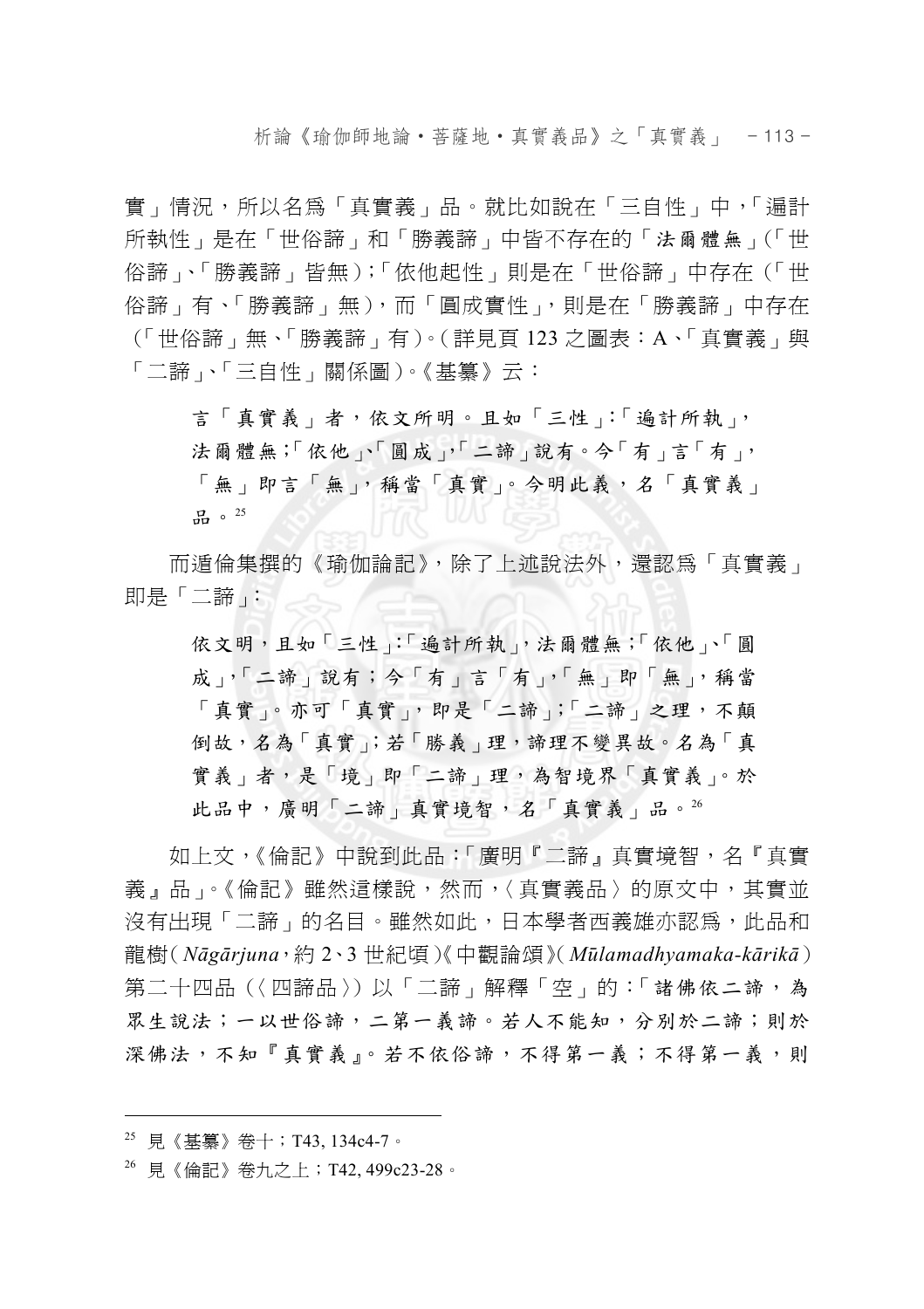不得涅槃。」27有關。28不過,《中觀論頌》的「梵文」原文,其實是「真 實」一詞("*tattva*")29,「真實義」是鳩摩羅什(Kumārajīva,344~ 413,一說 350~409)的翻譯。雖然〈真實義品〉的原文,並沒有出現 「二諦」的名目,然而,本品確實是在對「空」(「中道」)的教義進行 澄清。以此來說,確實也可以認為〈真實義品〉的「真實義」和解釋「空」 的「二諦」及「三自性」有關。

而關於「三自性」,這是在《解深密經》(*Saṃdhinirmocana-sūtra*). 〈一切法相品〉中初次提到,經過彌勒的《辯中邊論頌》 ( *Madhyānta-vibhāga-kārikā* ), 而 到 無 著 的 《 攝 大 乘 論 》 (*Mahāyāna-saṃparigraha-śāstra*)才將其系統化。「三自性」,亦是瑜伽 派對「空」的重新詮釋。3而「三自性」與「二諦」的關係,可以說是 印度中觀學派與瑜伽行唯識學派爭論的重點。31《瑜伽師地論·攝決擇 分》中曾提到要了知「真實義」,應要修習觀察「三自性」:

若欲了知「真實義」者,於「三自性」復應修觀…云何名為 「三種自性」?:一、「遍計所執自性」;二、「依他起自性」; 三、「圓成實自性」。云何「遍計所執自性」?謂隨言說,依 假名言,建立自性。云何「依他起自性」?謂從眾緣所生自

 $27$  姚秦 · 鳩摩羅什譯,《中論》卷四;T30, 32c21-23、33a2-3。

- 28 見西義雄,〈真俗二諦說の構造〉,收於宮本正尊編,《佛教の根本真理》(東京:三省 堂,1972 年),頁 197-198、205-209。
- 29 漢譯本《中論》此句:「則於深佛法,不知『真實義』」,梵文原文為:「*te tattvaṃ na vijānanti gambhīraṃ buddhāśasane.*」(見三枝充惪,《中論偈頌總覽》(東京:第三文明社,1985 年),頁 748)。
- 30 關於「三性說」的源流,舟橋尚哉有「成實論三心源出說」(三心是:假名心、空心、 法心),福原亮嚴則提出四種假說(1、三三昧源出說;2、諸法分類起源說;3、四諦、 二諦、一諦、三諦源出說:4、《般若經》的三性源出說)。(參見:陳一標,《賴耶緣 起與三性思想研究》(台北:中國文化大學哲學研究所博士論文,2000 年),頁 206-216)。筆者則認為《瑜伽師地論.真實義品》的「假說自性」與「離言自性」可 能是「三性」說的雛形,因此傾向從「二諦」說演變而來。
- 31 可參看:蔡伯郎,《唯識的三性與二諦》,台北:中國文化大學哲學研究所博士論文, 2000 年。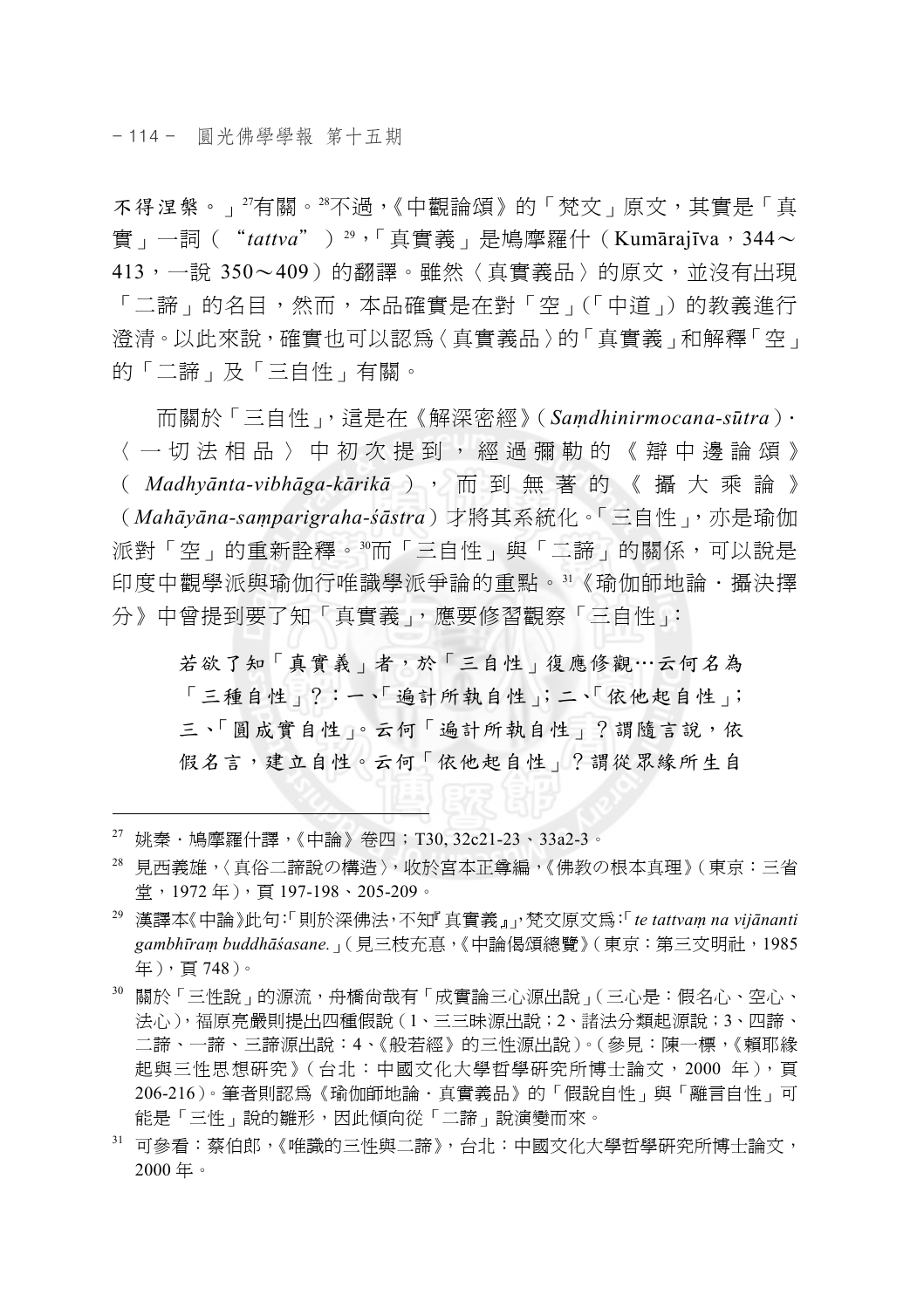析論《瑜伽師地論‧菩薩地‧真實義品》之「真實義」 - 115 -

性。云何「圓成實自性」?謂諸法「真如」, 聖智所行, 聖 智境界,聖智所緣,乃至能令證得清淨,能令解脫一切相縛 及麤重縛,亦令引發一切功德。32

如上引文,「遍計所執自性」是隨順言說,依假立名言而建立的。「依 他起自性」則是眾因緣生法。「而圓成實自性」,則是指諸法之「真如」, 是聖智所行、所緣的境界。而重要的是,《瑜伽論》認為,要了知「真 實義」,就得了知、修觀「三自性」。

(二)「真實義」與「五事」、「三自性」:

遁倫《瑜伽論記》則認為,若要了知「真實義」,應當要瞭解「五 事」和「三自性」。《瑜伽論記》卷九之上:

復次,若欲了知「真實義」,當先了知略有「五事」。又云, 若欲了知「真實義」者,於「三自性」復應修觀。故「五法」、 「三性」,於此可審。<sup>33</sup>

上引文遁倫的記述:「若欲了知『真實義』,當先了知略有『五事』」 以及「若欲了知『真實義』者,於『三自性』復應修觀」,實際上是出 自《瑜伽師地論‧攝決擇分中菩薩地之一、之二》(卷七十二、七十三) 的引文。

所謂的「五事」,又稱作「五法」,是指「相」、「名」、「分別」、「真 如」、「正智」。日本學者福原亮嚴認為瑜伽行派的「五事」,是從阿毘達 磨就世間現象分類的「五蘊」發展而來的。34而《瑜伽論·攝決擇分》

<sup>32</sup> 見《瑜伽論》卷七十三;T30, 703a23-b5。

<sup>33</sup> 見《倫記》卷九之上;T42, 500a6-9。

<sup>34</sup> 福原亮嚴認為瑜伽行派的「五事」,是這樣發展而來的:阿毘達磨一般分類的「五蘊」 (色、受、想、行、識)→《入阿毘達磨論》的「八句義」(色、受、想、行、識、 虛空、擇滅、非擇滅)→《瑜伽論.本地分》卷三的「十界」(色、受、想、行、識、 虛空、擇滅、非擇滅、真如、正智)→「五事」(「相」(色)、「名」(受、想、行)、「分 別」(識)、「真如」(虛空、擇滅、非擇滅)、「正智」)。他認為《瑜伽論‧本地分》的 「十界」已隱含「五事」的分類,只是尙未有「五事」一名的出現。(見福原亮嚴,〈三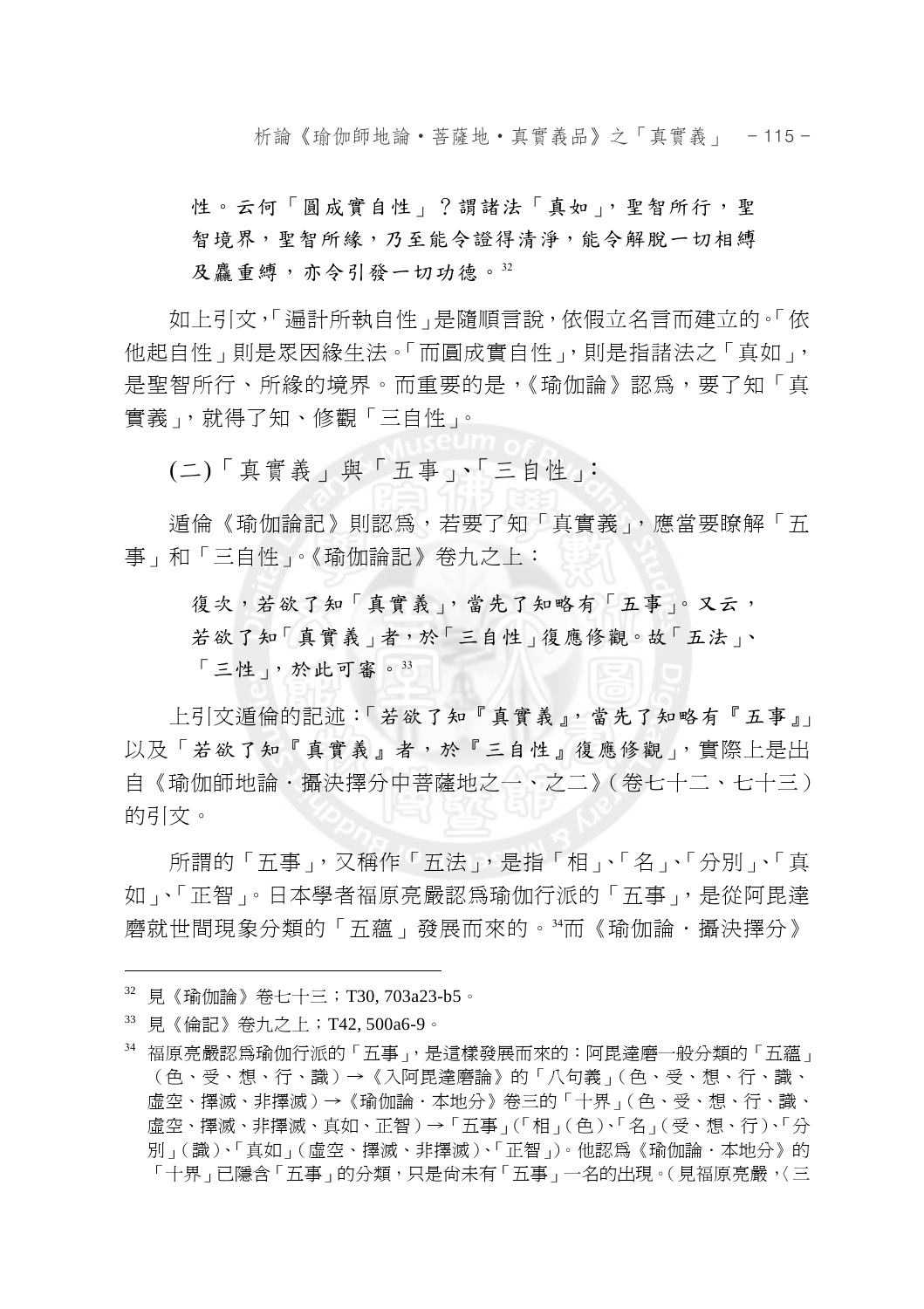- 116 - 圓光佛學學報 第十五期

卷七十二對「五事」有詳細的說明:

復次,若欲了知「真實義」者,當先了知略有「五事」…云 何「五事」?一、「相」;二、「名」;三、「分別」;四、「真如」; 五、「正智」。何等為「相」?謂若略說所有言談安足處事。 何等為「名」?謂即於「相」,所有增語。何等為「分別」, 謂三界行中所有心、心所。何等為「真如」?謂法無我所顯 聖智所行,非一切言談安足處事。何等為「正智」?謂略有 二種:一、唯出世間正智;二、世間、出世間正智。35

關於「五事」與「三自性」的關係,唯識典籍並沒有給出一致的說 法,約有如下數說: (1)、《瑜伽論》卷七十四36、《顯揚聖教論》(梵 *Prakaraṇāryavācā-śāstra*)卷六37,認為:「依他起性」攝「相」、「名」、 「分別」、「正智」;「圓成實性」攝「真如」;「遍計所執性」不攝「五事」。 (2)、《辯中邊論》卷二認為:「依他起性」攝「相」、「分別」;「遍計所執 性」唯攝「名」;「圓成實性」攝「正智」、「真如」。38(3)、《楞伽經》卷 七則認為:「依他起性」唯攝「分別」;「遍計所執性」攝「相」、「名」; 「圓成實性」攝「真如」、「正智」。39(《倫記》解釋《瑜伽論》中「五

性三無性の源流〉,《印度学仏教学》40 期(20 卷 2 號)(東京:印度学仏教学研究會, 1972):3)。參考:陳一標,《賴耶緣起與三性思想研究》(台北:中國文化大學哲學 研究所博士論文,2000 年),頁 215-216。

35 見《瑜伽論》卷七十二;T30, 695c26-696a7。

- 36 《瑜伽論》卷七十四:「問:『三種自性』,『相』等『五法』。初自性(筆者案,指:「遍計 所執性」),『五法』中幾所攝?答:都非所攝。問:第二自性(筆者案,指:「依他起性」),幾 所攝?答:四所攝(筆者案,指:相、名、分別、正智)。問:第三自性(筆者案,指:「圓成實性」), 幾所攝?答一所攝(筆者案,指:「真如」)。」(見《瑜伽論》卷七十四;T30, 704c23-25)。
- 37 顯揚聖教論》卷六:「問:如是『五事』,初自體(筆者案,指:「遍計所執性」),幾事攝?答: 無。問:第二自體 (筆者案,指:「依他起性」),幾事攝?答:四 (筆者案,指:相、名、分別、正 智)。問:第三自體(筆者案,指:「圓成實性」),幾事攝?答:一(筆者案,指:「真如」)。」(見 唐.玄奘譯,《顯揚聖教論》卷六;T31, 508c8-9)。
- 38 《辯中邊論》卷中:「『相』等『五事』,隨其所應,攝在『根本三種真實』(筆者案,指: 「三自性」)。謂:『名』,攝在『遍計所執』。『相』、及『分別』,攝在『依他』。『圓成實』, 攝『真如』、『正智』。」(見唐.玄奘譯,《辯中邊論》卷中;T31, 469c29-470a2)。
- 39 參考:楊維中,〈唯識宗語言哲學初探:名言及其意義的生成與消解〉,《宗教哲學》5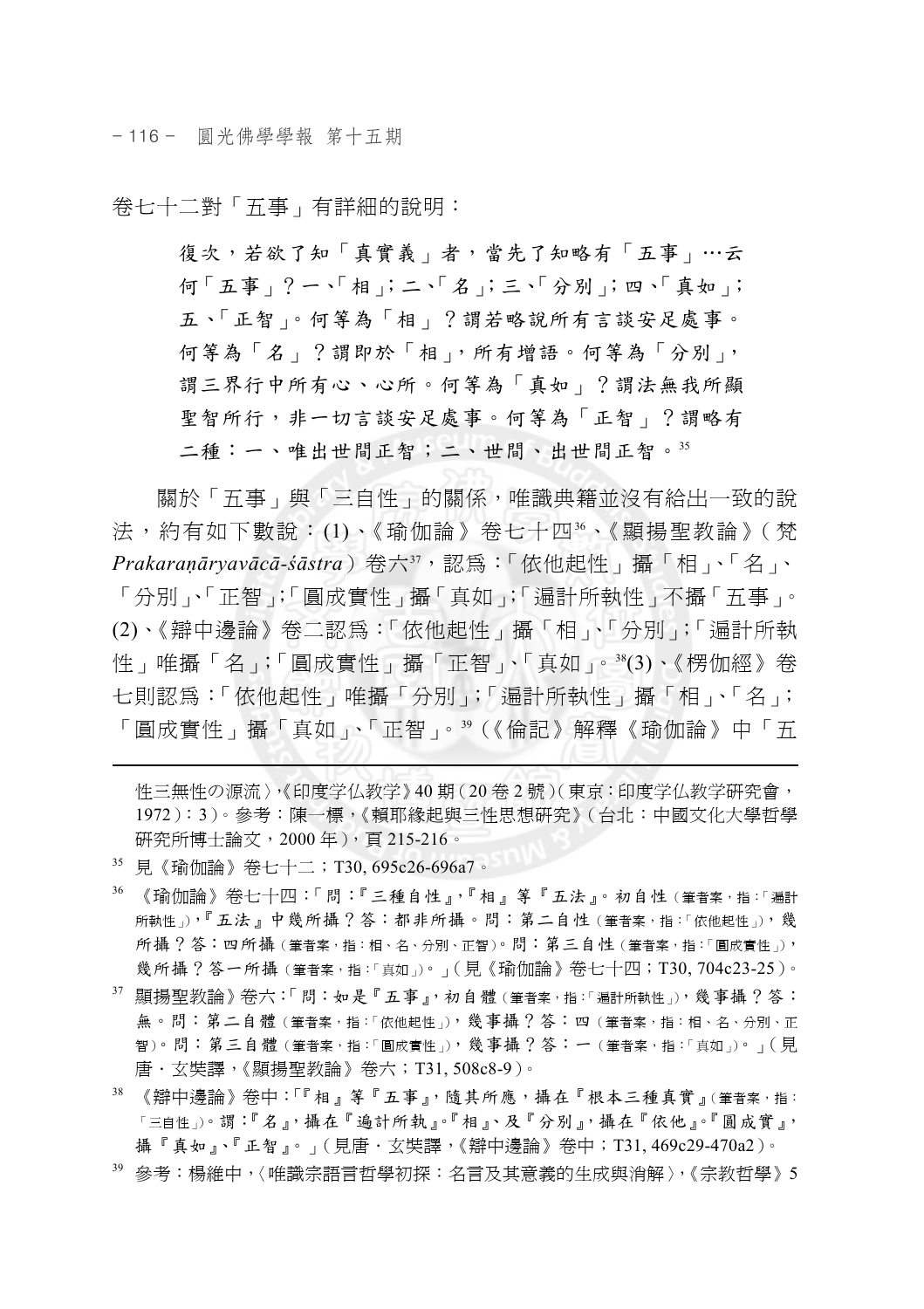析論《瑜伽師地論‧菩薩地‧真實義品》之「真實義」 - 117 -

事」與「三自性」的相攝關係,可見頁 133 之圖表:(1)「四種真實」與 「三自性」、「五事」關係圖)。

上述這些「五事」與「三自性」之間相攝關係的不同說法,在集唯 識學大成的《成唯識論》中,也有提及(圓測的《解深密經疏》亦曾引 過這段文字) 40:

「三性」、「五事」相攝云何?諸聖教說相攝不定。謂或有處 說:「依他起」,攝彼「相」、「名」、「分別」、「正智」;「圓成 實性」,攝彼「真如」;「遍計所執」,不攝「五事」。彼說有 漏心、心所法,變似所詮,說名為「相」;似能詮現,施設 為「名」;能變心等,立為「分別」;無漏心等,離戲論故, 但總名「正智」,不說能、所詮。四(筆者案,指:相、名、分別、正 智)從緣生,皆「依他」攝。

或復有處說:「依他起」攝「相」、「分別」;「遍計所執」,唯 攝彼「名」;「正智」、「真如」,「圓成實」攝。彼說有漏心及 心所相分,名「相」,餘名「分別」;「遍計所執」,都無體故, 為顯非有,假說為「名」。二無倒(筆者案,指:正智、真如),故「圓 成實」攝。

或有處說:「依他起性」,唯攝「分別」;「遍計所執」,攝彼 「相」、「名」;「正智」、「真如」,「圓成實」攝。彼說有漏心 及心所,相、見分等,總名「分別」,虛妄分別為自性,故 「遍計所執」能詮、所詮,隨情立為「名」、「相」二事。

復有處說:「名」屬「依他起性」,「義」屬「遍計所執」。彼 說有漏心、心所法,相、見分等由「名」勢力成所,遍計故 說為「名」。「遍計所執」隨「名」橫計,體實非有,假立「義」 名。

卷 2 期 (台北:中華民國宗教哲學研究社 1999 年), 頁 146。

 $40$  見唐 ·圓測,《解深密經疏》卷十三(台南:和裕出版社,1996年),頁 22-23。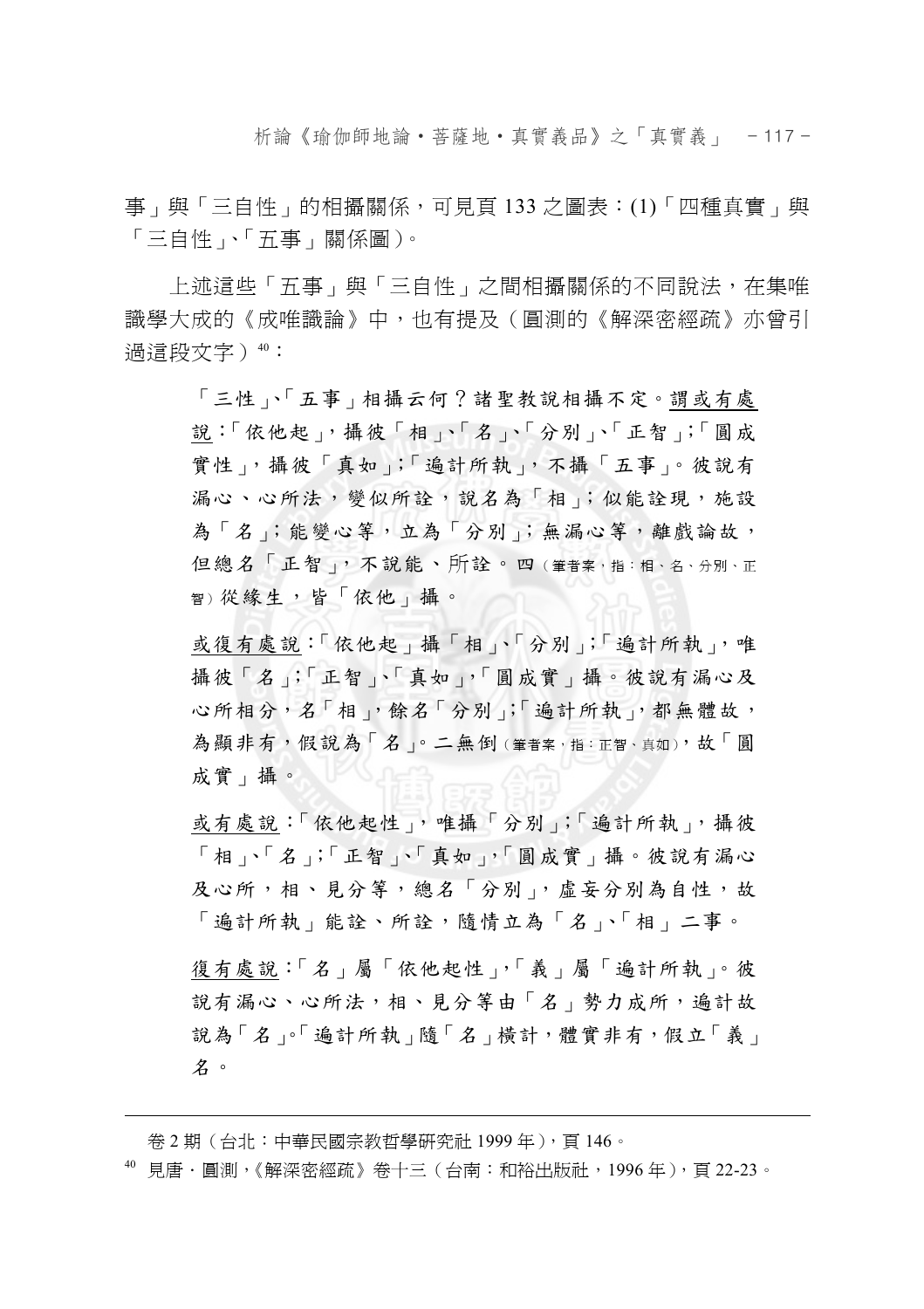- 118 - 圓光佛學學報 第十五期

諸聖教中所說「五事」,文雖有異,而義無違,然初所說不 相雜亂,如《瑜伽論》廣說應知。

又聖教中說有「五相」,此與「三性」相攝云何?所詮、能 詮,各具「三性」,謂妄所計屬初性(筆者案,指:遍計所執性)攝, 「相」、「名」、「分別」,隨其所應,所詮、能詮,屬「依他 起」。「真如」、「正智」,隨其所應,所詮、能詮,屬「圓成 實」。後得變似能詮相故,二相屬「相」,唯初性(筆者案,指: **遍計所執性)攝,妄執義名定相屬故。彼執著相,唯「依他」** 起虛妄分別為自性故,不執著相唯「圓成實」無漏智等為 自性故。<sup>41</sup>

上述關於法相宗之經論對「五事」與「三自性」之間相攝關係的不 同說法,中國大陸學者程恭讓已作過深入研究。他分成:(1)、《楞伽經》; (2)、《辯中邊論》;(3)、《瑜伽師地論》三種抉擇關係進行了詳細的討 論。因非本文重心,故僅說明到此。<sup>42</sup>

四、「二種真實」與「四種真實」:

在〈真實義品〉中,「真實義」指「二種真實」義,即「如所有性」、 「盡所有性」。並且,還有「四種真實」(「真實義」的四種品類差別) 之說。以下,筆者將詳細地論述〈真實義品〉中的「二種真實」義,與 「四種真實」(「真實義」的四種品類差別):

(一)「二種真實」—「如所有性」和「盡所有性」:

玄奘譯《瑜伽師地論.菩薩地.真實義品》中說到:

<sup>41</sup> 見唐.玄奘譯,《成唯識論》卷八;T31, 46c29-47a27

<sup>42</sup> 詳參:程恭讓,《抉擇于真偽之間—歐陽竟無佛學思想探微》(上海:華東師範大學出 版社,2000 年),頁 68-72。 由於「五事」與「三自性」之間的相攝關係,這個問題牽涉的層面相當廣,而且並非 本文要探討的重心,因此本文在這裡,僅提出問題與概述,暫不作深入的探討。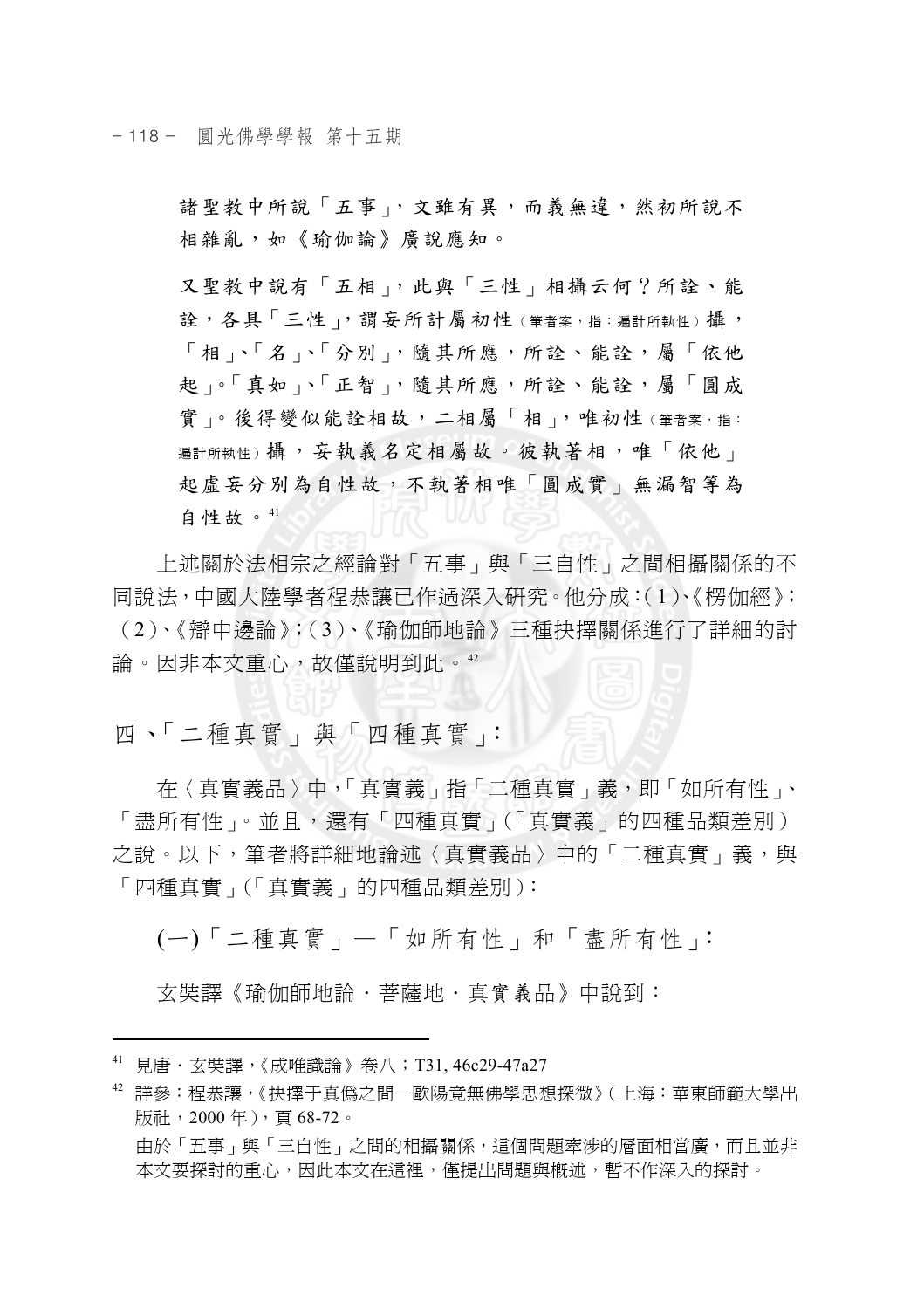析論《瑜伽師地論‧菩薩地‧真實義品》之「真實義」 - 119 -

云何「真實義」?謂略有二種:一者、依「如所有性」諸法 真實性;二者、依「盡所有性」諸法一切性。如是諸法真實 性、一切性,應知總名「真實義」。43

〈真實義品〉認為,所謂的「真實義」,包含著縱、橫兩方面的意 義。縱向方面來說,是指一切諸法的真實面貌、「真實性」而言(玄奘 譯「『如所有性』諸法『真實性』」、曇無讖譯「實法性」、求那跋摩譯「法 性」)。橫向方面來說,則是含括「一切諸法」而言(玄奘譯「『盡所有 性』諸法『一切性』」、曇無讖譯「一切事法性」、求那跋摩譯「法等」)。

Janice Dean Willis 認為,縱向的「如所有性」,是就「諸法」(dharmas) 它們自身之真實性質來說;而橫向的「盡所有性」,則是含括全部一切 諸法而言('knowledge of reality should be understood as [knowledge of] "dharmas" as they are, and as they are in totality.'  $)$ <sup>44</sup>

關於「如所有性」和「盡所有性」45,在《解深密經》中也曾提及, 而遁倫集撰的《瑜伽論記》對此亦有較詳細的說明。以下將分別論述:

> 1.《解深密經.分別瑜伽品》「所有一切品別邊際」與「七 種真如」的說法:

《瑜伽師地論·菩薩地·真實義品》中提到的「如所有性」和「盡 所有性」, 在《解深密經·分別瑜伽品》中也曾出現過:

<sup>43</sup> 見《瑜伽論》卷三十六;T30, 486b9-12。梵文本及其它譯本見註 17。

<sup>44</sup> 這段的英譯,或許可以使我們比較容易理解何謂「真實義」的「如所有性」和「盡所 有性<sub>」</sub>: 'What is knowledge of reality? Concisely, there are two sorts: (1) that sort which consists of [knowing] the noumenal aspect (*yathāvadbhāvikatā*) of dharmas, or the true state of dharmas as they are in themselves (*bhūtatā*) ; and (2) that sort which consists of [knowing] the phenomenal aspect (*yavādbhāvikatā*) of dharmas, as they are in totality (*sarvatā*). In short, knowledge of reality should be understood as [knowledge of] "dharmas" as they are, and as they are in totality.' OKR, p.69.

<sup>45</sup> 關於「如所有性」和「盡所有性」,國內已有相關研究,可參:釋圓貌(劉慧玲),《瑜 伽行派的盡所有性與如所有性》,(新竹:玄奘大學宗教研究所碩士論文,2006 年)。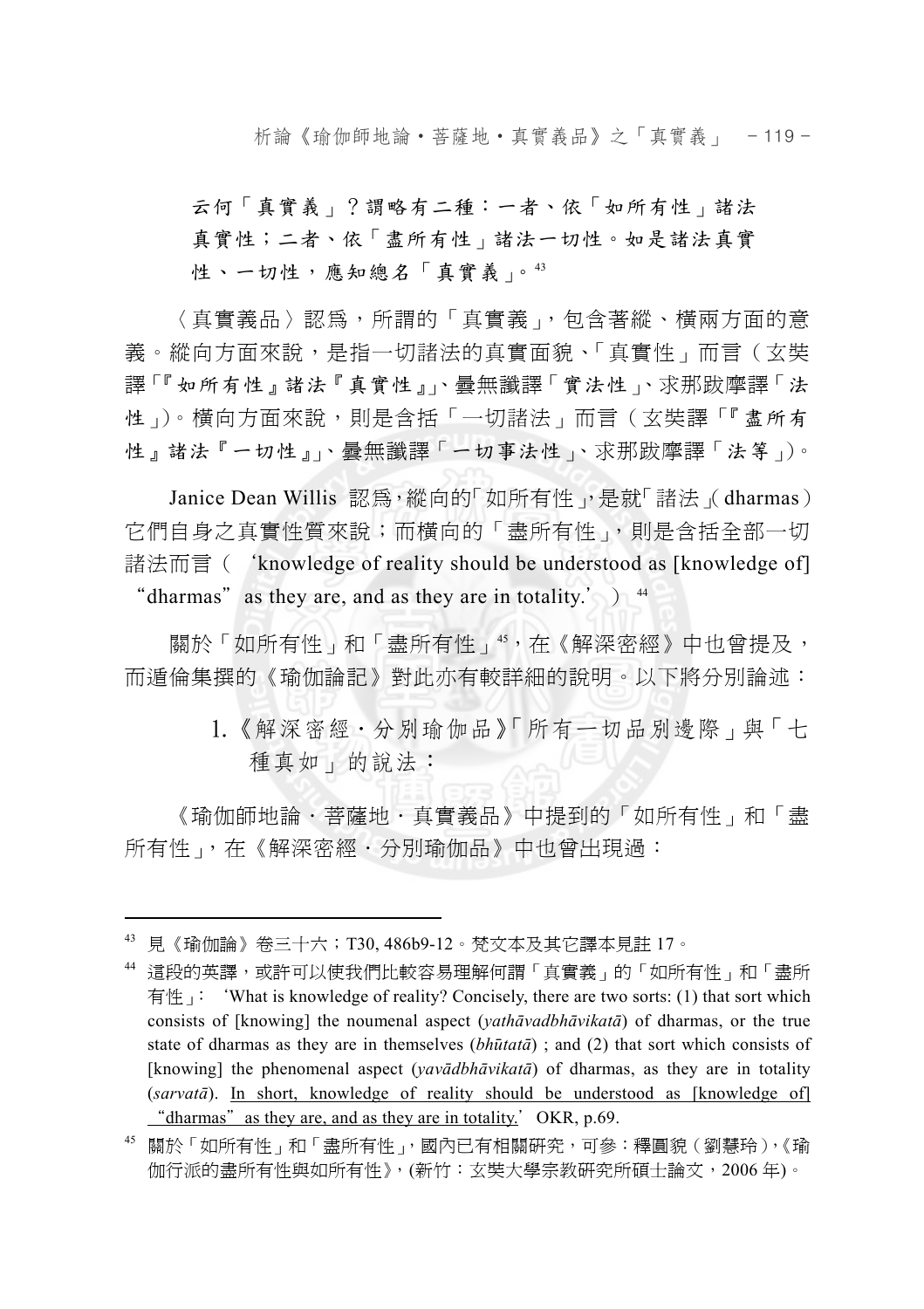「盡所有性者」,謂諸雜染清淨法中,所有一切品別邊際, 是名此中「盡所有性」,如五數蘊、六數內處、六數外處… 如是一切。

「如所有性」者,謂即一切染淨法中所有「真如」,是名此 中「如所有性」;此復七種:一、者「流轉真如」,謂一切行 無先後性;二、者「相真如」,謂一切法補特伽羅,無我性 及法無我性;三、者「了別真如」,謂一切行唯是識性;四、 者「安立真如」, 謂我所說諸苦聖諦;五、者「邪行真如」, 謂我所說諸集聖諦;六、者「清淨真如」,謂我所說諸滅聖 諦;七、者「正行真如」,謂我所說諸道聖諦。」46

《解深密經.分別瑜伽品》中所謂的「盡所有性」,是指世出世間 染、淨諸法,如五蘊、十二處、十八界、十二緣起、四諦、菩提、涅槃… 等。而所謂的「如所有性」,則是指一切染、淨諸法的自性相,即它的 真實相;也就是一切染、淨諸法的所有「真如」實相,而這又約可分成 「七種真如」的差別。這應該不是說「真如」有多個,而是將「真如」 分成性質不同的七種類型。上面的引文中「一切染、淨法中,所有『真 如』」,意指「真如」遍於一切染、淨法中,依性質之不同,可分成七種。

上面《解深密經》的七種「真如」是:(1)、「流轉真如」,指緣起之 理法,又作生真如、生如如、輪轉如如、生起真實,若隨相而言,生死 流轉非以自在等為因,即由分別、依他之因緣而起,此乃真實不虛。(2)、 「相真如」,指諸法實性,又作實相真如、相如如、空相如,指於一切 法上之人、法二無我所顯之實相。(3)、「了別真如」, 指萬法唯識之理法, 又作唯識真如、識真如、識如如、唯識如,若隨相而言,指無漏唯識之 觀智。(4)、「安立真如」,又作依止真如、依止如、安立真實,即苦聖諦, 若隨相而言,乃我、我所之所執處,指器世間、眾生世間。(5)、「邪行 真如」,又作邪行如、邪行如如、邪行真實,即集聖諦,若隨相而言, 為苦因之渴愛。(6)、「清淨真如」,又作清淨如、清淨如如、清淨真實,

<sup>46</sup> 見唐.玄奘譯,《解深密經》卷三;T16, 699c15-29。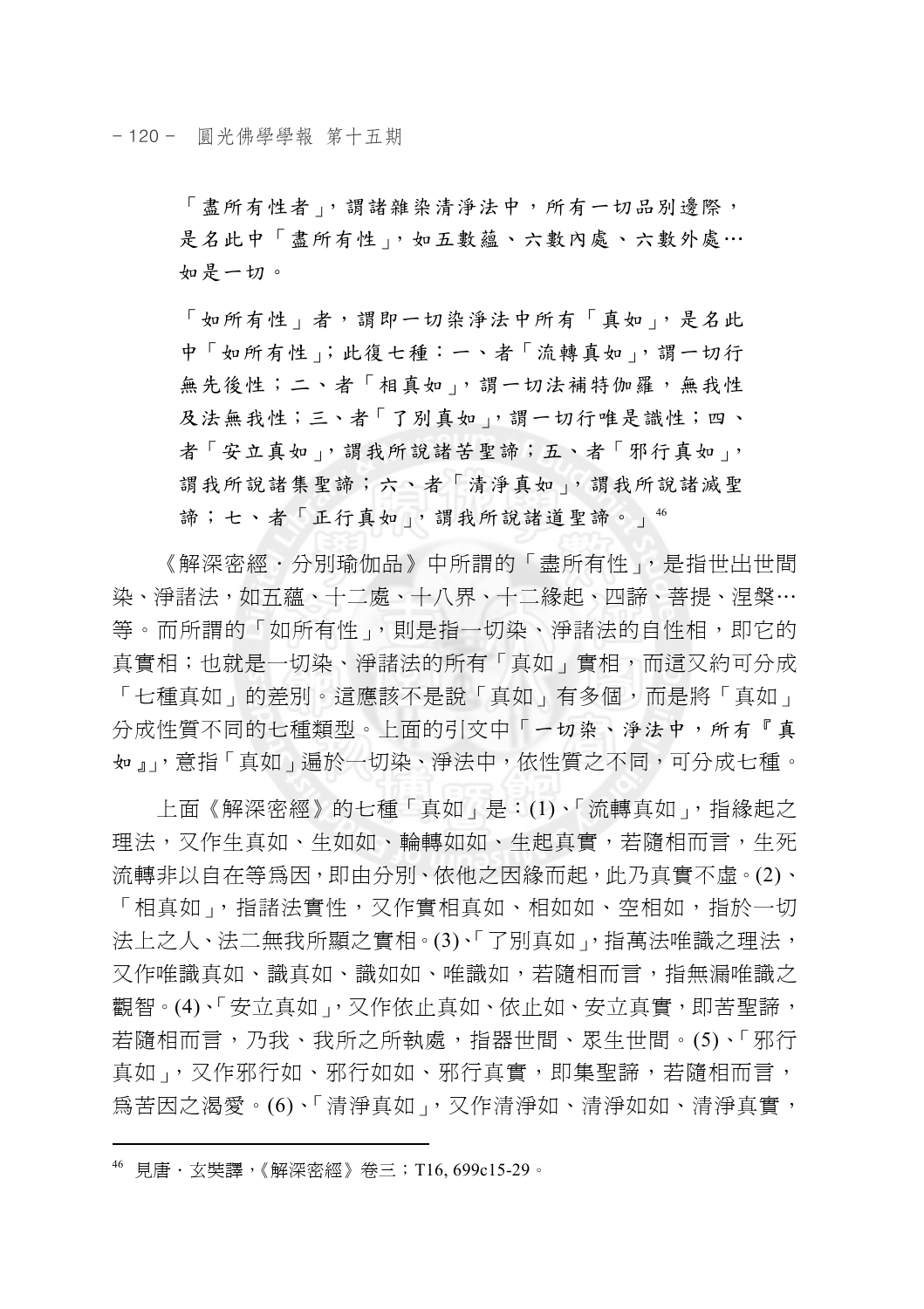析論《瑜伽師地論‧菩薩地‧真實義品》之「真實義」 - 121 -

即滅聖諦,乃煩惱、所知二障永滅之畢竟清淨。(7)、「正行真如」,又作 正行如、正行如如、正行真實,即道聖諦,謂苦滅之道,如八正道等。

接著,《解深密經》又說明了「七真如」和一切有情平等、一切諸 法平等、三種菩提(聲聞菩提、獨覺菩提、阿耨多羅三藐三菩提)平等、 攝受智慧平等的關係:「當知此中由流轉真如、安立真如、邪行真如故, 一切有情平等平等。由相真如、了別真如故,一切諸法平等平等。由清 淨真如故,一切聲聞菩提、獨覺菩提、阿耨多羅三藐三菩提平等平等。 由正行真如故,聽聞正法緣總境界,勝奢摩他、毘缽舍那,所攝受慧平 等平等。」<sup>47</sup>

在葉阿月所著《唯識思想の研究—根本真實としての三性說を中心 にして一》一書的第八章第八節〈三性と七真如の真實義〉一文46中, 曾羅列《解深密經》、《瑜伽師地論》(以上二文全同)、《佛地經論》、《顯 揚聖教論》、《成唯識論》、《中邊分別論》、《大乘莊嚴經論》、《三無性 論》、《十八空論》…等經論中關於「七真如」的經文,作一文獻學的 對比,頗值得參看,本文於此不詳細一一羅列。

以上是《解深密經》對「盡所有性」和「如所有性」的解釋。下面 筆者要說明《倫記》的解釋。

2.《倫記》「七門辨體」的觀點:

在遁倫集撰的《瑜伽論記》卷九之上提到,「如所有性」和「盡所有 性」的「辨體」有其「七門」:「文中初云:一、依『如所有性』,二、依 『盡所有性』者,文處不同,如前已解,此中『辨體』有其『七門』。」49

 $47$  見唐·玄奘譯,《解深密經》卷三; T16, 699c26-700a3。

<sup>48</sup> 詳見:葉阿月,〈三性と七真如の真實義〉,《唯識思想の研究—根本真實としての三 性說を中心にして一》第八章第八節(台南:高長印書局,1975年),頁593-621。

<sup>49</sup> 見《倫記》卷九之上;T42, 500a9-11。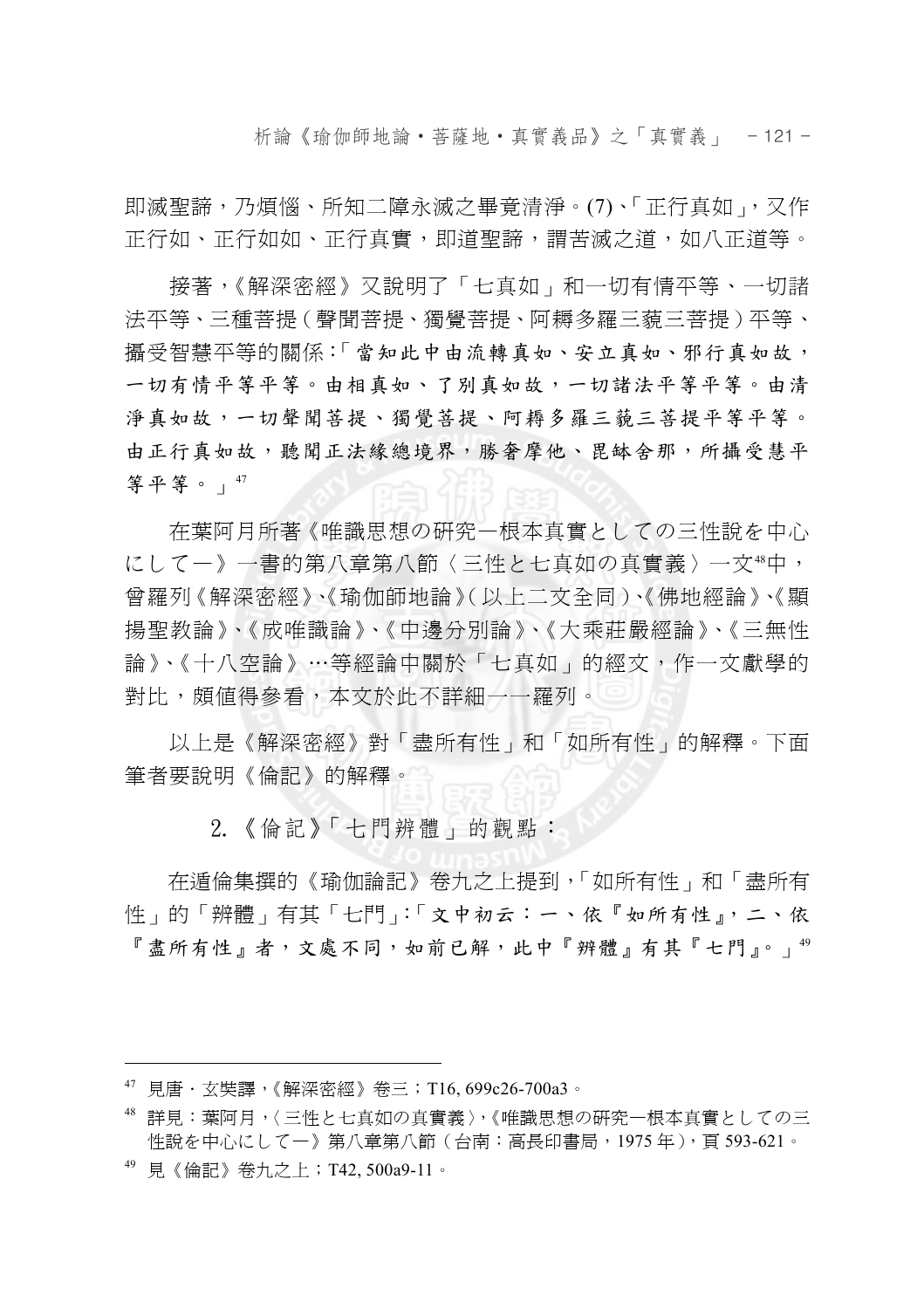- 122 - 圓光佛學學報 第十五期

(1)依「二諦」出體:

《倫記》認為若依「二諦」來說明,「如所有性」,是以「勝義諦」 為體;「盡所有性」,則是以「世俗諦」為體。由此可見,所謂的「真實 義」包含「世俗諦」與「勝義諦」兩者。《倫記》:

一、依「二諦」出體:「如所有性」,以「勝義諦」為體;「盡 所有性」,以「世俗諦」為體。50

(2)約「四真實」出體:

《倫記》又認為,若依「四真實」(詳下段)來說明,則「如所有 性」,以「煩惱障淨智所、真實」、「所知障淨智所行真實」為體。而「盡 所有性」,以「世間極成真實」、「道理極成真實」為體:

二、約「四真實」出體:「如所有性」,以後二真實(筆者案, 指:煩惱障淨智所行真實)為體;「盡所有性」,以前 二真實(筆者案,指:世間極成真實、道理極成真實)為體。<sup>51</sup>

(3)以「三性」為體:

若以「三性(「三自性」)來說明,則「如所有性」以「圓成實性」 為體,「盡所有性」以「依他起性」為體,「遍計所執性」則無體。《倫 記》:

三、以「三性」為體:「如所有性」,以「圓成實」為體;後 「盡所有性」,以「依他起性」為體;「遍計所執」無體,非  $\angle$ (筆者家,指: 如所有性、盡所有性)所攝。 $^{52}$ 

值得注意的是,「遍計所執性」,並非「如所有性」和「盡所有性」

<sup>50</sup> 見《倫記》卷九之上;T42, 500a11-12。

<sup>51</sup> 見《倫記》卷九之上;T42, 500a13-14。

<sup>52</sup> 見《倫記》卷九之上;T42, 500a14-16。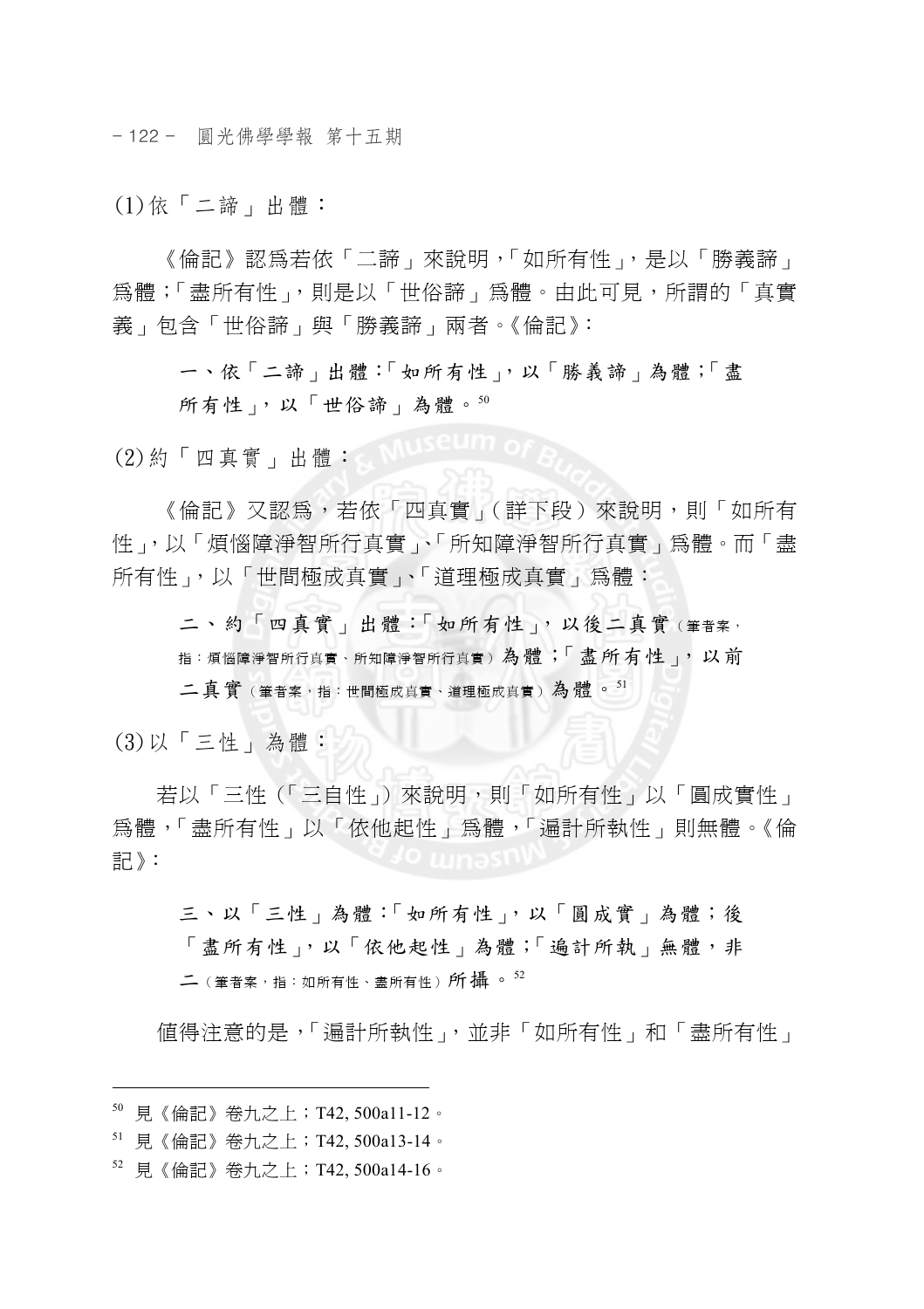析論《瑜伽師地論‧菩薩地‧真實義品》之「真實義」 - 123 -

所含攝的範圍。這表示,「真實義」(即:「如所有性」和「盡所有性」) 是排除「遍計所執性」的。又因為「真實義」,即「如所有性」和「盡 所有性」,分別包含著「勝義諦」和「世俗諦」這「二諦」;又由此可見, 「遍計所執性」,不論是在「世俗諦」或「勝義諦」中皆不存在(「世俗 諦」、「勝義諦」皆無)。詳見下圖:

#### A、「真實義」與「二諦」、「三自性」關係圖:

- 如所有性 - → 「勝義諦」→「圓成實性 - → 「直曾義く 「二諦へ 盡所有性┌──→ 「世俗諦」→「依他起性」──「三自性」 「漏計所執性」

(4)依「五法」分別:

若以「五法」(或「五事」)來分別,則「如所有性」以「真如」為 體,而「盡所有性」以其它四法:「相」、「名」、「分別」、「正智」為體。 《倫記》:

四、依「五法」分別: 前性(筆者案,指:如所有性)以「真如」為 體;「後性」(筆者案,指:盡所有性)以四法(筆者案,指:相、名、分別、正 智)為體。<sup>53</sup>

所以,上面第(3)點,以「三性」為體的圖表,可以改書成如下圖 B。 這樣,我們便可以很清楚地理解「真實義」與「二諦」、「三自性」和「五 事」的關係:

從下圖 B 可知,依《倫記》的觀點,「真實義」中的「如所有性」, 就是「勝義諦」,就是「圓成實性」,包攝「真如」。而「盡所有性」,則 是「世俗諦」,也即是「依他起性」,包攝「相」、「名」、「分別」、「正智」。

<sup>53</sup> 見《倫記》卷九之上;T42, 500a16-18。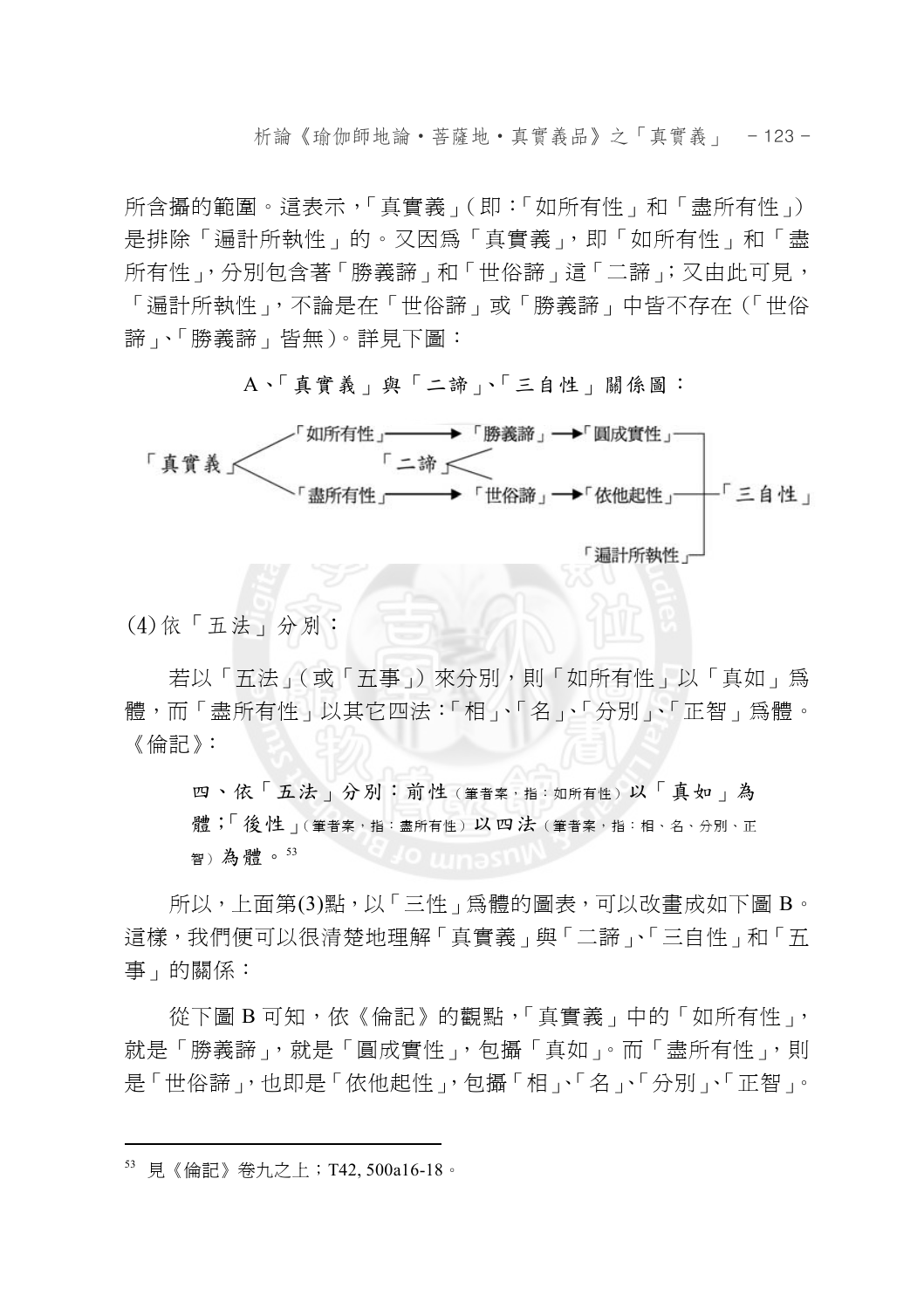而「三自性」中的「遍計所執性」,在「二諦」中並不存在(「世俗諦」、 「勝義諦」皆無),也不包攝「五事」中任何一法。(關於「五事」、「三 自性」的關係,上文已述,唯識典籍有不同的說法,這裡僅是《瑜伽師 地論》的觀點。而其和「二諦」、「真實義」的關係,則是《倫記》的觀 點)。



B、「真實義」與「二諦」、「三自性」、「五事」關係圖:

(5)約「如所有性」、「盡所有性」的自相、差別辨:

若依「如所有性」、「盡所有性」的自相、差別來說。不論就理或就 事而言,一切諸法的本質(自相),就稱作「如所有性」。而一切諸法在 理、事上的種種不同之意義(差別),就稱為「盡所有性」。《倫記》:

五、約自(筆者案,指:「如所有性」、「盡所有性」自己本身)唯差別辨:若 理、若事一切諸法,各有自性,名「如所有性」;一切理、事 各有差別,種種義門,名「盡所有性」。<sup>54</sup>

(6)約「二智境」分別:

 $\overline{a}$ 

《倫記》又提到,若以「二智」(即「根本智」(梵 *mūlajñāna*)、「後 得智」(梵 *pṛṣṭha-labdha-jñāna*))來分別,「如所有性」,是「無分別智」 (梵 *nir-vikalpa-jñāna*,又稱:「根本無分別智」、「根本智」),是緣於「理」 之智。而「盡所有性」,是「後得智」,是以「事」為所緣境。這乃是以

<sup>54</sup> 見《倫記》卷九之上;T42, 500a18-20。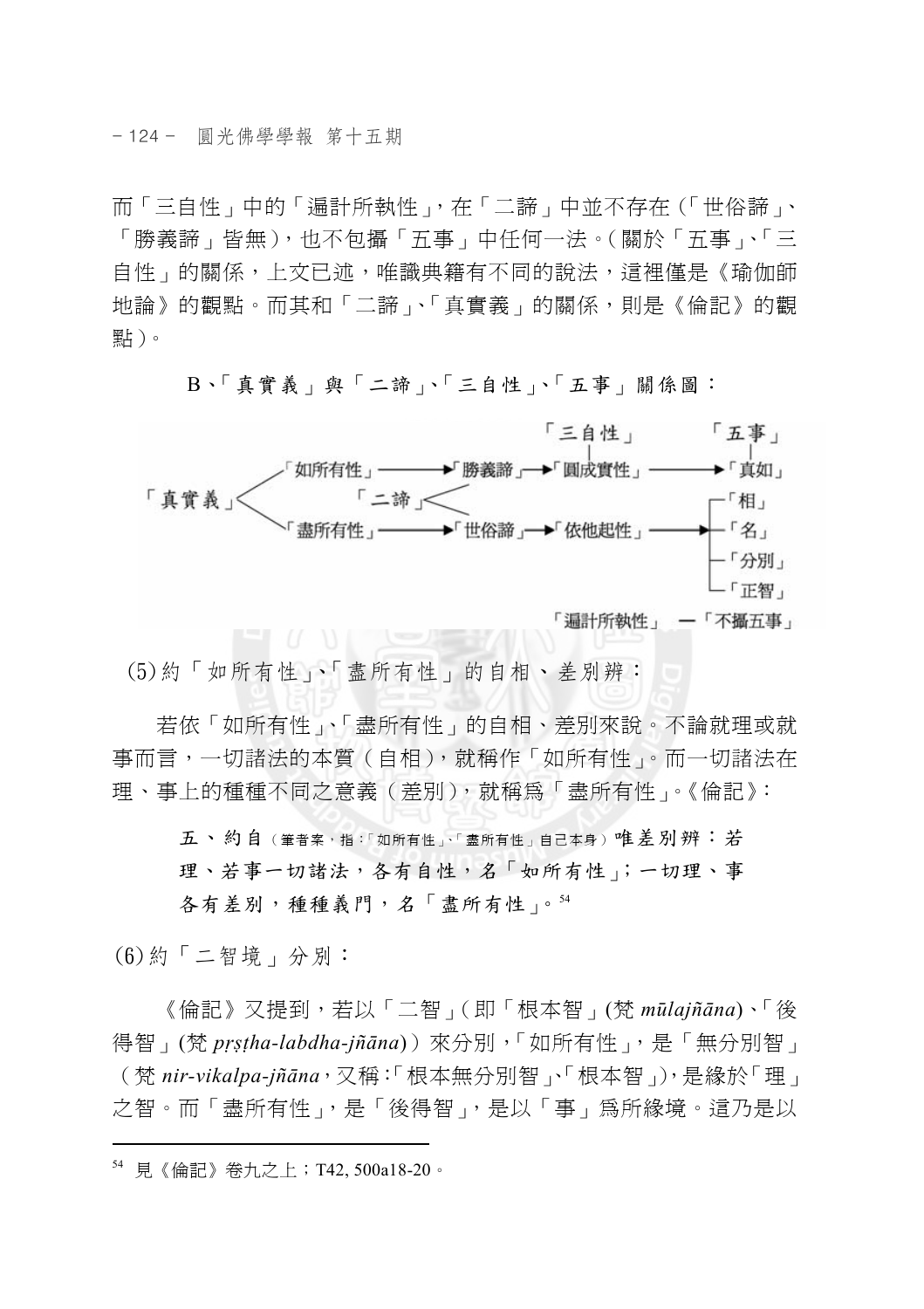析論《瑜伽師地論‧菩薩地‧真實義品》之「真實義」 - 125 -

緣「理」、「事」55之智來分別的。《倫記》:

六、約「二智境」分別:「如所有性」,即「無分別智」,緣 理之智,如諸道理,稱實性而觀;「盡所有性」,即「後得 智」,緣事如境,盡境界性,而能觀之。此解大分,以理、 事智別。<sup>56</sup>

(7)約「世間」、「出世間」「後得智」以辨:

按照《倫記》的說法,若依「世間後得智」、「出世間後得智」來 辨別的話,修觀「四諦」(苦、集、滅、道)、「十六諦」、「三空門」(空、 無相、無願)等「出世間」的觀智,稱為「如所有性」。這種觀心是「出 世間後得智」緣於「相見道」"之有性「真如」,故稱「如所有性」。而

「理」、「事」,依唯識家之說,「事」乃依他而起之事法;「理」為本自圓成如實之真 如,二者具有不即不離之關係。「事」、「理」之別,在於有爲與無爲之不同,故謂「事」、 「理」不即(非一體)。(以上參考:釋慈怡主編,《佛光大辭典》(高雄:佛光大藏經 編修委員會, 1988年), 頁 5074、3805、3043)。

56 見《倫記》卷九之上;T42, 500a20-23。

 $\overline{a}$ 

57 「十六諦」,又稱「十六行相」:梵語 *ṣoḍa ākārāḥ*。又作十六行、十六行觀、十六行相 觀、十六聖行、十六諦、四諦十六行相。觀四諦時,各有四種差別,其產生之行相共 有十六種。據《俱舍論》卷二十六:(一)、「苦聖諦」有四相:(1)、非常(梵 *anitya*); (2)、苦(梵 *duḥkha*);(3)、空(梵 *śunya*);(4)、非我(梵 *anātman*)。(二)、「集聖諦」 亦有四相:(1)、因(梵 *hetu*);(2)、集(梵 *samudaya*); (3)、生(梵 *prabhava*); (4)、 緣(梵 *pratyaya*)。(三)、「滅聖諦」亦有四相:(1)、滅(梵 *nirodha*); (2)、靜(梵 *anta*);(3)、妙(梵 *pranīta*);(4)、離(梵 *niḥsaraṇa*)。(四)、「道聖諦」亦有四相: (1)、道(梵 *mārga*);(2)、如(梵 *nyāya*);(3)、行(梵 *pratipad*);(4)、出(梵 *nairyāṇika*)。 「相見道」,為「真見道」之對稱,乃唯識宗所立菩薩乘修行階位之一。「相」為類似 之義。於證得「根本無分別智」之深觀後,更生起「後得智」,觀安立諦、非安立諦 之境,稱為「相見道」。有「三心相見道」及「十六心相見道」兩種。(以上參考:釋 慈怡主編,《佛光大辭典》(高雄:佛光大藏經編修委員會,1988 年),頁 387、3902)。

<sup>55</sup> 「無分別智」,指捨離主觀、客觀之相,而達至平等之真實智慧。此智屬於出世間智 與無漏智,為佛智之相應心品,有「加行」、「根本」、「後得」等三種之別。

<sup>「</sup>後得智」,又作「無分別後智」、「後得無分別智」。「無分別智」之一,與「根本無 分別智」(「根本智」)相對,是「根本無分別智」後所得之智。因此智乃「根本智」 所引,能了達依他如幻之境,故又稱如量智、權智、俗智。又「根本智」為非能分別、 非所分別,此智則為所分別、能分別。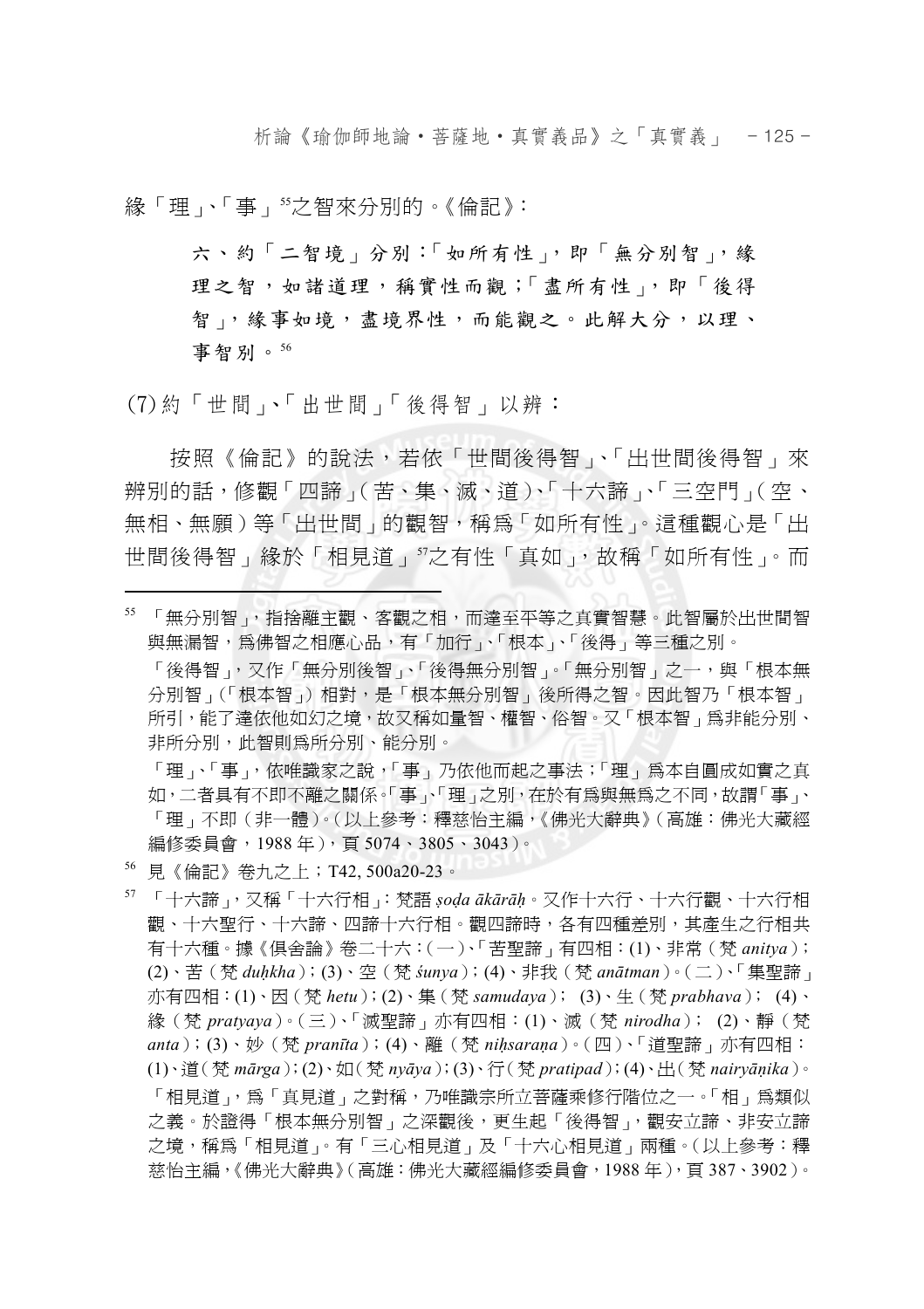- 126 - 圓光佛學學報 第十五期

若「後得智」緣於有常、無常,有漏、無漏等事之差別門,而不作「相 見道」「真如」解的「世間智」(即「世間後得智」),名「盡所有性」。 《倫記》:

七、約「世間」、「出世間」「後智」(筆者案,指:後得智)以辨: 謂觀「四諦」、「十六諦」、「三空門」等觀智,名「如所有性」。 八觀心雖「後得智」,仍「出世後得」緣「相見道」有性真 如,故名「如所有性」。若「後得智」緣有常、無常,有漏、 無漏等事差別門,不作相見道真如解之「世間智」,名「盡 所有性」。約此即「後得智」分為二智,謂:世間後得、出 世後得。<sup>58</sup>

上述這種辨別的觀點,是將「後得智」分為「世間後得智」和「出 世間後得智」二種智,來說明的。

以上,即是依遁倫集撰之《瑜伽論記》中用「七門」來辨別「如所 有性」和「盡所有性」之體性的「七門辨體」來說明。此外,《倫記》 中還提到了圓測(613~696)的觀點:

測(筆者案,指:圓測)云:何故說此二者(筆者案,指:「如所有性」、「盡所 有性」)?解云:無除二種愚故,謂真實義愚及世俗愚;又為顯 二智故,謂勝義、世俗二智故;或可欲顯自利、利他二門故。 約「二諦門」以釋文者,諸法真實性者,即是二空所顯「真 如」,即是諸法本性,故云「如所有性」諸法真實性也。59

圓測說明之所以說此「如所有性」和「盡所有性」二者,是為了除 掉真實愚、世俗愚,以及顯示勝義智、世俗智,又或者是為了顯示自利、 利他二門。他並認爲,若就上面「七門」的「二諦門」來說的話,「如 所有性」,就是「諸法真實性」,也就是人、法二空,所顯出之「真如」 理體。以下將接著說明「真實義」的「四種品類差別」。

<sup>58</sup> 見《倫記》卷九之上;T42, 500a23-b1。

<sup>59</sup> 見《倫記》卷九之上;T42, 500b1-6。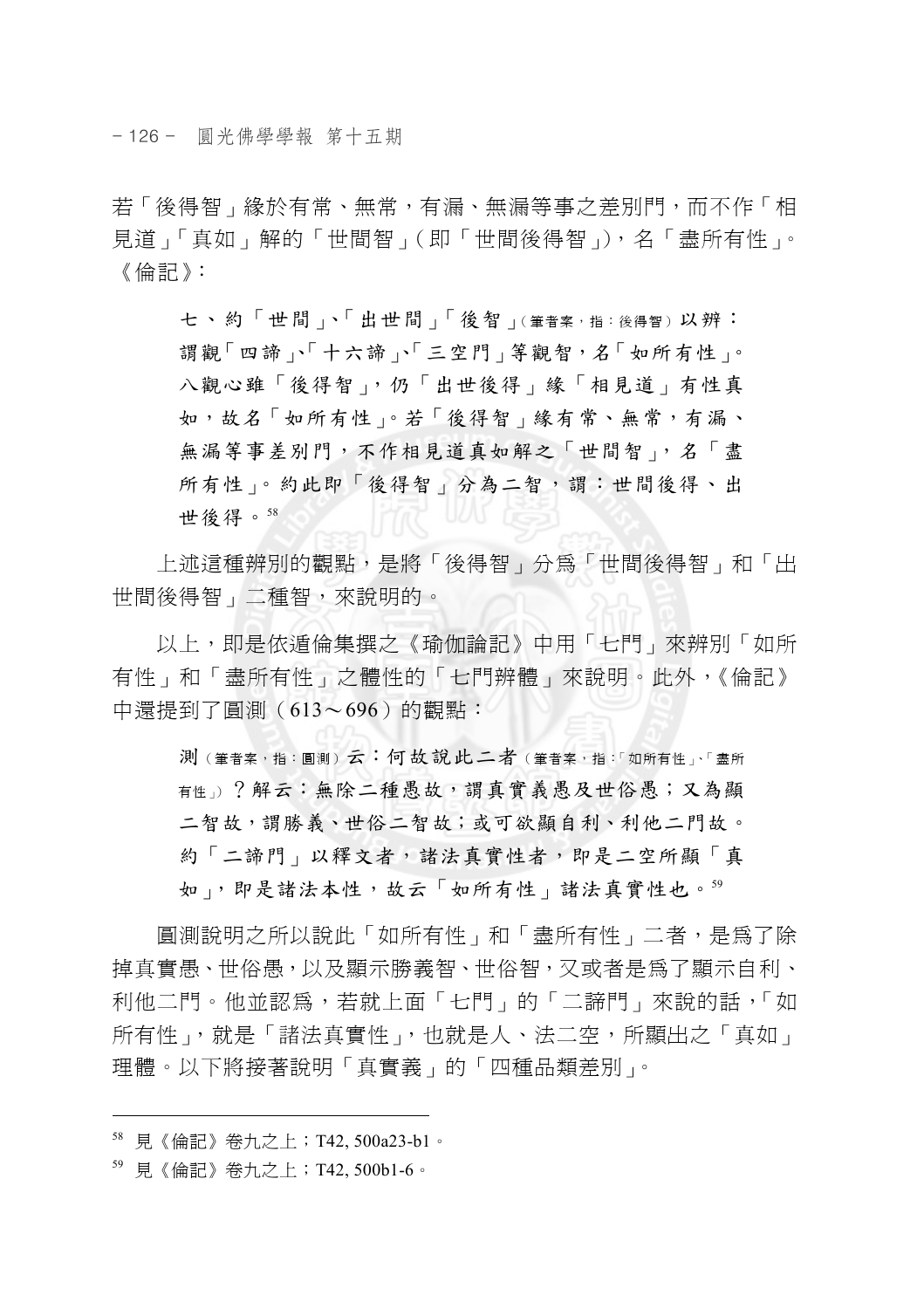析論《瑜伽師地論‧菩薩地‧真實義品》之「真實義」 - 127 -

上面是遁倫《瑜伽論記》「七門辨體」的觀點。總結以上,我們可 以將「七門辨體」解釋「二種真實」(即「真實義」)的觀點圖示成如 下:<sup>60</sup>

C、《倫記》「七門辨體」解釋「真實義」之關係圖:



「真實義」(「二種真實」)

(二)「四種真實」及其和「五事」、「三自性」的關係:

1.「四種真實」(「真實義」的「四種品類差別」):

除了上述之「如所有性」和「盡所有性」之外,《瑜伽師地論 · 菩薩地·真實義品》認爲「真實義」還有「四種品類差別」(「四種真 實」): 61

<sup>60</sup> 參考:《太虛大師全書.7.法藏.法相唯識學》(台北:善導寺佛經流通處,1950-1959 年),頁 141。

<sup>61</sup> 日本學者神子上惠生認為此「四種真實」中的「世間極成真實」,是屬於日常世俗的 認識與語言活動。而「所知障淨智所行真實」,是屬於勝義的認識,並且是指諸法的 「離言自性」,是語言所不能表達出來的;而之所以說出,乃是為了使人們理解到諸 法的「離言自性」。(見神子上惠生,〈瑜伽師地論における認識と言葉〉,《龍谷大学 論集》407 期(京都:龍谷大学,1975 年),頁 28-31)。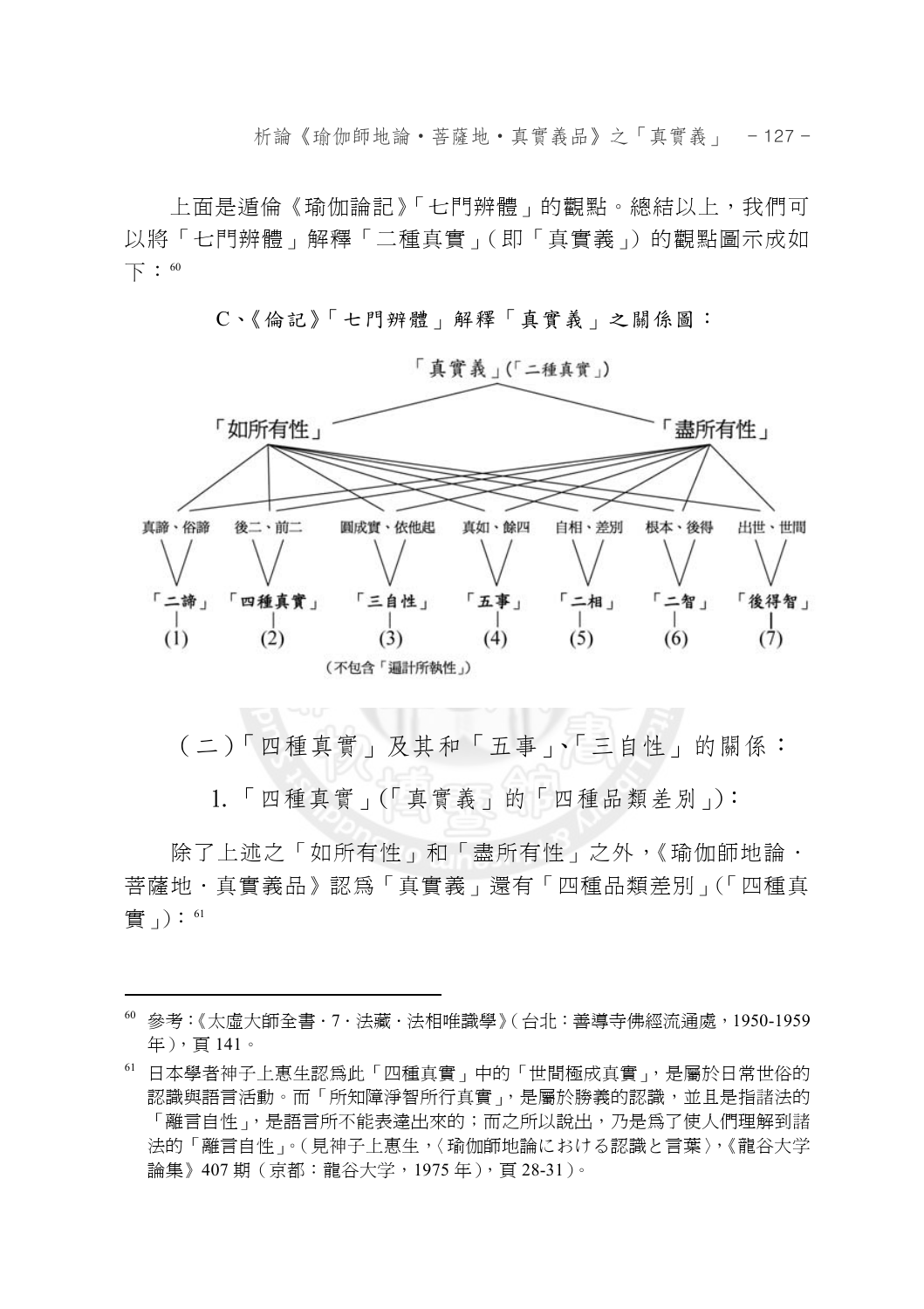- 128 - 圓光佛學學報 第十五期

此「真實義」品類差別,復有四種:一者、「世間極成真實」; 二者、「道理極成真實」;三者、「煩惱障淨智所行真實」;四 者、「所知障淨智所行真實」。<sup>62</sup>

這「四種品類差別」,分別是:「世間極成真實」、「道理極成真實」、 「煩惱障淨智所行真實」(曇無讖分別譯爲:「世 間所知」、「學所知」、「煩惱障淨智所行處法」、「智障淨智所行處法」; 而求那跋摩譯爲:「世流布」、「方便流布」、「淨煩惱障」、「淨智慧障」)。 以下分別論述:

(1)「世間極成真實」(梵 *loka-prasiddha-tattvaṃ*):

所謂的「世間極成真實」,《瑜伽論》,〈真實義品〉中提到:

云何「世間極成真實」?謂一切世間,於彼彼事,隨順假立, 世俗串習,悟入覺慧,所見同性。謂地唯是地,非是火等, 如地如是,水、火、風、色、聲、香、味、觸、飲食、衣乘、 諸莊嚴具、資產什物、塗香、華鬘、歌舞伎樂、種種光明、 男女承事、田園邸店、宅舍等事,當知亦爾。苦唯是苦,非 是樂等;樂唯是樂,非是苦等。以要言之,此即如此,非不 如此;是即如是,非不如是。決定勝解,所行境事,一切世 間,從其本際,展轉傳來,想自分別共所成立,不由思惟籌 量觀察,然後方取,是名「世間極成真實」。<sup>63</sup>

 $\overline{a}$ 

63 見《瑜伽論》卷三十六;T30, 486b16-26。梵本見:U.W.B, p.37.。 曇無讖譯作:「云何『世間所知真實義』耶?世間眾事隨順俗數,知見悉同。謂地即 是地,非水非餘水、火、風,色、聲、香、味、觸…乃至苦樂。略說此物,即此物非 彼物,如是一切決定意解所行處事。世間本來自憶想知不從修習,是名『世間所知真 實義』也。」(見《地持經》卷一;T30, 892c24-893a1)。 求那跋摩譯作:「云何名『世流布』?世間之法同其名號,眾生見地,真實是地,終 不言火;火真實火,不言是地。水、風、色、聲、香、味、觸、衣服、飲食、瓔珞、 器物、伎樂、明闇、男女、舍宅、田業、苦樂。苦真實苦,終不言樂;樂真實樂,終 不言苦。此是此,非定以不定。一切世間從昔已來,傳此名相自然而知,不從修集然

 $^{62}$  見《瑜伽論》卷三十六;T30,486b12-15。梵文本及其它譯本見註 17。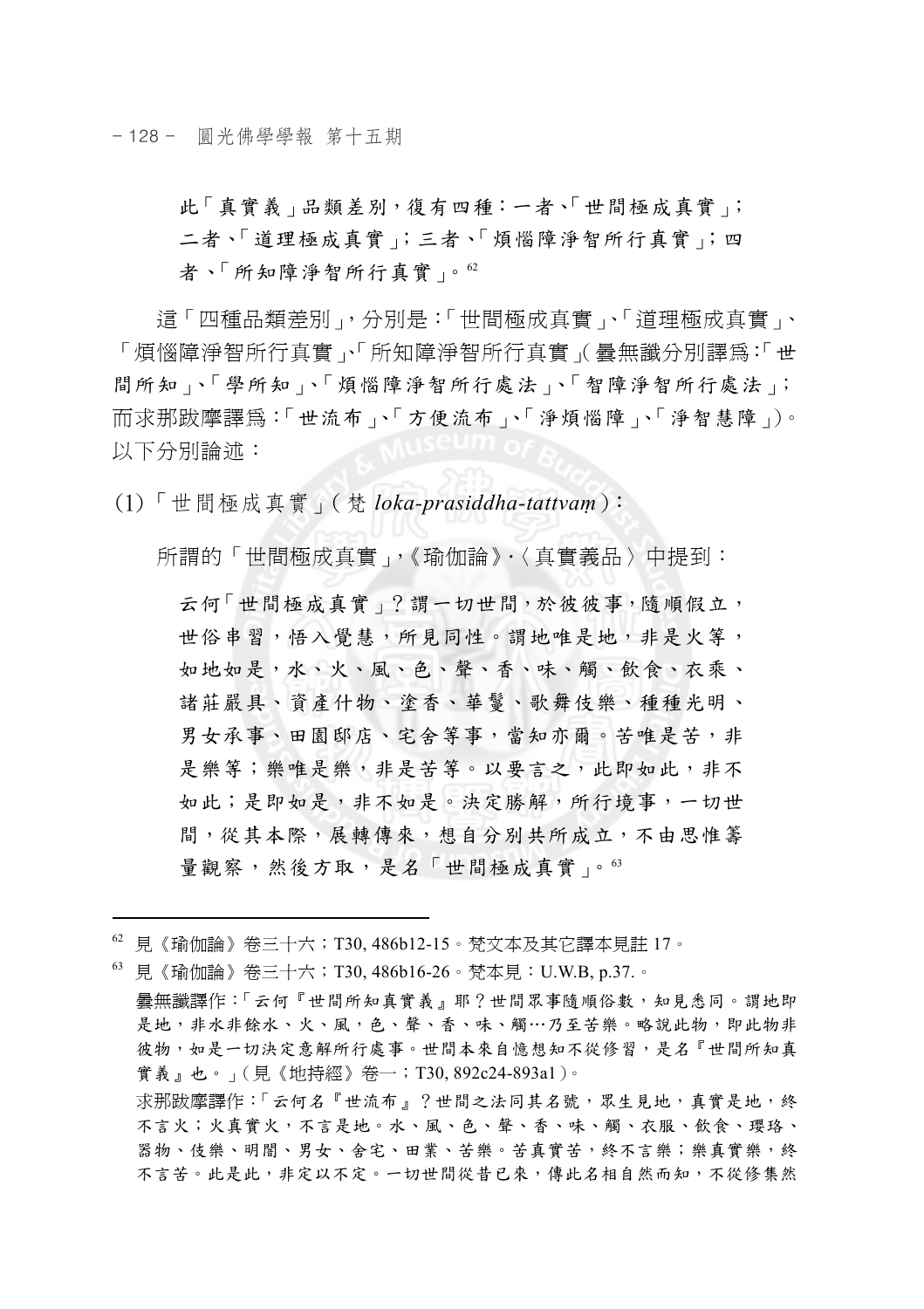析論《瑜伽師地論‧菩薩地‧真實義品》之「真實義」 - 129 -

這「世間極成真實」,即是一般世間人們所共同認定者,如人們將 地稱之為地,而不稱為火或其它。這是由世間名言決定,從古至今經由 自他共同認定之真實。

(2)「道理極成真實」(梵 *yukti-prasiddha-tattvaṃ*):

 $\overline{a}$ 

云何「道理極成真實」?謂諸智者有道理義,諸聰叡者、諸 黠慧者,能尋思者、能伺察者、住尋伺地者、具自辯才者、 居異生位者、隨觀察行者。依止現、比及至教量,極善思擇, 決定智所行所智事。由「證成道理」,所建立,所施設義, 是名「道理極成真實」。<sup>64</sup>

後知也,是名『世流布真實義』也。」(見《善戒經》卷二;T30, 968a29-b7)。

 Janice Dean Willis英文譯作:'Of these four, the first may be defined as follows: The shared opinion of all worldly beings—because their minds are involved with and proceed according to signs *(saṃketa)* and conventions *(saṃvṛti)*, out of habit *(saṃstava)—*with respect to any "given thing" (vastu), is like so: "Earth is earth alone, and not fire." And as with earth, just so fire, water, wind, forms, sounds, smells, tastes, tactiles, food, drink, conveyance, clothes, ornaments, utensils, incense, garlands, ointments, dance, song, music, illumination, sexual intercourse, fields, shops, household objects, happiness, and suffering are viewed accordingly."This is suffering, not happiness.""This is happiness, not suffering." In short, "This is this, and not that." And likewise, "This is this, and not any other."

 Whatever given thing is taken hold of and becomes established for all ordinary beings owing merely to their own discursive thought *(vikalpa)*, by means of associations *(saṃjñā)* arising one after another in the sphere of foregone conclusions, without having been pondered, without having been weighed and measured, and without having been investigated, that is said to be the reality which is universally accepted by ordinary beings, or which is established by worldly consent.'OKR, pp.71-72.

64 見《瑜伽論》卷三十六;T30, 486b27-c3。梵文本見:U.W.B, p.37-38.。

曇無讖譯作:「云何『學所知真實義』耶?如世智人依現智、比智,及從師聞思量修 學,彼決定智所行處事,結集建立,是名『學所知真實義』也。」(見《地持經》卷  $-$ ; T30, 893a1-3)。

求那跋摩譯作:「云何名『方便流布』?如世智人先以籌量,然後造作經書論議,是 名『方便流布』。」(見《善戒經》卷二;T30, 968b7-9)。

Janice Dean Willis 英文譯作:'What is that reality universally accepted by reason *(yukti)*?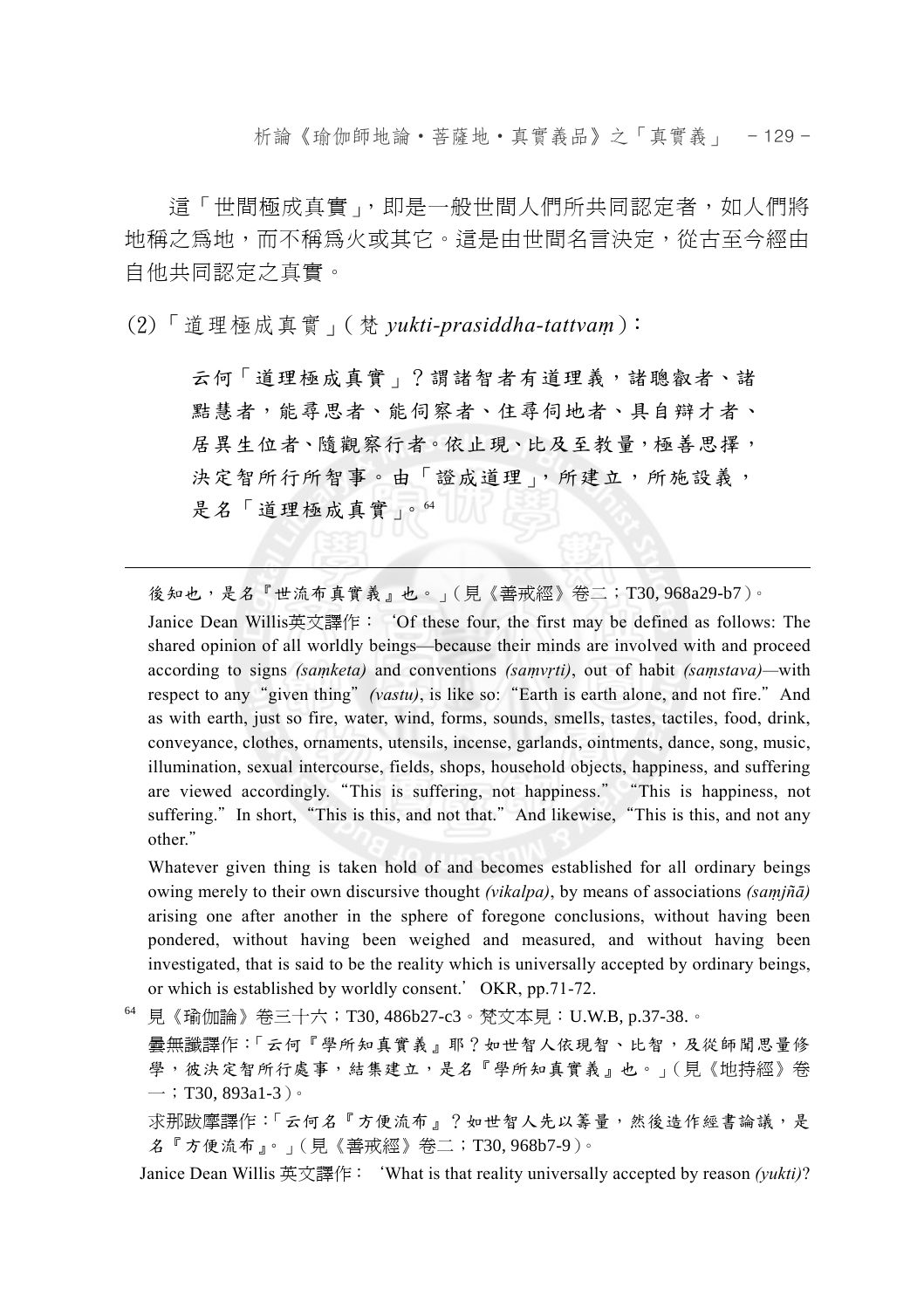$\overline{a}$ 

簡單說來,「道理極成真實」,即是即世間之智者,依止「現量」(梵 *pratyakṣa*,純粹知覺的知識)、「比量」(梵 *anumāna-pramāṇa*,正確的 概念思維或邏輯推論的知識)、「至教量」(梵 *āpta-āgama*,也作「聖教 量」(梵 *āgama*、*āgamapramāṇa*),佛陀或聖者所說的知識,又作正教量、 佛言量)來思維決定的真實義,而建立「證成道理」。

(3)「煩惱障淨智所行真實」(梵 *kleśāvaraṇa-viśuddhi-jñāna-gocaras tattvaṃ*):

云何「煩惱障淨智所行真實」?謂一切聲聞、獨覺,若無漏 智,若能引無漏智,若無漏後得世間智所行境界,是名「煩 惱障淨智所行真實」。由緣此為境,從煩惱障智得清淨,於 當來世無障礙住,是故說名「煩惱障淨智所行真實」。此復 云何?謂「四聖諦」:一、苦聖諦;二、集聖諦;三、滅聖 諦;四、道聖諦。即於如是四聖諦義,極善思擇,證入現觀; 入現觀已,如實智生。此諦現觀,聲聞、獨覺能觀唯有諸蘊 可得,除諸蘊外,我不可得,數習緣生諸行生滅相應慧故, 數習異蘊補特伽羅無性見故,發生如是聖諦現觀。65

It is that which is known from the personal eloquence of those at the stage of being governed by reason, who are learned in the meaning of logical principles, and who have intelligence, reasoning power, and skill in investigation. Also, it is that knowledge arising in ordinary beings which is based on the authority of those engaged in investigation, namely, the proofs *(pramāṇa)* of the logicians: direct perception, inference, and the testimony of trustworthy persons. That is the sphere of wellanalyzed knowledge wherein the knowable given thing is proven and established by demonstration-and-proof reason. That is said to be the reality which is universally accepted by reason.' OKR, pp.73-74.

65 見《瑜伽論》卷三十六;T30, 486c4-15。梵文本見:U.W.B, p.38.。

曇無讖譯作:「云何『煩惱障淨智所行處法真實義』耶?一切聲聞、緣覺無漏智,若 無漏方便,若隨生世智修行境界。於彼智緣中煩惱障淨,未來世障畢竟不起,是名『煩 惱障淨智所行處法真實義』也。所謂四聖諦苦、集、滅、道。觀此四諦入無間等惠, 及無間等所起智慧,聲聞、緣覺見陰、離陰,我不可得。諸行緣起生滅和合,陰與離 陰,無我、人性修習知見。」(見《地持經》卷一;T30, 893a3-11)。

求那跋摩譯作:「云何『淨煩惱障』?一切聲聞、辟支佛等,以無漏智、無漏道,壞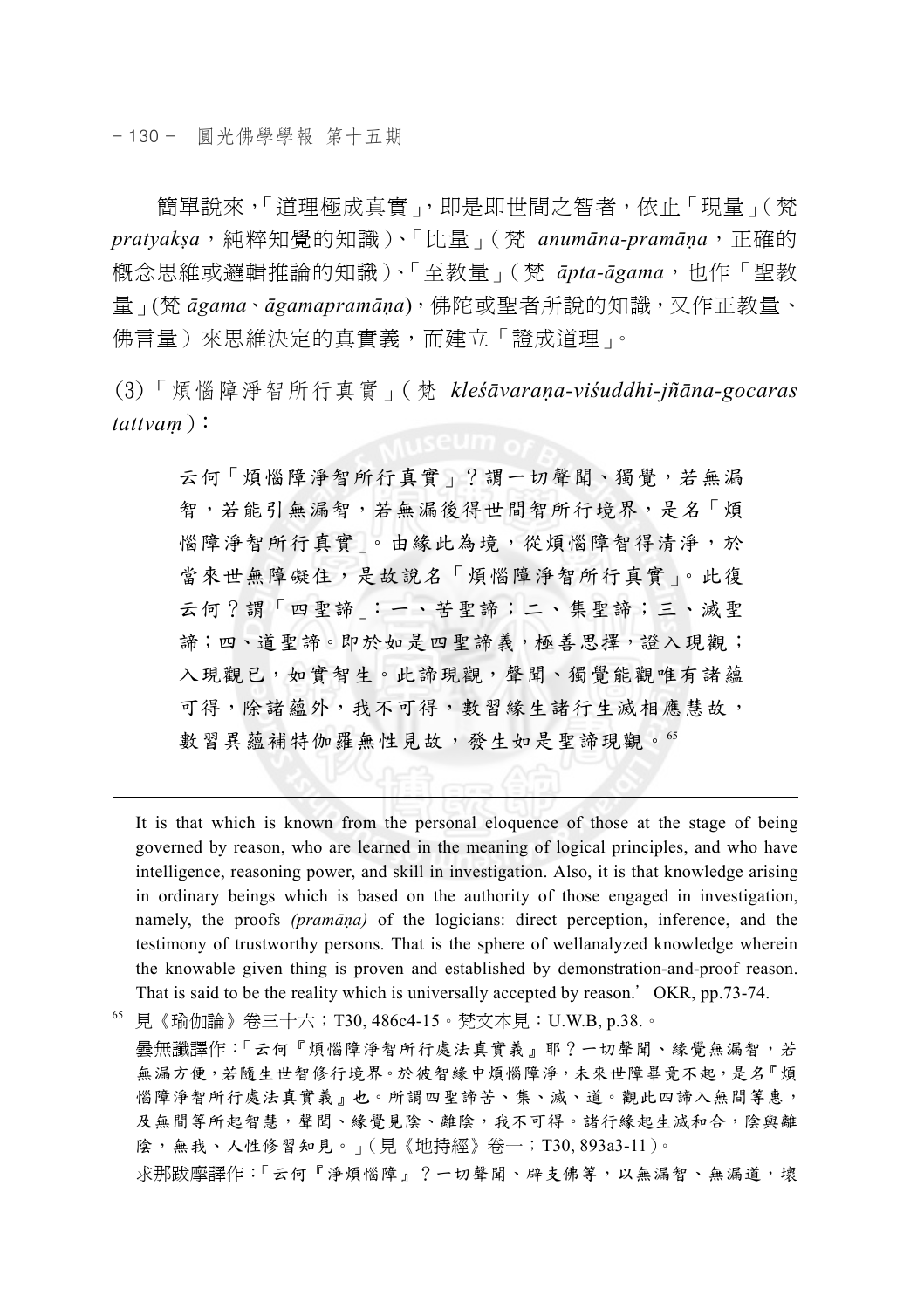析論《瑜伽師地論‧菩薩地‧真實義品》之「真實義」 - 131 -

所謂的「煩惱障淨智所行真實」,即是一切聲聞、緣覺以無漏智、 無漏後得世間智所行之境界,破除「煩惱障」(梵 *kleśāvaraṇa*,又作「惑 障」),得智清淨,證得之無礙智。也就是思維、修習苦、集、滅、道「四 聖諦」所生的如實智。

(4)「所知障淨智所行真實」(梵 *jñeyāvaraṇa-viśuddhi-jñāna-gocaras tattvaṃ*):

關於「所知障淨智所行真實」,《瑜伽論》說到:

 $\overline{a}$ 

云何「所知障淨智所行真實」?謂於所知能礙智,故名「所 知障」。從「所知障」得解脫智所行境界,當知是名「所知障 淨智所行真實」。此復云何?謂諸菩薩、諸佛世尊,入法無我。 入已善淨,於一切法「離言自性」、「假說自性」,平等平等,

煩惱故,得無礙智,是名『淨煩惱障』。」(見《善戒經》卷二;T30, 968b9-11)。 Janice Dean Willis 英文譯作: 'What is the reality which is the sphere of cognitive activity completely purified of the obscurations of defilement? It is that domain and sphere of cognitive activity attained by putting an end to the outflows *(āsrava)*, which is the

"putting an end to the outflows"of all the śrāvakas and pratyekabuddhas, as well as that mundane knowledge which puts an end to the outflows at some future time. That reality is said to be the sphere of cognitive activity that is completely purified of the obscurations of defilement. When knowledge becomes purified of the obscurations of defilement,. i.e., of those three mental supports [the three defilements], one dwells in nonobscuration. Therefore, it is called reality which is the sphere of cognitive activity completely purified of the obscurations of defilement.'

'Moreover, what is that reality? The Four Noble Truths, namely: (1) suffering, (2) its origin, (3) its cessation, and (4) the path leading to its cessation. It is that knowledge which arises in those having clear comprehension who, after thorough investigation, arrive at the understanding of these Four Noble Truths. Further, it is the understanding of those truths on the part of those śrāvakas and pratyekabuddhas who have apprehended that there are only aggregates *(skandha-mātra)* [in what is commonly assumed to be a person] and who have not apprehended a self *(ātman)* as a separate entity apart from the aggregates. By means of insight *(prajñā)* properly applied to the arising and passing away of all dependently arisen *(pratītyasamutpanna),* conditioned states, clear vision *(darśana)* arises from the repetition of the view that "apart from the aggregates there is no 'person'." OKR, pp.74-77.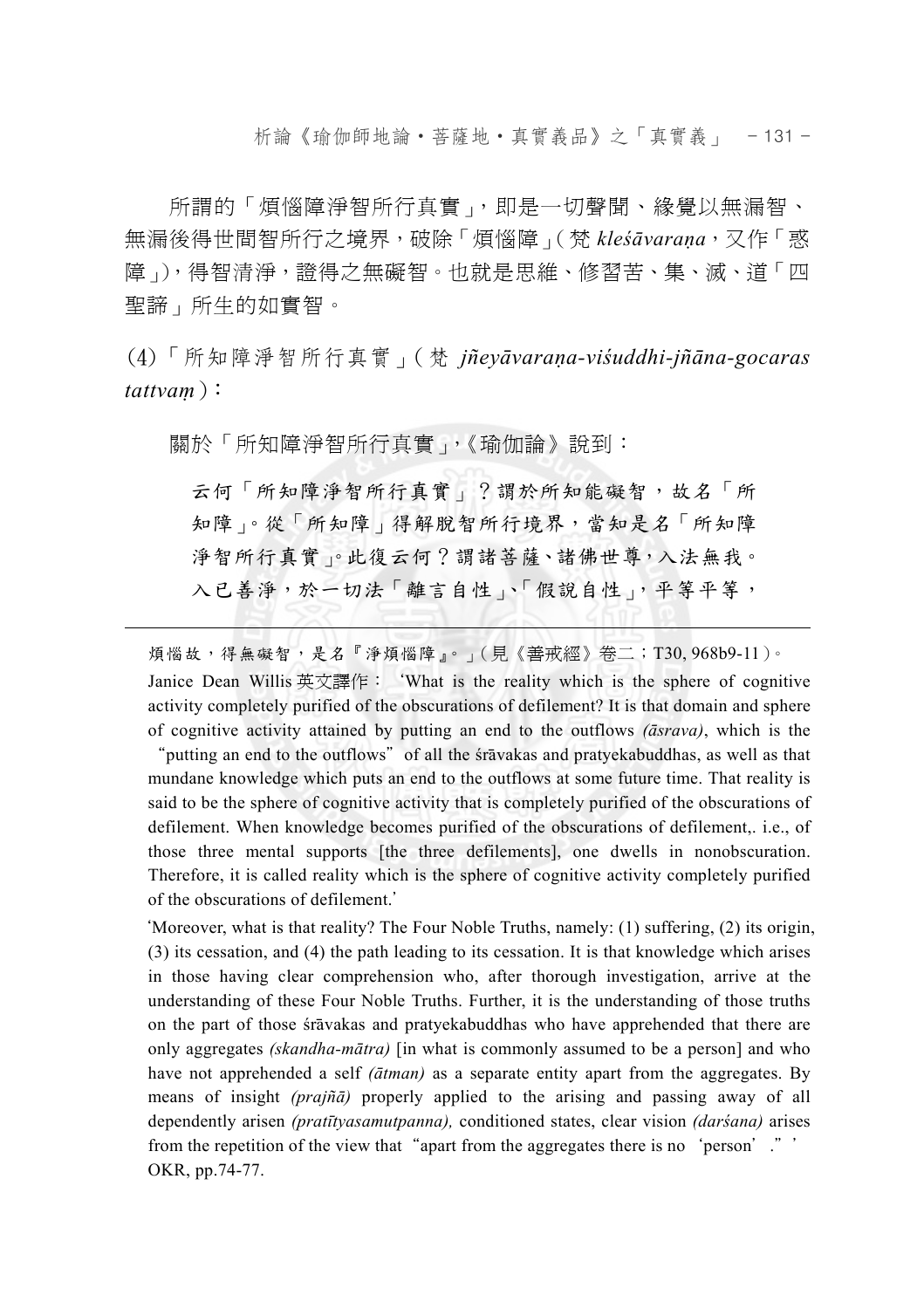- 132 - 圓光佛學學報 第十五期

 $\overline{a}$ 

無分別智,所行境界。如是境界,為最第一,真如無上所知 邊際,齊此一切正法思擇,皆悉退還,不能越度。<sup>66</sup>

「所知障淨智所行真實」,是指超克「所知障」(梵 *jñeyāvaraṇa*,又 作「智障」、「智礙」)所得之解脫智。是諸佛、菩薩,悟入「法無我」, 於一切法「離言自性」所行之境界,是無分別智所行之境界。

以上這「四種真實」, 在無著的《顯揚聖教論》『以及世親的《辯中

66 見《瑜伽論》卷三十六;T30, 486c16-23。梵文本見:U.W.B, p.38.。 曇無讖譯作:「云何『智障淨智所行處法真實義』耶?智所知礙,是名為障。彼智障 解脫智修行境界,是名『智障淨智所行處法真實義』也。所謂諸佛菩薩入無我法,入 已清淨,於一切法離言說自性、假名自性,離諸妄想,平等大智修行境界,第一如實、 無上無邊,一切法擇永滅不起。」(見《地持經》卷一;T30, 893a11-17)。 求那跋摩譯作:「以壞煩惱故智得明淨,智慧淨故身、心無礙,是名『淨智慧障真實 義』也。云何復名真實?真實者名為四諦,所謂苦、集、滅、道。觀此四諦,得實智 慧,是名聲聞、辟支佛。聲聞、辟支佛分觀五陰,是故離陰都不見我及以我所,分觀 十二因緣。是故離陰不見眾生及以士夫,是名『淨智慧障真實義』也。若智不能知境 界者,名曰智障,若能壞障知境界者,名『淨智障真實義』也。真實義者,謂佛菩薩 深觀一切陰、入、界故,觀我無我,眾生非眾生,士夫非士夫,是名淨智障。觀諸法 界不可宣說,知世諦故分別法界,知諸法界真實性故,名無勝慧。無勝慧者,壞一切

 Janice Dean Willis 英文譯作:'What is the reality which is the sphere of cognitive activity completely purified of the obscurations to the knowable? That which prevents knowledge of a knowable is said to be an"obscuration."Whatever sphere of cognitive activity is completely freed from all obscurations to the knowable, just that should be understood to be the domain and sphere of cognitive activity completely purified of the obscurations to the knowable.

障,是故名為『淨智慧障真實義』也。」(見《善戒經》卷二;T30, 968b11-24)。

 Again, what is that? It is the domain and the sphere of cognitive activity that belongs to the Buddha-Bhagavans and bodhisattvas who, having penetrated the non-self of dharmas *(dharmanairāt-mya)*, and having realized, because of that pure understanding, the inexpressible nature *(nirabhilāpya-svabhāvatā)* of all dharmas, know the sameness *(sama)* of the essential nature of verbal designation *(prajñaptivāda)* and the nondiscursive knowable *(nirvikalpajñeya).* That is the supreme Suchness *(tathatā)*, there being none higher, which is at the extreme limit of the knowable and for which all analyses of the dharmas are accomplished, and which they do not surpass.'OKR, p.78-79.

67 見唐.玄奘譯,《顯揚聖教論》卷四;T31, 500b27-29。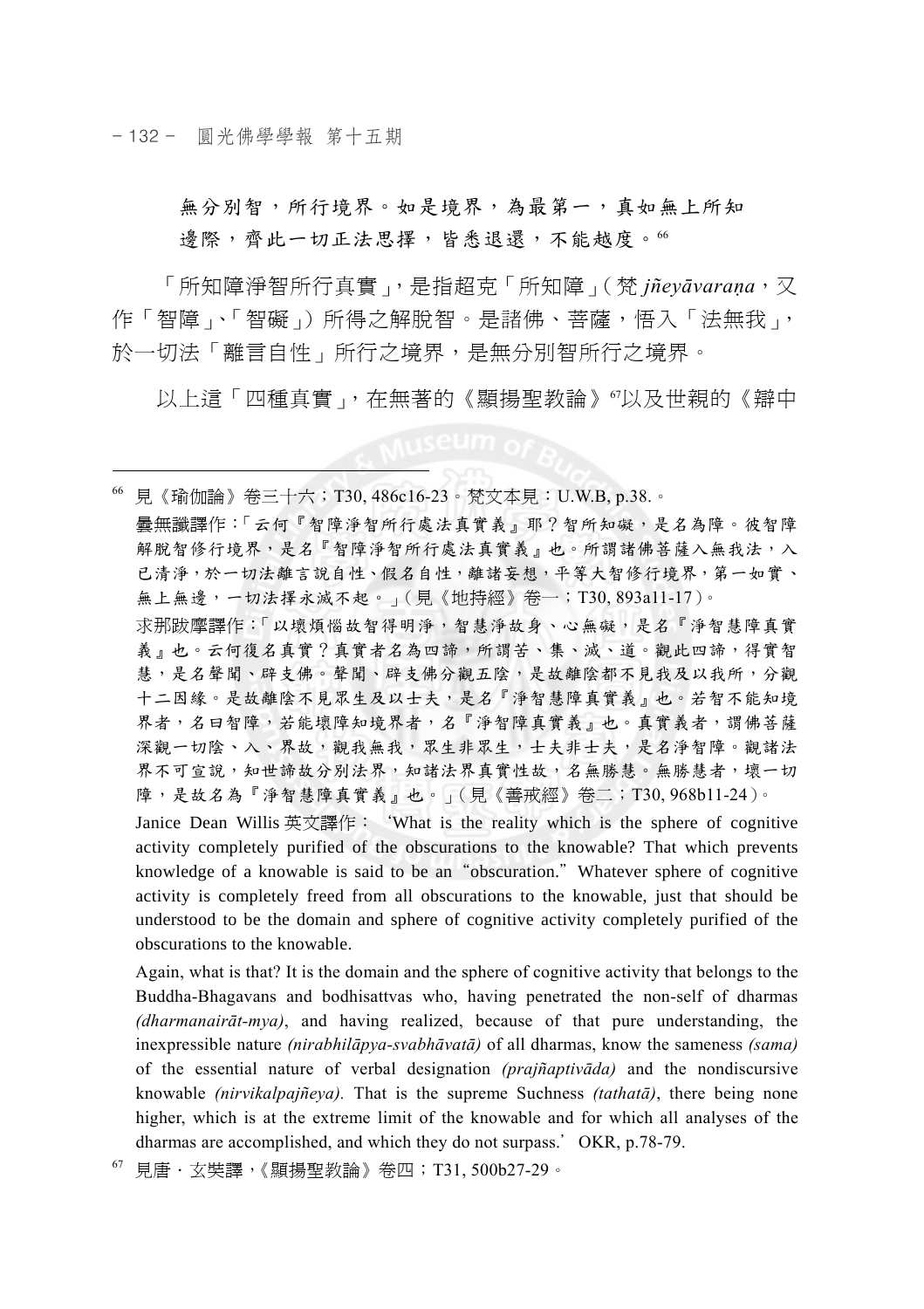析論《瑜伽師地論‧菩薩地‧真實義品》之「真實義」 - 133 -

邊論》68中也曾提到過。下面,筆者將論述這「四種真實」和「五事」、 「三自性」的關係。

2.「四種真實」和「五事」、「三自性」的關係:

關於「真實義」之「四種品類差別」(即「四種真實」)和「五事」、 「三自性」的關係,《瑜伽師地論·攝抉擇分菩薩地之二》中曾提到:

問:如是「五事」、「四種真實」,此中何事攝幾真實?答:「世 間所成真實」、「道理所成真實」,三事(筆者案,指:相、名、分別) 所攝。「煩惱障淨智所行真實」、「所知障淨智所行真實」,二  $\frac{1}{4}$  (筆者案,指:正智、直如)所攝。 $^{69}$ 

以上,「世間極成真實」、「道理極成真實」,攝於「相」、「名」、「分 別」三事;「煩惱障淨智所行真實」、「所知障淨智所行真實」,則攝於「正 智」、「真如」二事。

(1)「四種真實」與「三自性」、「五事」關係圖:



而上面曾論述過,《瑜伽師地論》中「五事」和「三自性」的關係 是:「依他起性」攝「相」、「名」、「分別」、「正智」,「圓成實性」攝「真

<sup>68</sup> 見唐.玄奘譯,《辯中邊論》卷中;T31, 469c13-26。

<sup>69</sup> 見《瑜伽論》卷七十二;T30, 702b6-9。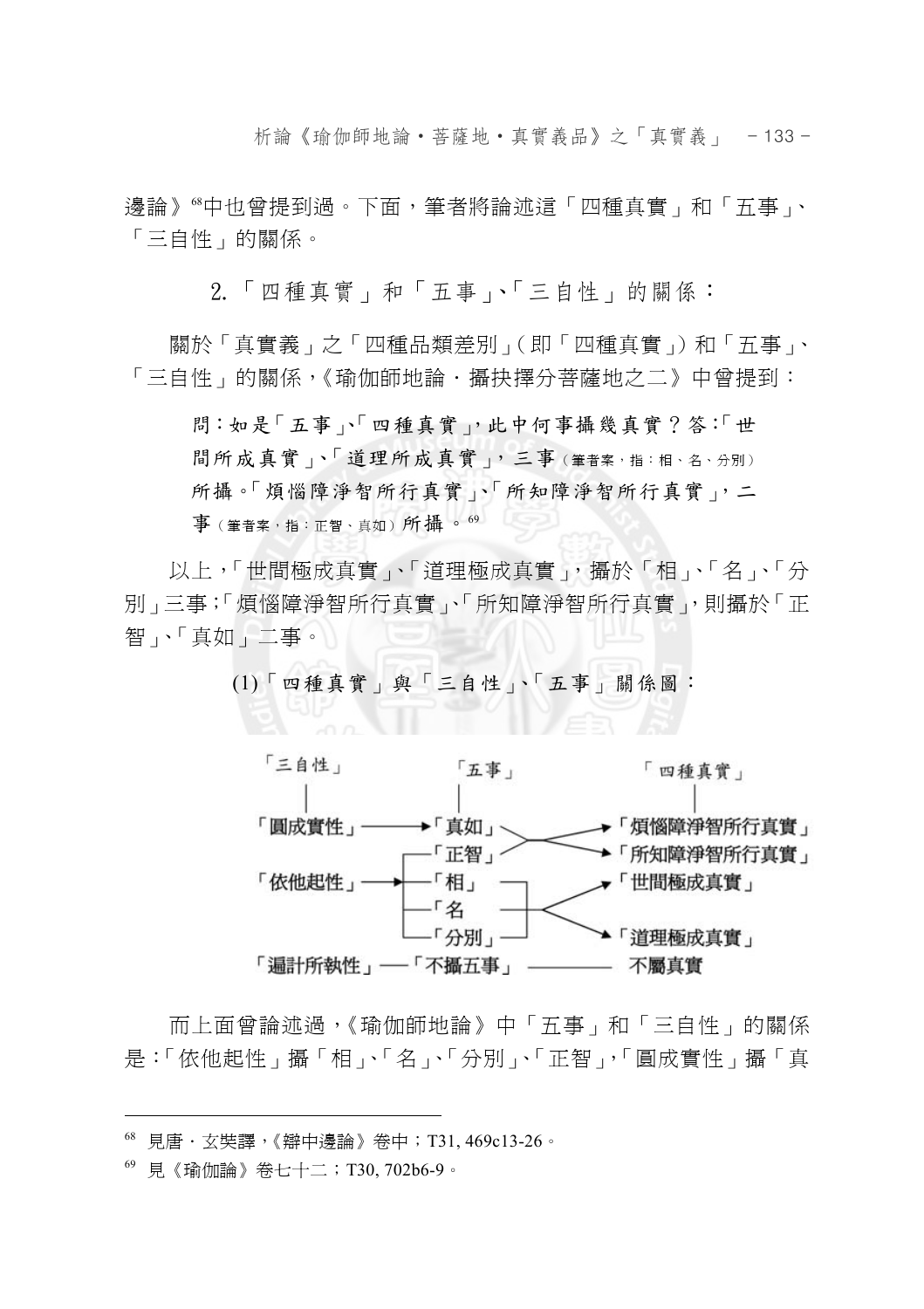- 134 - 圓光佛學學報 第十五期

如」,「遍計所執性」不攝「五事」。所以,我們可以推知:「煩惱障淨智 所行真實」、「所知障淨智所行真實」攝於「圓成實性」;而「世間極成 真實」、「道理極成真實」、「煩惱障淨智所行真實」、「所知障淨智所行真 實」這「四種真實」皆攝於「依他起性」。(如上圖(1)所示)

接著,我們再結合上面提及的遁倫《瑜伽論記》之「真實義」與「二 諦」的關係,可以將「真實義」、「二諦」、「三自性」、「五事」、「四種真 實」的關係,表示成下圖(2):

(2)「真實義」與「二諦」、「三自性」、「五事」、「四種真實」關係圖:



以上,經由圖示,我們可以很清楚地理解「真實義」、「二諦」、「三 自性」、「五事」、「四種真實」之間的關係。分析到此,可以說,我們對 《瑜伽師地論.菩薩地.真實義品》之「真實義」,便能有比較深入與 清晰的理解了。也就是,這裡的「真實義」實際上包含著「二諦」、「三 自性」、「四種真實」、「五事」之間的關係。

而若依據遁倫《瑜伽論記》的說法,筆者以為,上述各範疇之間的 關係,可以簡單地概括說成:「真實義」=「二種真實」(「如所有性」、 「盡所有性」)=「二諦」(「勝義諦」、「世俗諦」)=「三自性」中之「圓 成實性」和「依他起性」(不包括「遍計所執性」)=「五事」(相、名、 分別、正智、真如)=「四種真實」(「世間極成真實」、「道理極成真實」、 「煩惱障淨智所行真實」、「所知障淨智所行真實」)。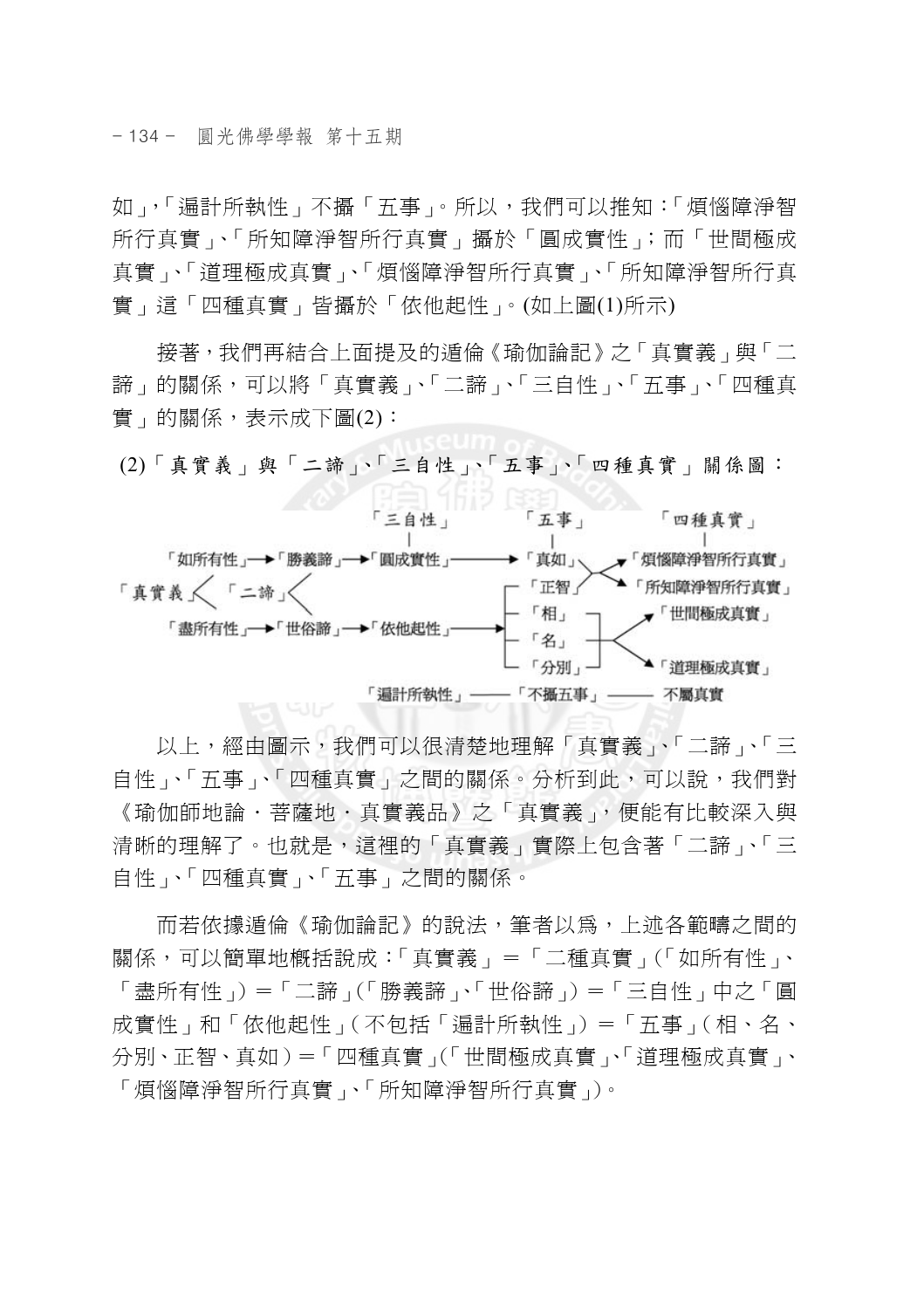析論《瑜伽師地論‧菩薩地‧真實義品》之「真實義」 - 135 -

### 五、結語

 $\overline{a}$ 

本文對《瑜伽師地論·菩薩地·真實義品》的「真實義」這個概念, 進行深入地解析。並且,從唐代法相宗對《瑜伽師地論》的注釋書:窺 基的《瑜伽師地論略纂》及遁倫的《瑜伽論記》中探尋材料,發現在《瑜 伽師地論》.〈真實義品〉中的「真實義」是指「二種真實」(「如所有性」、 「盡所有性」)和「四種真實」(「世間極成真實」、「道理極成真實」、「煩 惱障淨智所行真實」、「所知障淨智所行真實」)。而《倫記》以「七門辨 體」解釋「真實義」,將「真實義」(「二種真實」)和「二諦」、「三自性」、 「四種真實」、「五事」相關聯起來。大大發揮了《瑜伽師地論‧菩薩地‧ 真實義品》中「真實義」本有的意涵。依據《倫記》的說法,可以簡單 地說成:「真實義」=「二種真實」(「如所有性」、「盡所有性」) =「二 諦」(「勝義諦」、「世俗諦」)=「三自性」中之「圓成實性」和「依他 起性」(不包括「遍計所執性」)=「五事」(相、名、分別、正智、真 如)=「四種真實」(「世間極成真實」、「道理極成真實」、「煩惱障淨智 所行真實」、「所知障淨智所行真實」)。其間的複雜關係,本文都將之做 成圖表,以方便理解。

不過,「真實義」是否如上《瑜伽師地論略纂》及《瑜伽論記》所 述,不含括「遍計所執性」,這點或許仍然值得深入地探討。因為:(1)、 在世親的《辯中邊論》.〈辯真實品第三〉中,解釋「根本真實」乃是指 「三自性」:「此中云何『根本真實』?謂:『三自性』:一、『遍計所執 自性』;二、『依他起自性』;三、『圓成實自性』。依此建立餘真實故。」 (T31, 468c19-21)。(2)、而且,窺基本人在《成唯識論述記》中也多次 提到「遍計所執性」、「依他起性」、「圓成實性」這「三自性」的關係是 「非一非異」(not one, not different)或「非異非不異」(neither different nor identical)<sup>70</sup>。《成唯識論述記》卷九本:

 $70$  「非一異非異」、「非異非不異」的英文譯詞參考: Alan Sponberg, "THE TRISVABHAVA DOCTRINE IN INDIA & CHINA: —A Study of Three Exegetical Models—", 《龍谷大學 佛教文化研究所紀要》No. 21, 1982, pp.97-119.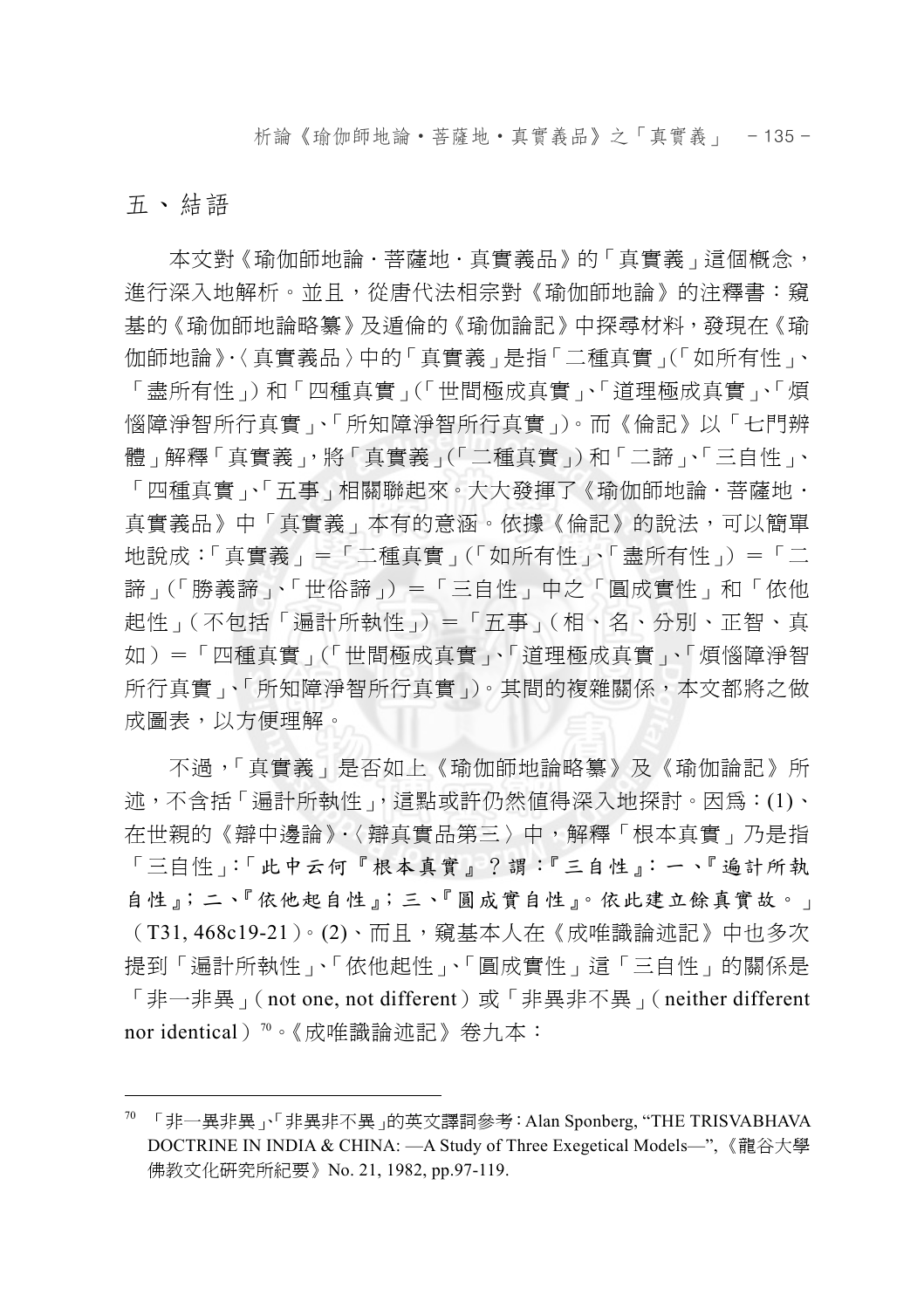$\overline{a}$ 

《攝論》云:由依他種生成「依他」。由遍計所緣相故,遍 計、所遍計故成「遍計所執」。由即此自性成「圓成實」,如 所遍計不如是有故。故三性非異非不異。(T43, 546b29-c4)

無性云(筆者案,指:無性《攝大乘論釋》):非異者,依他起有, 計所執無,有望於有,可得言異,有望非有,非可異故。彼 既是無,望何為異?非不異者,有與非有不成一故,依他不 淨, 圓成淨故。故彼三性非異非不異。(T43, 546c13-17)<sup>71</sup>

這種「三自性」是「非異非不異」(「非一非異」)的說法,在世親 的《唯識三十頌》(*Triṃśikā*)72中,僅出現「依他起性」和「圓成實性」 是「非異非不異」的說法;但玄奘譯世親《攝大乘論釋》中,亦有「非 異非不異」的觀點。因此窺基是依據印度瑜伽行學派「三自性」是「非 異非不異」的解釋,是沒有問題的。而既然如上述世親《辯中邊論》中, 解釋「根本真實」是指「三自性」;而且「三自性」又是「非一非異」(「非 異非不異」),那麼將「遍計所執性」排除在「真實義」之外,或許仍然 值得仔細商榷,而需要更進一步深入地研究了。<sup>73</sup>

(收稿日期:民國 97 年 4 月 5 日;結審日期:民國 97 年 10 月 1 日)

- $1$  玄奘譯無性《攝大乘論釋》:「釋曰:非異者,謂『依他起性』與『遍計所執』有非有 故,有望於有,可得言異,非望非有兔角等無。非不異者,有與非有不成一故,『依 他起性』與『圓成實』亦復如是,性不清淨,性清淨故。今復依止異門意趣,此三自 性或成一性,或成異性。由是遍計所緣相故,又是遍計、所遍計故者,由『依他起』 是我、色等『遍計所執』所依止故。又『依他起』是我、色等意識遍計、所遍計故。 由此意趣假說『依他起』為『遍計所執』。如所遍計畢竟不如是有故者,於『依他起』 如所顯現,畢竟無故。如是即說三種自性不全成異,亦非不異。」(T31, 404a22-b4)。
- $12$  貝《唯識三十頌》第 21、22 頌:「依他起自性,分別緣所生;圓成實於彼,常遠離前 性。故此與依他,非異非不異;如無常等性,非不見此彼。」(T31,61a16-19)。
- 73 此點感謝匿名之一的評審教授所提供的珍貴審查意見。然此議題牽涉的層面相當廣, 故在此處,本文僅提出問題與反省,而須留待日後再作深入的處理。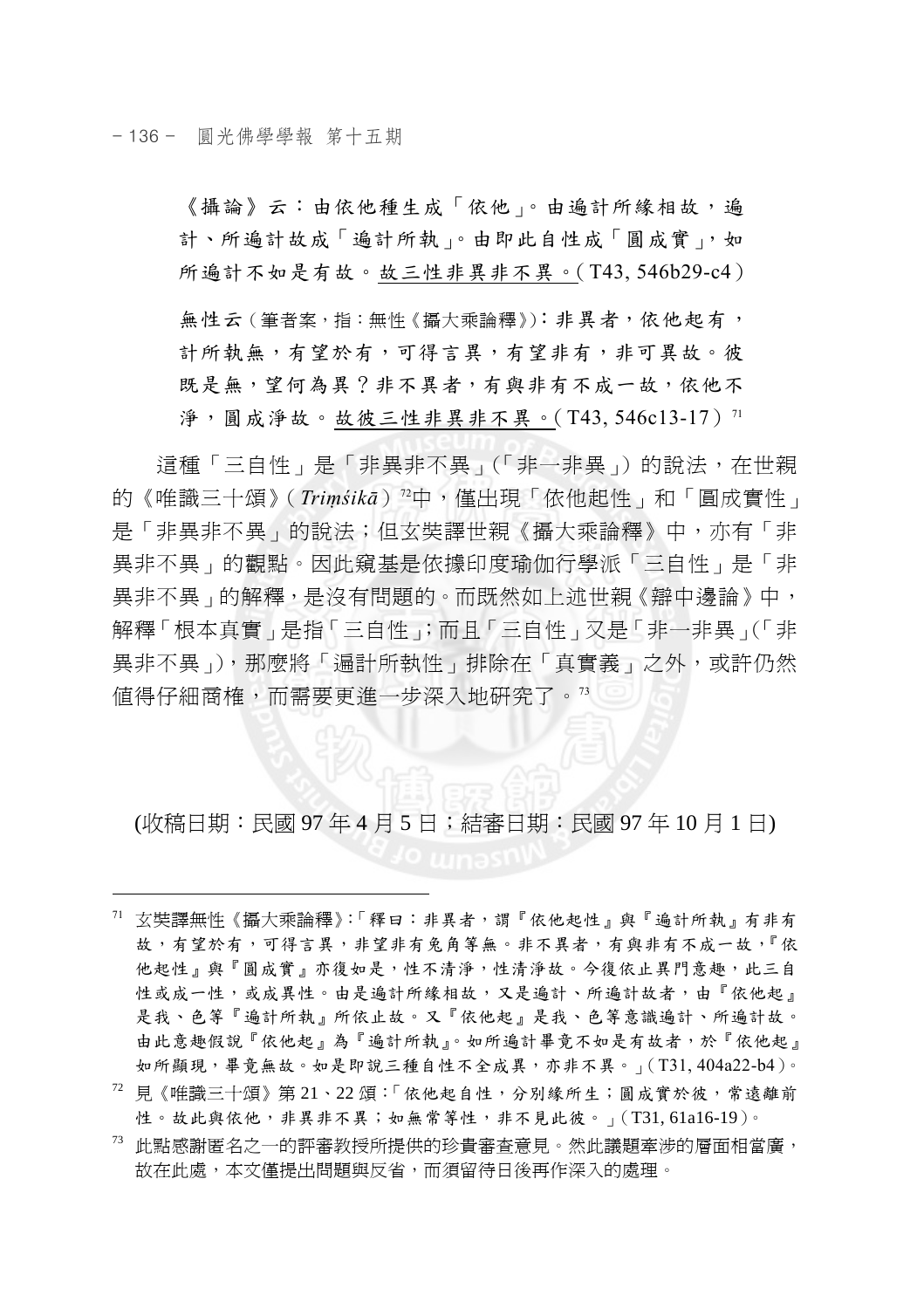析論《瑜伽師地論‧菩薩地‧真實義品》之「真實義」 - 137 -

略語表:

- OKR : Janice Dean Willis, *On Knowing Reality : The Tattvārtha Chapter of Asaṅgaś Bodhisattvabhūmi : Translated with an Introduction, Commentary, and Notes,* Delihi: Motilal Banarsidass, First Indian Edition, 1982.
- U.W.B: Unrai Wogihara (荻原雲來) , *Bodhisattvabhūmi : a statement of whole course of the Bodhisattva (being fifteenth section of Yogācārabhūmi),* Tokyo, Japan: Sankibo Buddhist Book Store , 1971.
- T : 《大正藏》(ex:T30, 32c21-23,表:《大正藏》冊 30, 頁 32 下,21-23 行)。
- 《索引》 :宇井伯壽,《菩薩地索引:梵漢對照》,東京:鈴木學術 財團,1961。
- 《瑜伽論》:唐.玄奘譯,《瑜伽師地論》;《大正藏》冊 30。
- 《地持經》:北涼·曇無讖譯,《菩薩地持經》;《大正藏》冊 30。
- 《善戒經》:劉宋 · 求那跋摩譯,《菩薩善戒經》;《大正藏》冊 30。
- 《倫記》 :唐·遁倫集撰,《瑜伽論記》;《大正藏》冊 42。
- 《基纂》 :唐.窺基,《瑜伽師地論略纂》:《大正藏》冊 43。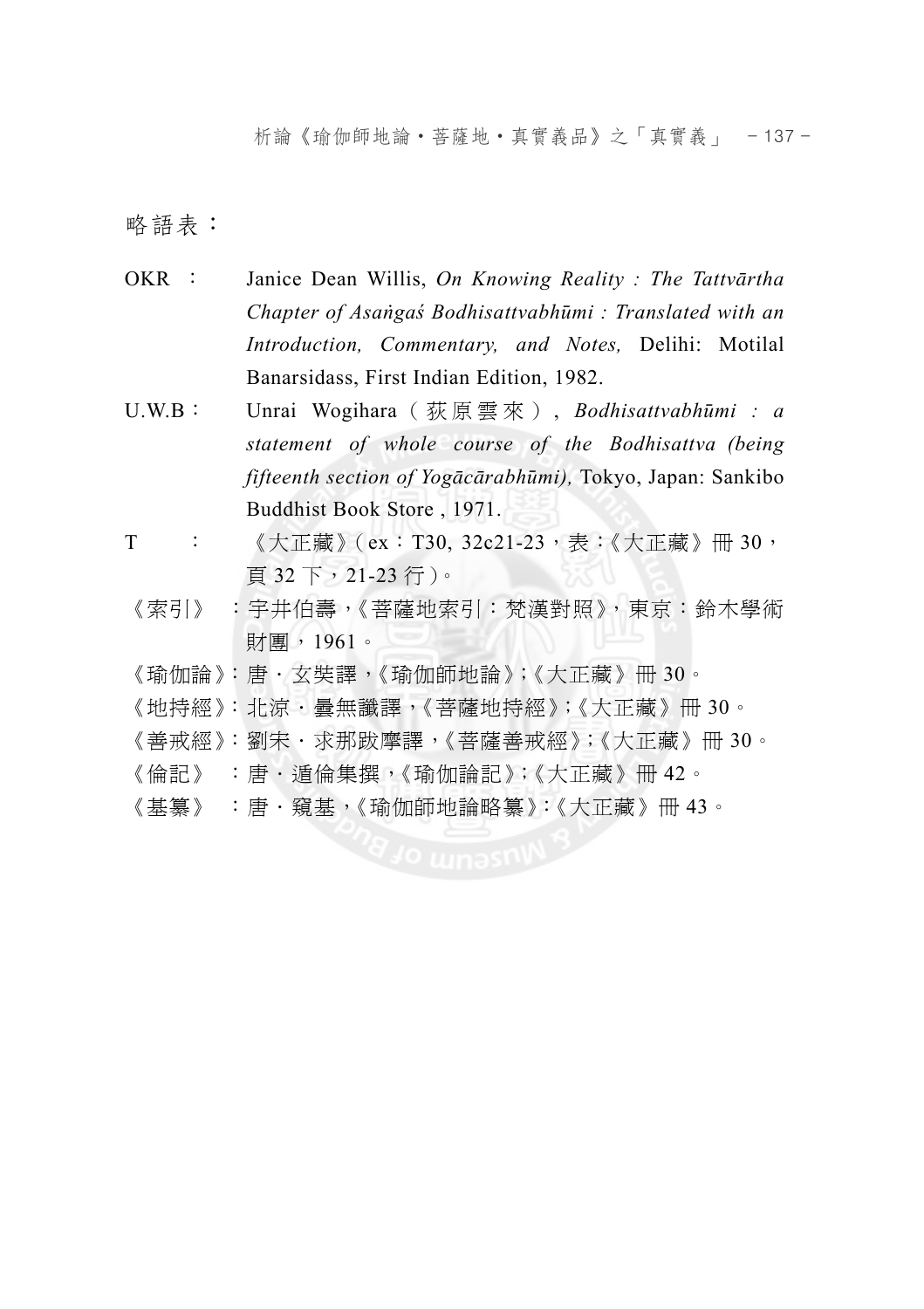- 138 - 圓光佛學學報 第十五期

## 參考書目

一、原典:

- 1. 唐·玄奘譯,《解深密經》;《大正藏》冊 16。
- 2. 姚秦·鳩摩羅什譯,《中論》;《大正藏》冊 30。
- 3. 北涼·曇無讖,《菩薩地持經》;《大正藏》冊 30。
- 4. 劉宋·求那跋摩,《菩薩善戒經》;《大正藏》冊 30。
- 5. 唐.玄奘譯,《瑜伽師地論》;《大正藏》冊 30。
- 6. 陳.真諦譯,《中邊分別論》;《大正藏》冊 31。
- 7. 唐.玄奘譯,《成唯識論》;《大正藏》冊 31。
- 8. 唐.玄奘譯,《顯揚聖教論》;《大正藏》冊 31。
- 9. 唐.玄奘譯,《辯中邊論頌》;《大正藏》冊 31。
- 10. 唐.玄奘譯,《辯中邊論》;《大正藏》冊 31。
- 11. 唐·遁倫集撰,《瑜伽論記》;《大正藏》冊 42。
- 12. 唐·窺基,《瑜伽師地論略纂》;《大正藏》冊 43。
- 13. 唐·圓測,《解深密經疏》卷十三(台南:和裕出版社,1996)
- 14. Wogihara, Unrai(荻原雲來). *Bodhisattvabhūmi : a statement of whole course of the Bodhisattva (being fifteenth section of Yogācārabhūmi)*, Tokyo,Japan: Sankibo Buddhist Book Store , 1971.

二、學術專著:

- 1. 太虛,《太虛大師全書.7.法藏.法相唯識學》,台北:善導寺佛經 流通處,1950-1959 年。
- 2. 印順,《中觀論頌講記》,台北:正聞出版社,1992 年。
- 3. 印順,《印度佛教思想史》,台北:正聞出版社,1993 年。
- 4. 呂澂,《印度佛學思想概論》,台北:天華出版事業,1993 年。
- 5. 韓清淨,《瑜伽師地論科句披尋記彙編》,台北:新文豐:1998年。
- 6. 萬金川,《詞義之爭與義理之辯》,南投:正觀出版社,1998 年。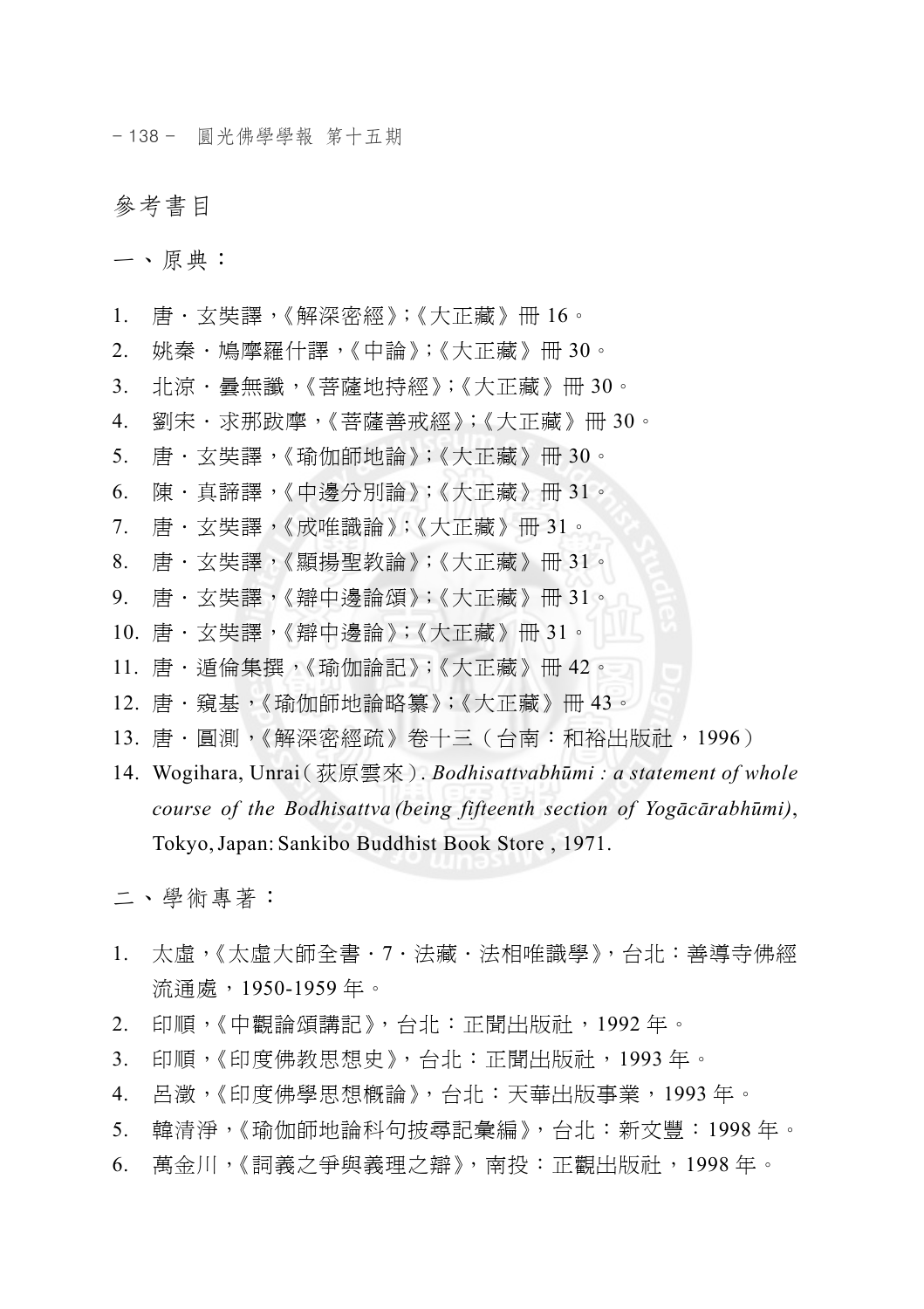析論《瑜伽師地論‧菩薩地‧真實義品》之「真實義」 - 139 -

- 7. 程恭讓,《抉擇于真偽之間—歐陽竟無佛學思想探微》,上海:華東 師範大學出版社,2000 年。
- 8. 渥德爾(A.K.Warder),《印度佛教史》(*Indian Buddhism*)王世安譯, 北京:商務印書館,2000 年。
- 9. 陳一標,《賴耶緣起與三性思想研究》,台北:中國文化大學哲學研 究所博士論文,2000 年。
- 10. 蔡伯郎,《唯識的三性與二諦》,台北:中國文化大學哲學研究所博 士論文,2000 年。
- 11. 平川彰·莊崑木譯,《印度佛教史》,台北:商周出版, 2002年。
- 12. 釋圓貌(劉慧玲),《瑜伽行派的盡所有性與如所有性》,新竹:玄奘 大學宗教研究所碩士論文,2006 年。
- 13. 釋振元(曾千翠),《窺基唯識實踐論之研究》,新竹:玄奘大學宗教 研究所碩士論文,2007 年。
- 14. Alan Sponberg, *The Vijñaptimātratā Buddhism of the Chinese monk K'uei-chi,* Ph. D. Thesis, University of British Columbia, 1979.
- 15. Willis, Janice Dean. *On Knowing Reality: The Tattvārtha Chapter of Asavga's Bodhisattvabhūmi : Translated with an Introduction, Commentary, and Notes,* Delihi: Motilal Banarsidass, First Indian Edition, 1982.
- 16. Nakamura, Hajime(中村元) . *Indian Buddhism: A Survey with Bibliographical Notes,* Delihi: Motilal Banarsidass, First Indian Edition, 1987.
- 17. 宇井伯壽,《菩薩地索引:梵漢對照》,東京:鈴木學術財團,1961 年。
- 18. 葉阿月,《唯識思想の研究—根本真實としての三性說を中心にし て—》,台南:高長印書局,1975 年。
- 19. 三枝充惪,《中論偈頌總覽》,東京:第三文明社,1985 年。
- 20. 高橋晃一,《『菩薩地』「真實義品」から「攝抉擇分中菩薩地」へ の思想展開—vastu 概念を中心として—》,東京:山喜房佛書林,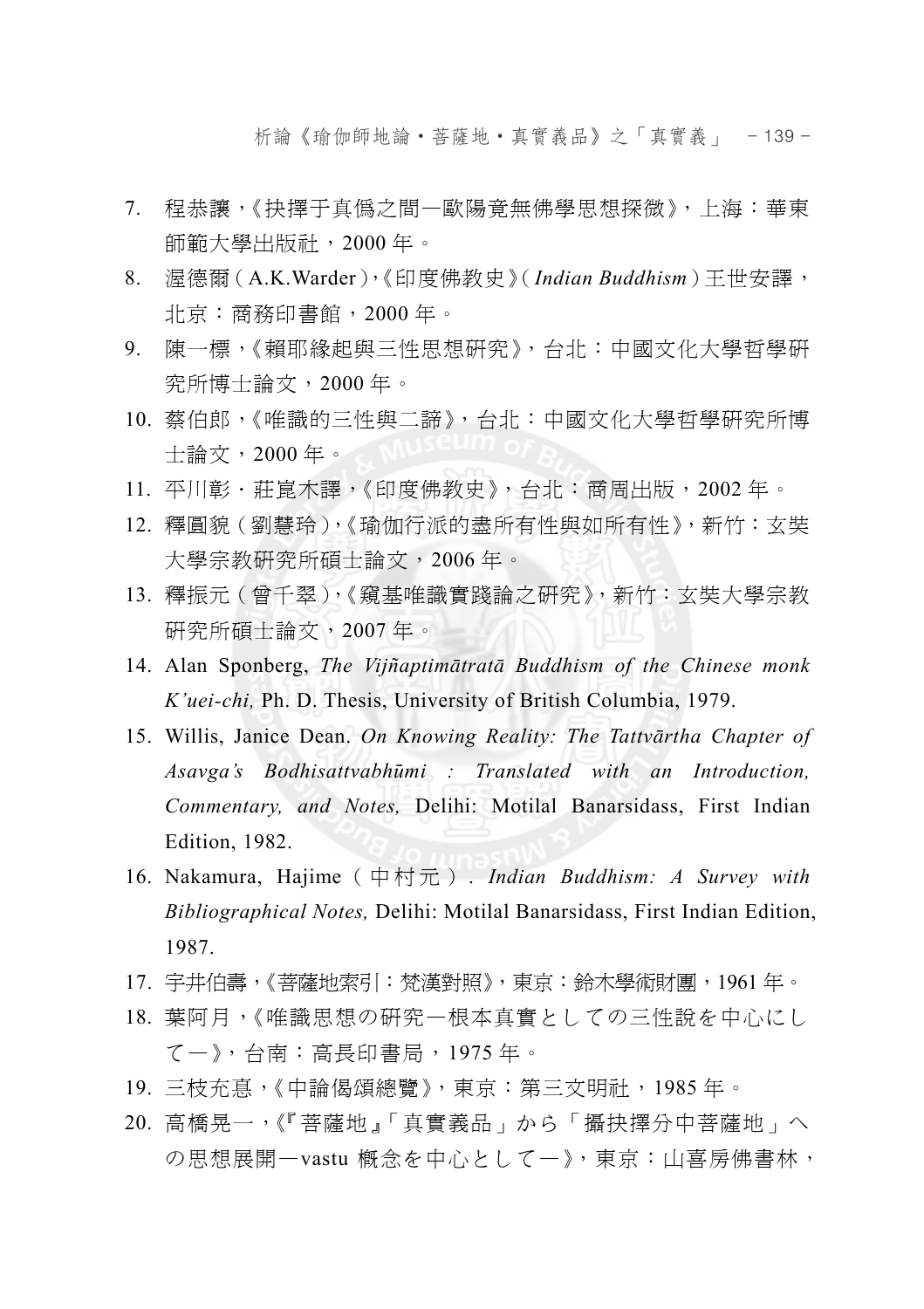- 140 - 圓光佛學學報 第十五期

2005 年。

三、單篇論文:

- 1. 萬金川,〈《中觀論頌.24.7》在解讀上的幾個問題〉,《中華佛學學 報》第 10 期,台北:中華佛學研究所,1997 年 7 月,頁 173-210。
- 2. 楊維中,〈唯識宗語言哲學初探:名言及其意義的生成與消解〉,《宗 教哲學》5 卷 2 期,台北:中華民國宗教哲學研究社,1999 年,頁 137-150。
- 3. Williams, Paul M. Some Aspect of Language and Construction in the Madhyamaka, *Journal of Indian Philosophy* 8, 1980, pp.1-15.
- 4. Alan Sponberg, "THE TRISVABHAVA DOCTRINE IN INDIA & CHINA: —A Study of Three Exegetical Models—",《龍谷大學佛教文 化研究所紀要》No.21, 1982, pp.97-119.
- 5. Lin, Chen-kuo (林鎮國) . Language and Consciousness in the Sajdhinirmocana sutra, Presented at the *Seminar on Yogācāra Buddhism in China IIAS,* Leiden: Leiden University, June 8-9, 2000, pp.1-11.
- 6. 西義雄,〈真俗二諦說の構造〉,收於宮本正尊編,《佛教の根本真 理》,東京:三省堂,1972 年,頁 197-218。
- 7. 神子上惠生,〈瑜伽師地論における言葉と意味〉,《仏教文化研究所 紀要》14期,京都:龍谷大学仏教文化研究所,1975年,頁46-55。
- 8. 神子上惠生,〈瑜伽師地論における認識と言葉〉,《龍谷大学論集》 407 期,京都:龍谷大学,1975 年,頁 28-35。
- 9. 相馬一意,〈「菩薩地」真實義章試譯〉,《南都佛教》第55號(奈良: 東大寺:南都佛教研究會,1986 年,頁 105-126。

四、工具書:

1. 望月信亨主編,《望月佛教大辭典》,東京:世界聖典刊行協會,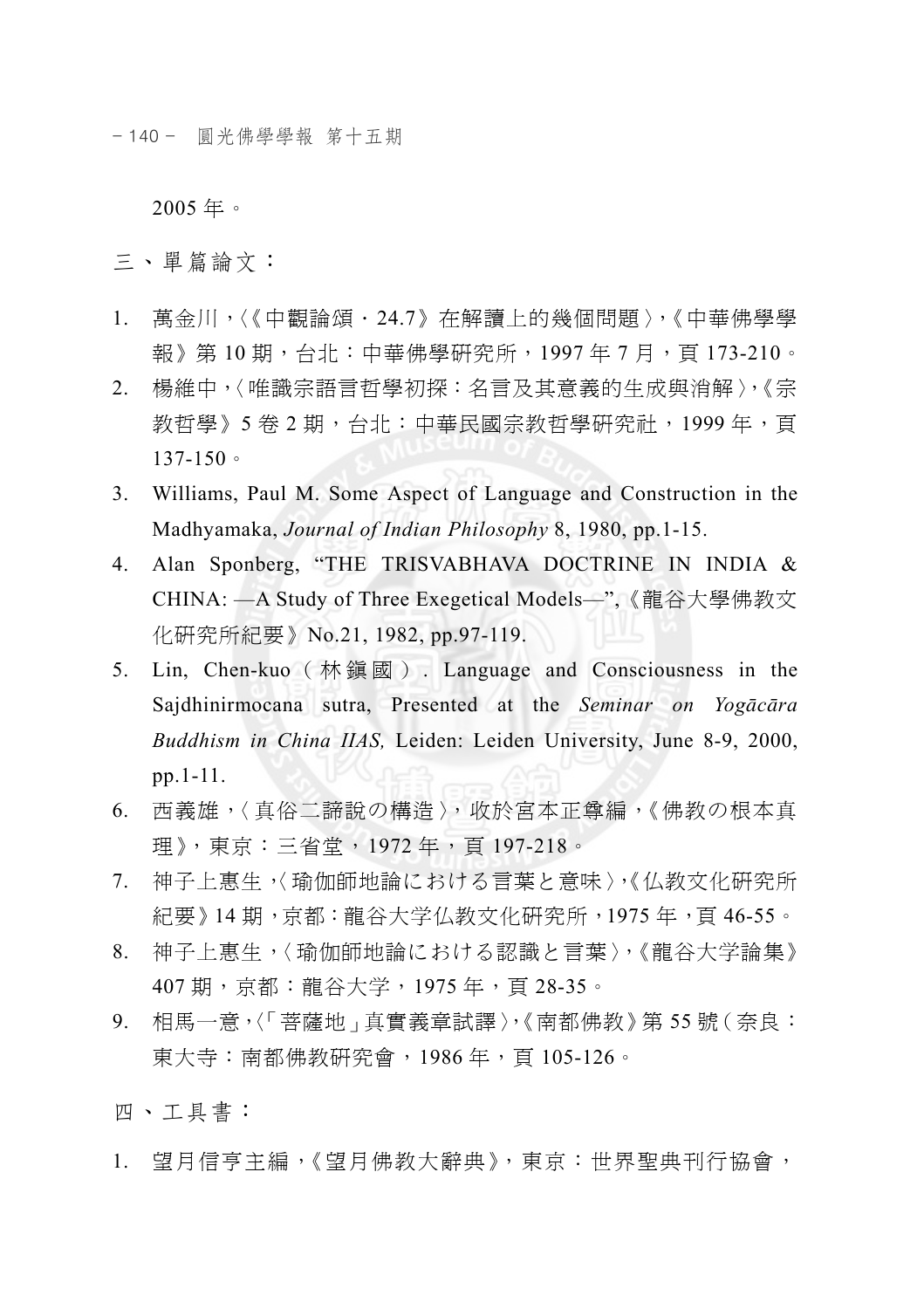析論《瑜伽師地論‧菩薩地‧真實義品》之「真實義」 - 141 -

1972 年。

- 2. 小野玄妙編,《佛書解說大辭典》,東京:大東出版社,1974 年。
- 3. 釋慈怡主編,《佛教史年表》,台北:佛光出版社,1987年。
- 4. 釋慈怡主編,《佛光大辭典》,高雄:佛光大藏經編修委員會,1988 年。
- 5. M. Monier-Williams, *Sanskrit English Dictionary,* New Delhi: Munshiram Manoharlal Publishers Pvt. Lld., 2002.